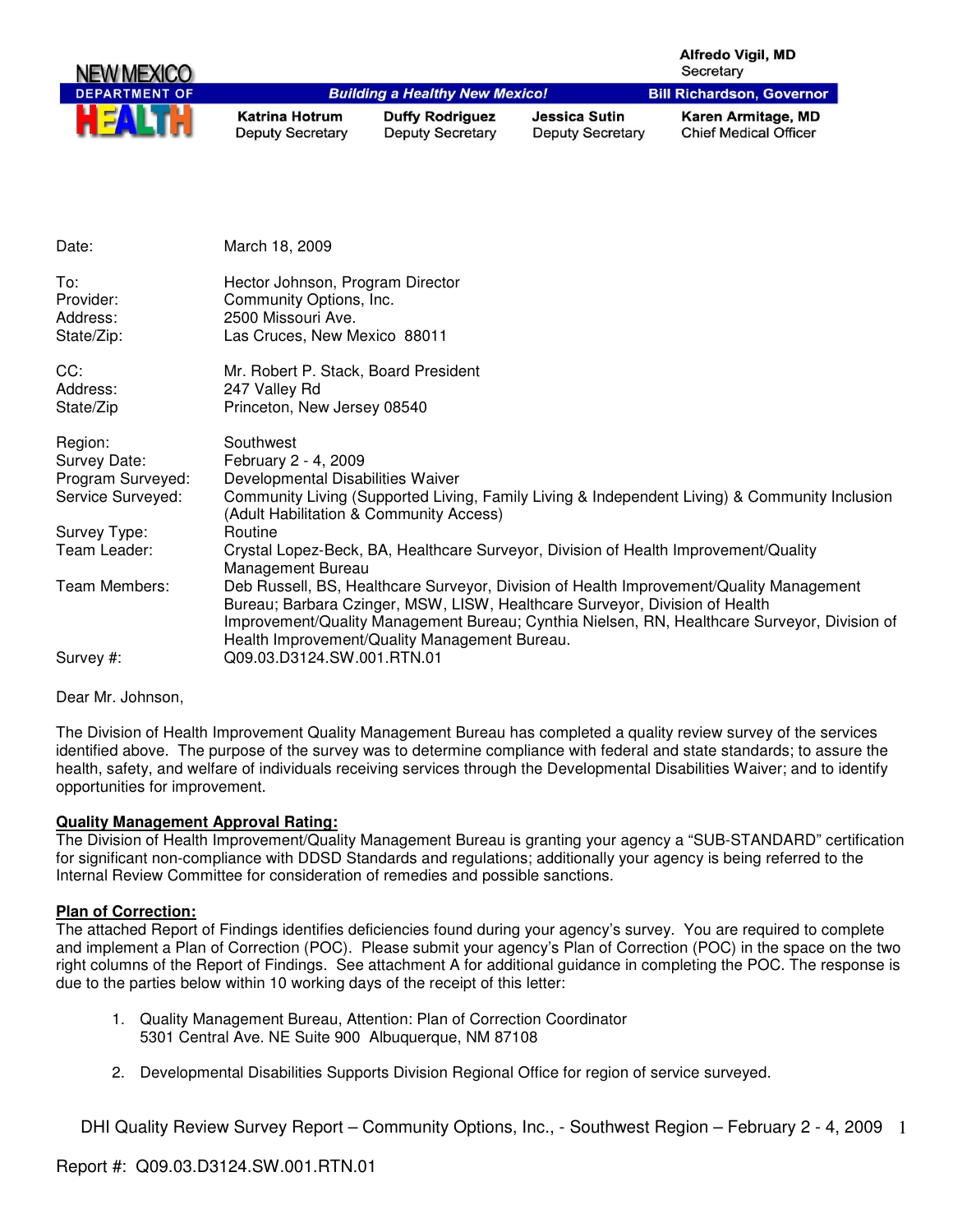Upon notification from QMB that your Plan of Correction has been approved, you must implement all remedies and corrective actions within 45 working days. If your plan of correction is denied, you must resubmit a revised plan ASAP for approval. All remedies must still be completed within 45 working days of the original submission.

Failure to submit, complete or implement your POC within the required time frames will result in the imposition of a \$200 per day Civil Monetary Penalty until it is received, completed and/or implemented.

#### **Request for Informal Reconsideration of Findings (IRF):**

If you disagree with a determination of noncompliance (finding) you have 10 working days upon receipt of this notice to request an IRF. Submit your request for an IRF in writing to:

> QMB Deputy Bureau Chief 5301 Central Ave NE Suite #900 Albuquerque, NM 87108 Attention: IRF request

A request for an IRF will not delay the implementation of your Plan of Correction which must be completed within 45 working days. Providers may not appeal the nature or interpretation of the standard or regulation, the team composition, sampling methodology or the Scope and Severity of the finding.

If the IRF approves the change or removal of a finding, you will be advised of any changes.

This IRF process is separate and apart from the Informal Dispute Resolution (IDR) and Fair Hearing Process for Sanctions from DOH.

Please call the Team Leader at 505-222-6625, if you have questions about the survey or the report. Thank you for your cooperation and for the work you perform.

Sincerely,

er-Beck

Crystal Lopez-Beck, BA Team Lead/Healthcare Surveyor Division of Health Improvement Quality Management Bureau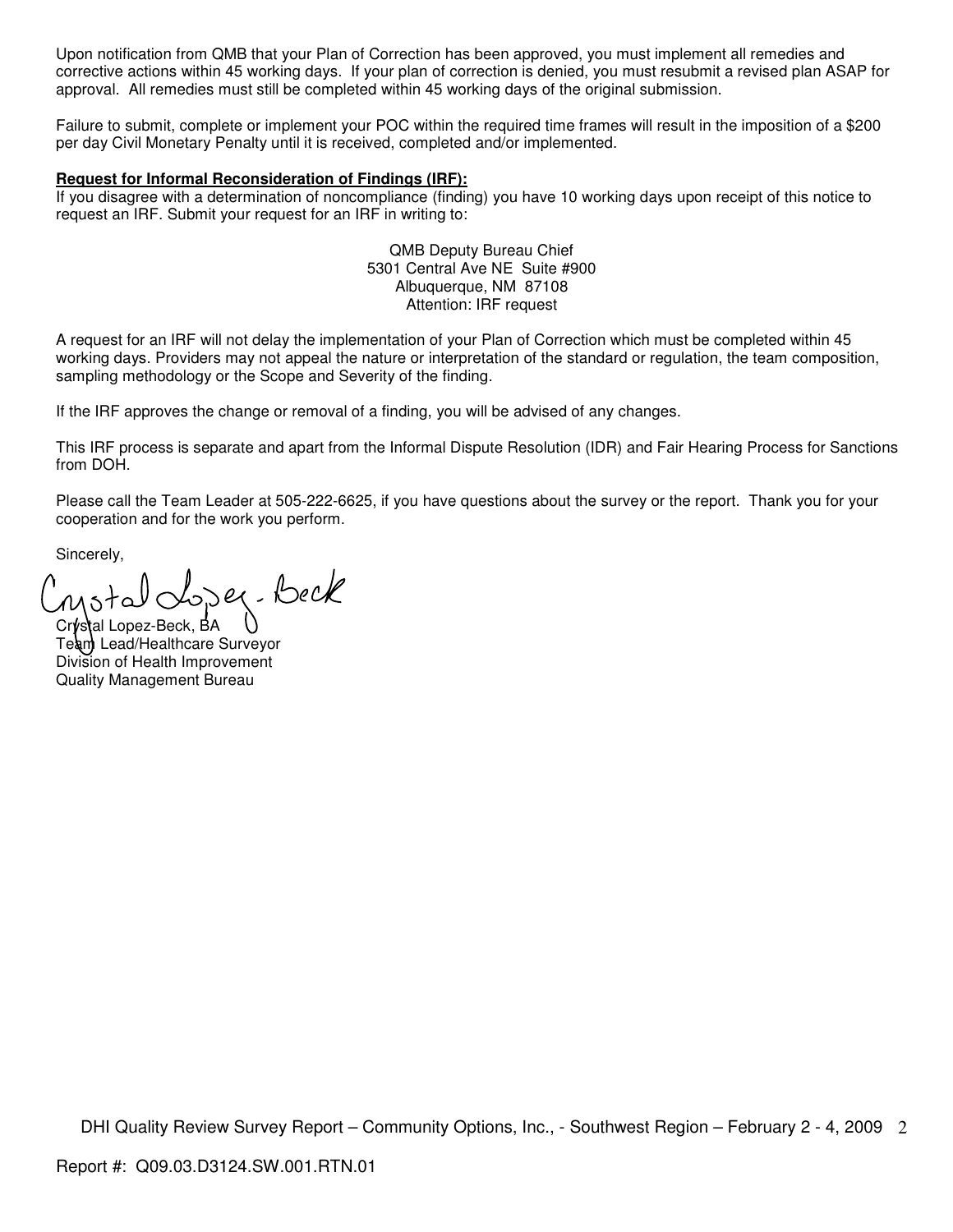| <b>Survey Process Employed:</b>         |                                                                                                            |                                                                                                                                                                             |
|-----------------------------------------|------------------------------------------------------------------------------------------------------------|-----------------------------------------------------------------------------------------------------------------------------------------------------------------------------|
| <b>Entrance Conference Date:</b>        | February 2, 2009                                                                                           |                                                                                                                                                                             |
| Present:                                | <b>Community Options, Inc.</b>                                                                             | Hector Johnson, Program Director                                                                                                                                            |
|                                         | DOH/DHI/QMB                                                                                                | Crystal Lopez-Beck, BA, Team Lead/Healthcare Surveyor<br>Barbara Czinger, MSW, LISW, Healthcare Surveyor<br>Deb Russell, BS, Healthcare Surveyor                            |
| Exit Conference Date:                   | February 4, 2009                                                                                           |                                                                                                                                                                             |
| Present:                                | <b>Community Options, Inc.</b><br>Hector Johnson, Program Director<br>Karen Rey, RN<br>Jose Solis, Trainer |                                                                                                                                                                             |
|                                         | DOH/DHI/QMB                                                                                                | Crystal Lopez-Beck, BA, Team Lead/Healthcare Surveyor<br>Barbara Czinger, MSW, LISW, Healthcare Surveyor<br>Deb Russell, BS, Healthcare Surveyor                            |
|                                         |                                                                                                            | <b>DDSD - SW Regional Office</b><br>Gina Lira, Social & Community Service Coordinator                                                                                       |
| <b>Homes Visited</b>                    | Number:                                                                                                    | 5                                                                                                                                                                           |
| <b>Administrative Locations Visited</b> | Number:                                                                                                    | 1                                                                                                                                                                           |
| <b>Total Sample Size</b>                | Number:                                                                                                    | 10<br>9 - Non Jackson<br>1 - Jackson Class Members<br>5 - Supported Living<br>1 - Family Living<br>1 - Independent Living<br>9 - Adult Habilitation<br>2 - Community Access |
| Persons Served Interviewed              | Number:                                                                                                    | 8                                                                                                                                                                           |
| Persons Served Observed                 | Number:<br>week of February 2, 2009)                                                                       | 2 (Two individuals were not available during the on-site                                                                                                                    |
| Records Reviewed (Persons Served)       | Number:                                                                                                    | 10                                                                                                                                                                          |
| <b>Administrative Files Reviewed</b>    | <b>Billing Records</b><br>٠<br><b>Medical Records</b><br><b>Personnel Files</b>                            | Incident Management Records                                                                                                                                                 |

- Training Records
- Agency Policy and Procedure
- Caregiver Criminal History Screening Records
- Employee Abuse Registry
- Human Rights Notes and/or Meeting Minutes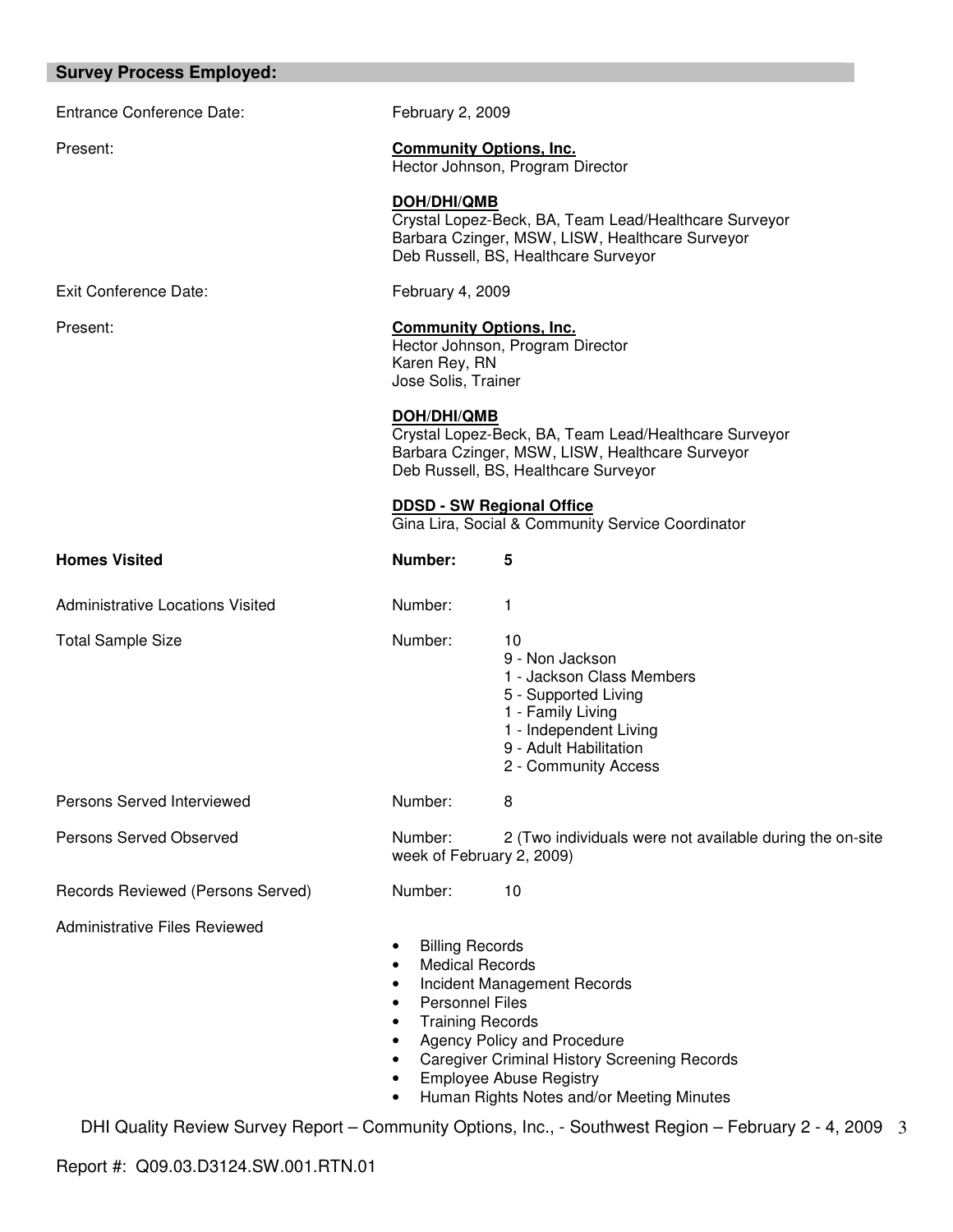- Nursing personnel files
- Evacuation Drills
- Quality Improvement/Quality Assurance Plan

- CC: Distribution List: DOH Division of Health Improvement
	- DOH Developmental Disabilities Supports Division
	- DOH Office of Internal Audit
	- HSD Medical Assistance Division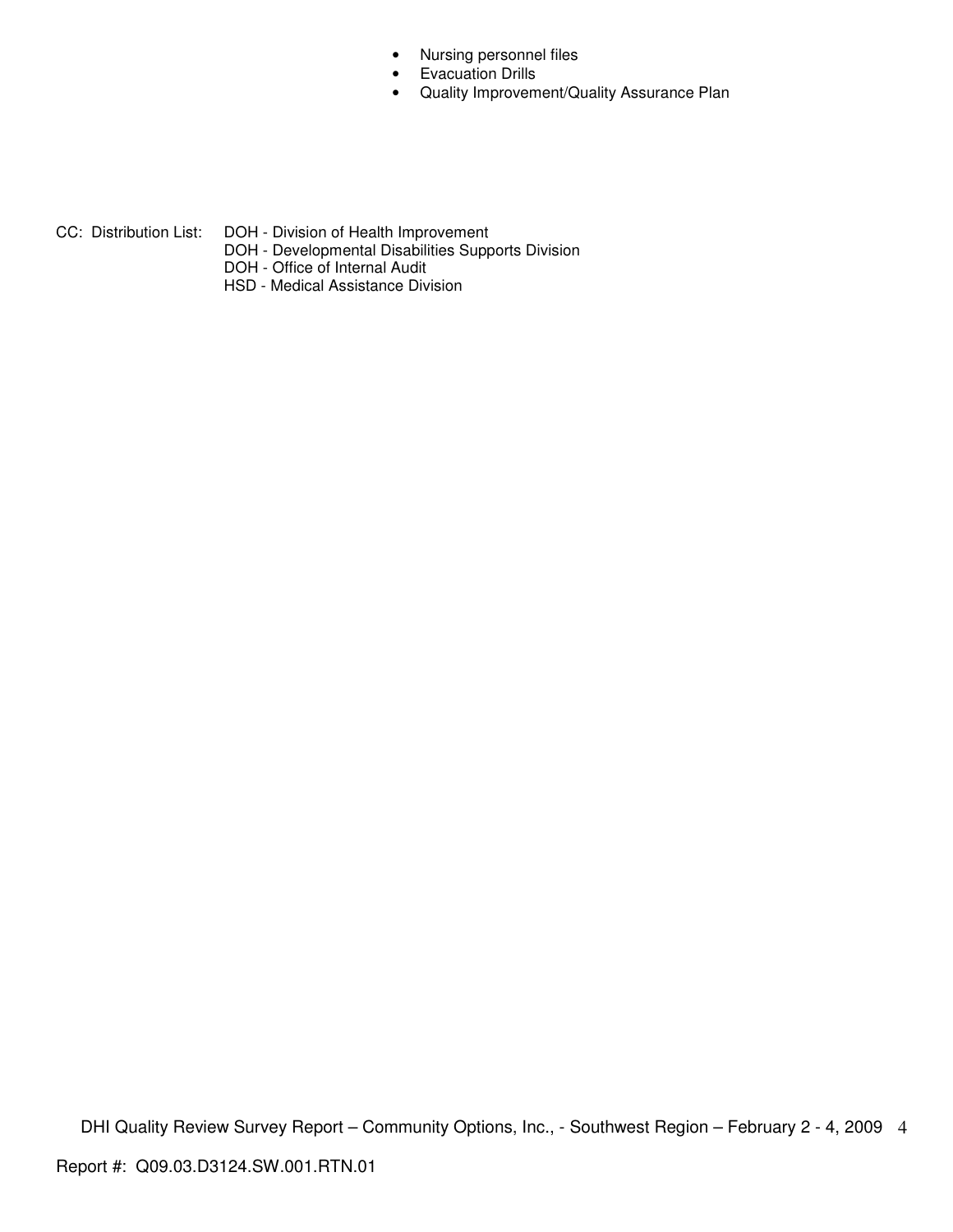# **Provider Instructions for Completing the QMB Plan of Correction (POC) Process**

- After a QMB Quality Review, your Survey Report will be sent to you via certified mail. You may request that it also be sent to you electronically by calling George Perrault, Plan of Correction Coordinator at 505-222-8624.
- Within 10 business days of the date you received your survey report, you must develop and send your Plan of Correction response to the QMB office. (Providers who do not pick up their mail will be referred to the Internal Review Committee [IRC]).
- For each Deficiency in your Survey Report, include specific information about HOW you will correct each Deficiency, WHO will fix each Deficiency ("Responsible Party"), and by WHEN ("Date Due").
- Your POC must not only address HOW, WHO and WHEN each Deficiency will be corrected, but must also address overall systemic issues to prevent the Deficiency from reoccurring, i.e., Quality Assurance (QA). Your description of your QA must include specifics about your selfauditing processes, such as HOW OFTEN you will self-audit, WHO will do it, and WHAT FORMS will be used.
- Corrective actions should be incorporated into your agency's Quality Assurance/Quality Improvement policies and procedures.
- You may send your POC response electronically to George.Perrault@state.nm.us, by fax (505- 841-5815), or by postal mail.
- Do not send supporting documentation to QMB until after your POC has been approved by QMB.
- QMB will notify you if your POC has been "Approved" or "Denied".
- Whether your POC is "Approved" or "Denied", you have a maximum of 45 business days to correct all survey Deficiencies from the date of receipt of your Survey Report. If your POC is "Denied" it must be revised and resubmitted ASAP, as the 45 working day limit is in effect. Providers whose revised POC is denied will be referred to the IRC.
- The POC must be completed on the official QMB Survey Report and Plan of Correction Form, unless approved in advance by the POC Coordinator.
- The following Deficiencies must be corrected within the deadlines below (after receipt of your Survey Report):

| $\circ$ CCHS and EAR:              | 10 working days |
|------------------------------------|-----------------|
| $\circ$ Medication errors:         | 10 working days |
| $\circ$ IMS system/training:       | 20 working days |
| $\circ$ ISP related documentation: | 30 working days |
| $\circ$ DDSD Training              | 45 working days |

- If you have questions about the POC process, call the QMB POC Coordinator, George Perrault at 505-222-8624 for assistance.
- For Technical Assistance (TA) in developing or implementing your POC, contact your local DDSD Regional Office.
- Once your POC has been approved by QMB, the POC may not be altered or the dates changed.
- Requests for an extension or modification of your POC (post approval) must be made in writing and submitted to the POC Coordinator at QMB, and are approved on a case-by-case basis.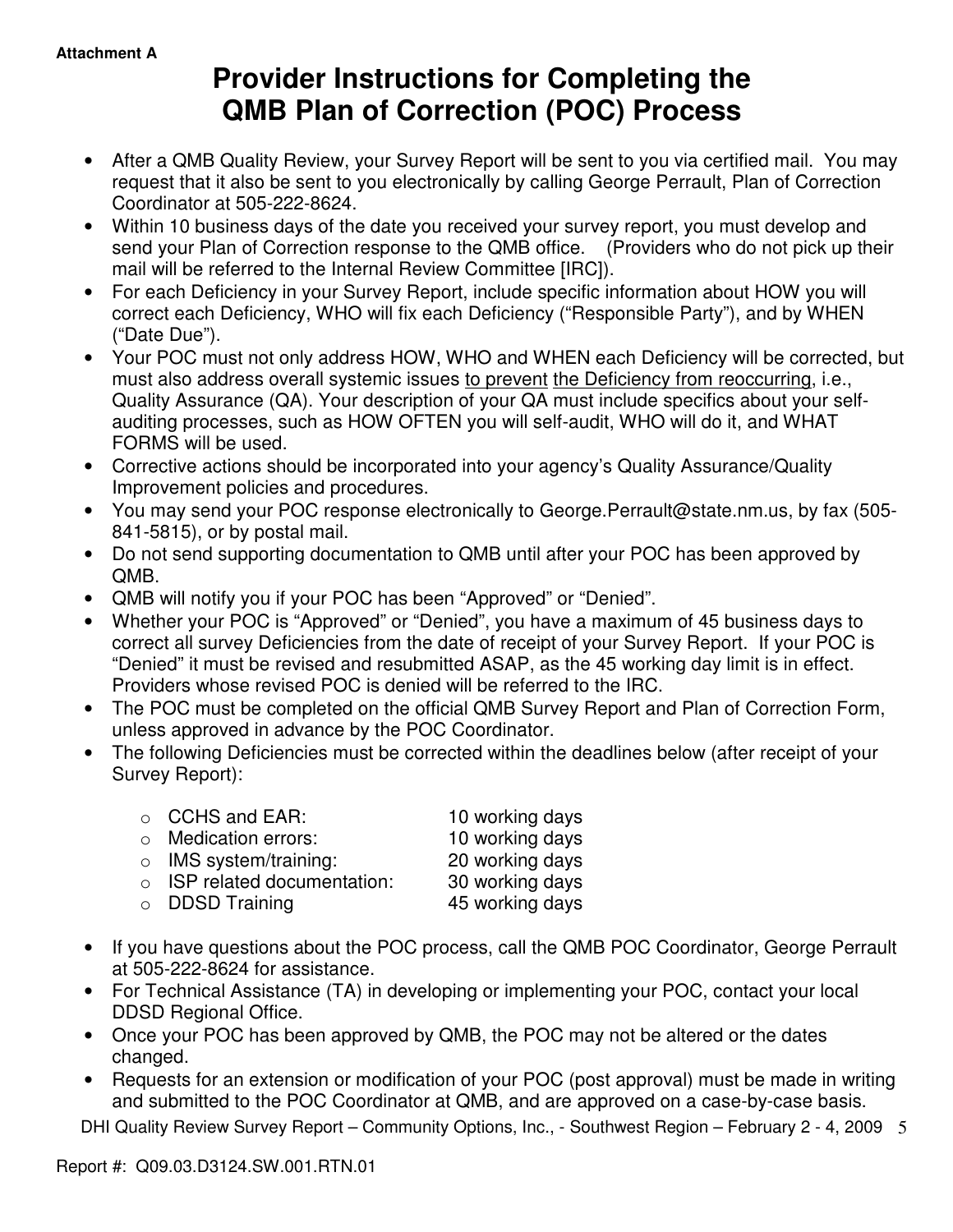- When submitting supporting documentation, organize your documents by Tag #s, and annotate or label each document using Individual #s.
- Do not submit original documents, hard copies or scanned and electronically submitted copies are fine. Originals must be maintained in the agency/client file(s) as per DDSD Standards.
- Failure to submit, complete or implement your POC within the required timeframes will result in a referral to the IRC and the possible imposition of a \$200 per day Civil Monetary Penalty until it is received, completed and/or implemented.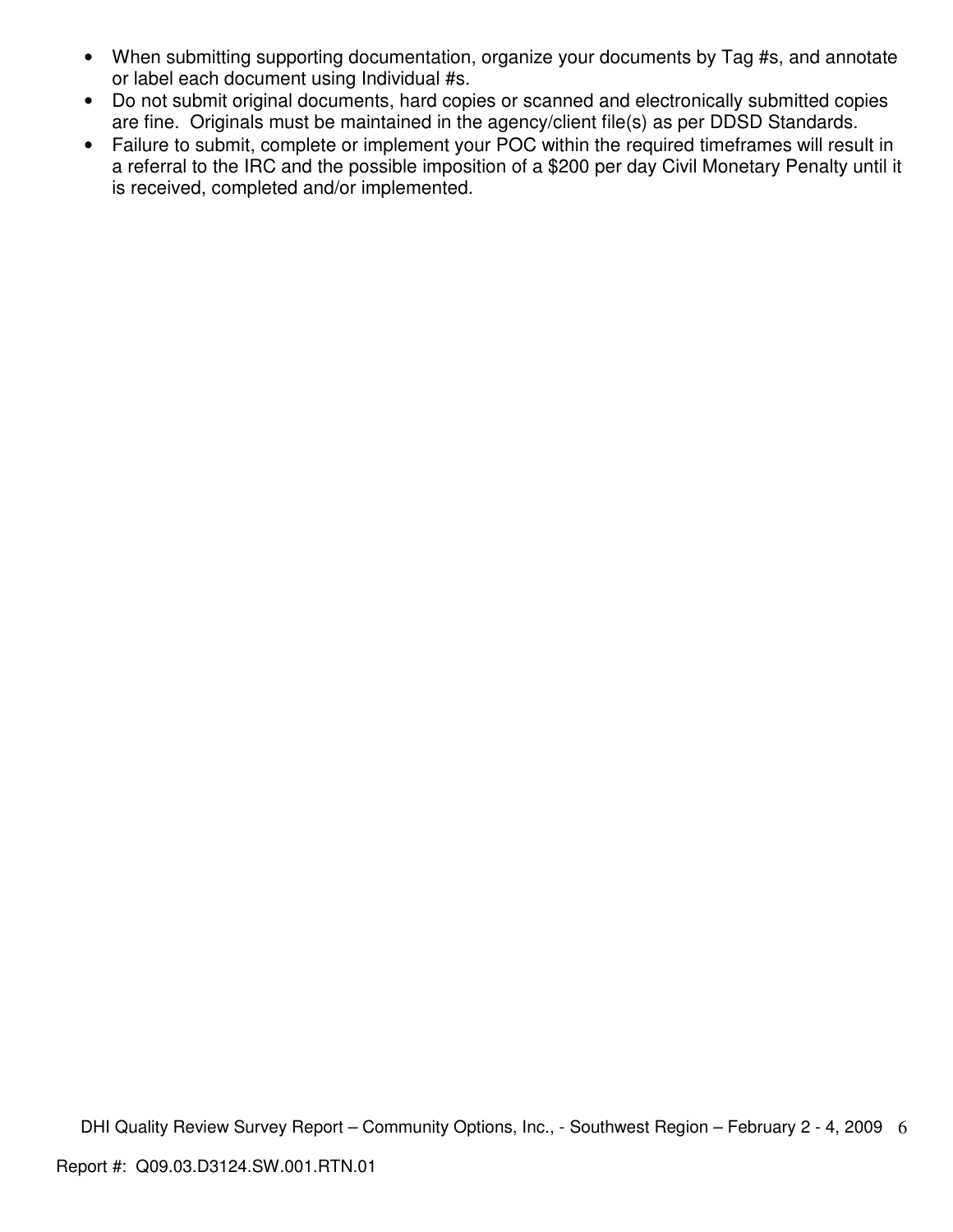# **QMB Scope and Severity Matrix of survey results**

Each deficiency in your Report of Findings is scored on a Scope and Severity Scale. The culmination of each deficiency's Scope and Severity is used to determine degree of compliance to standards and regulations and level of QMB Certification.

|                 |                            |                                                                |                                  | <b>SCOPE</b>                  |                                               |
|-----------------|----------------------------|----------------------------------------------------------------|----------------------------------|-------------------------------|-----------------------------------------------|
|                 |                            |                                                                | <b>Isolated</b><br>$01\% - 15\%$ | <b>Pattern</b><br>$16% - 79%$ | <b>Widespread</b><br>$80\% - 100\%$           |
| <b>SEVERITY</b> | High Impact                | Immediate<br>Jeopardy to<br>individual health<br>and or safety | J.                               | Κ.                            | L.                                            |
|                 |                            | <b>Actual harm</b>                                             | G.                               | Н.                            | I.                                            |
|                 | Medium<br><b>Impact</b>    | <b>No Actual Harm</b><br>Potential for more                    | D.                               | Е.                            | $F.$ (3 or more)                              |
|                 |                            | than minimal harm                                              | $D.$ (2 or less)                 |                               | <b>F.</b> (no conditions<br>of participation) |
|                 | Impact<br>$\sum_{i=1}^{N}$ | No Actual Harm<br>Minimal potential<br>for harm.               | А.                               | <b>B.</b>                     | C.                                            |

Scope and Severity Definitions:

#### Key to Scope scale:

#### Isolated:

A deficiency that is limited to 1% to 15% of the sample, usually impacting no more than one or two individuals in the sample.

#### Pattern:

A deficiency that impacts a number or group of individuals from 16% to 79% of the sample is defined as a pattern finding. Pattern findings suggest the need for system wide corrective actions.

# Widespread:

A deficiency that impacts most or all (80% to 100%) of the individuals in the sample is defined as widespread or pervasive. Widespread findings suggest the need for system wide corrective actions as well as the need to implement a Continuous Quality Improvement process to improve or build infrastructure. Widespread findings must be referred to the Internal Review Committee for review and possible actions or sanctions.

#### Key to Severity scale: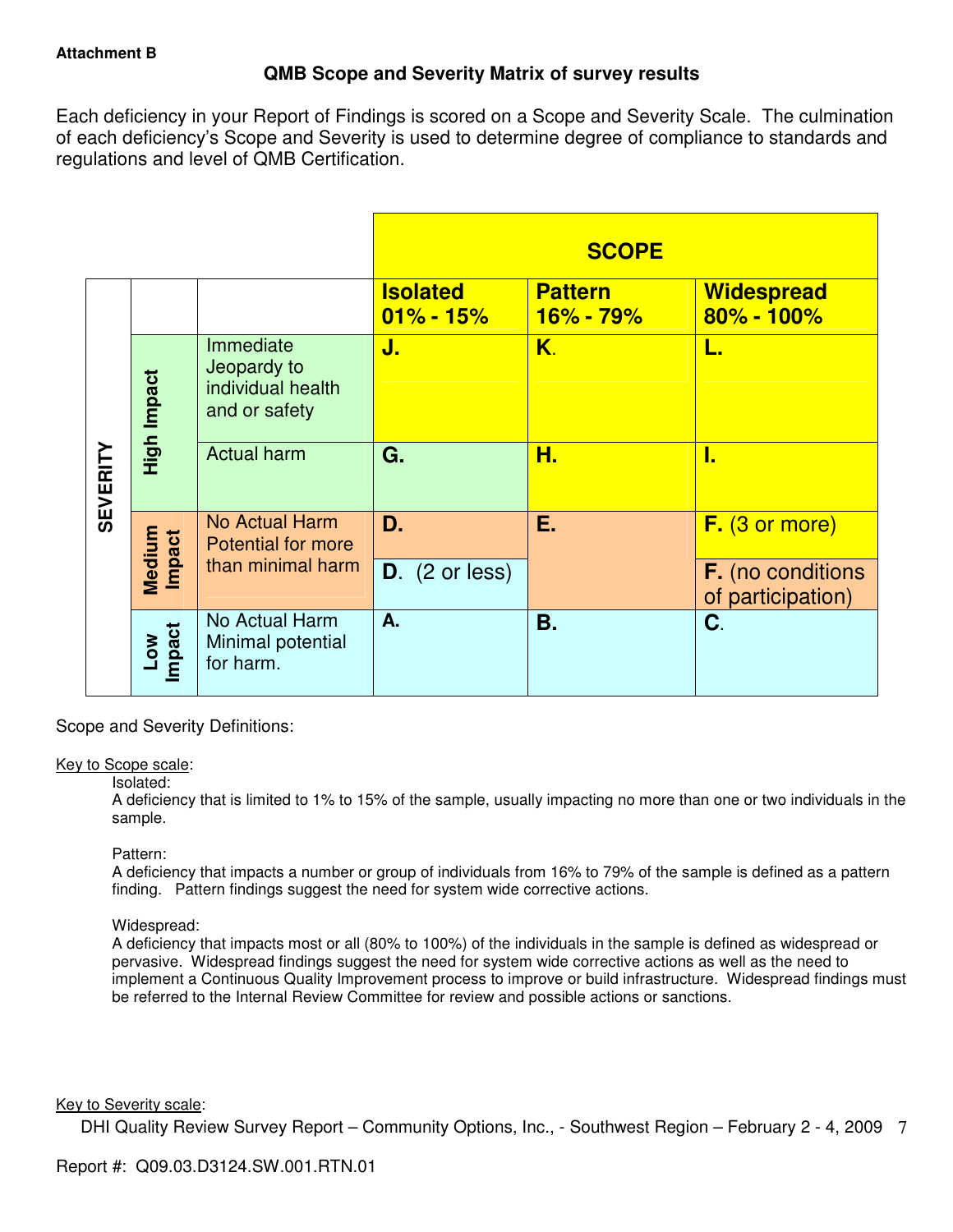Low Impact Severity: (Blue)

Low level findings have no or minimal potential for harm to an individual. Providers that have no findings above a "C" level may receive a "Quality" Certification approval rating from QMB.

Medium Impact Severity: (Tan)

Medium level findings have a potential for harm to an individual. Providers that have no findings above a "F" level and/or no more than two F level findings and no F level Conditions of Participation may receive a "Merit" Certification approval rating from QMB.

High Impact Severity: (Green or Yellow)

High level findings are when harm to an individual has occurred. Providers that have no findings above "I" level may only receive a "Standard" Approval rating from QMB and will be referred to the IRC.

High Impact Severity: (Yellow)

"J, K, and L" Level findings:

This is a finding of Immediate Jeopardy. If a provider is found to have "I" level findings or higher, with an outcome of Immediate Jeopardy, including repeat findings or Conditions of Participation they will be referred to the Internal Review Committee.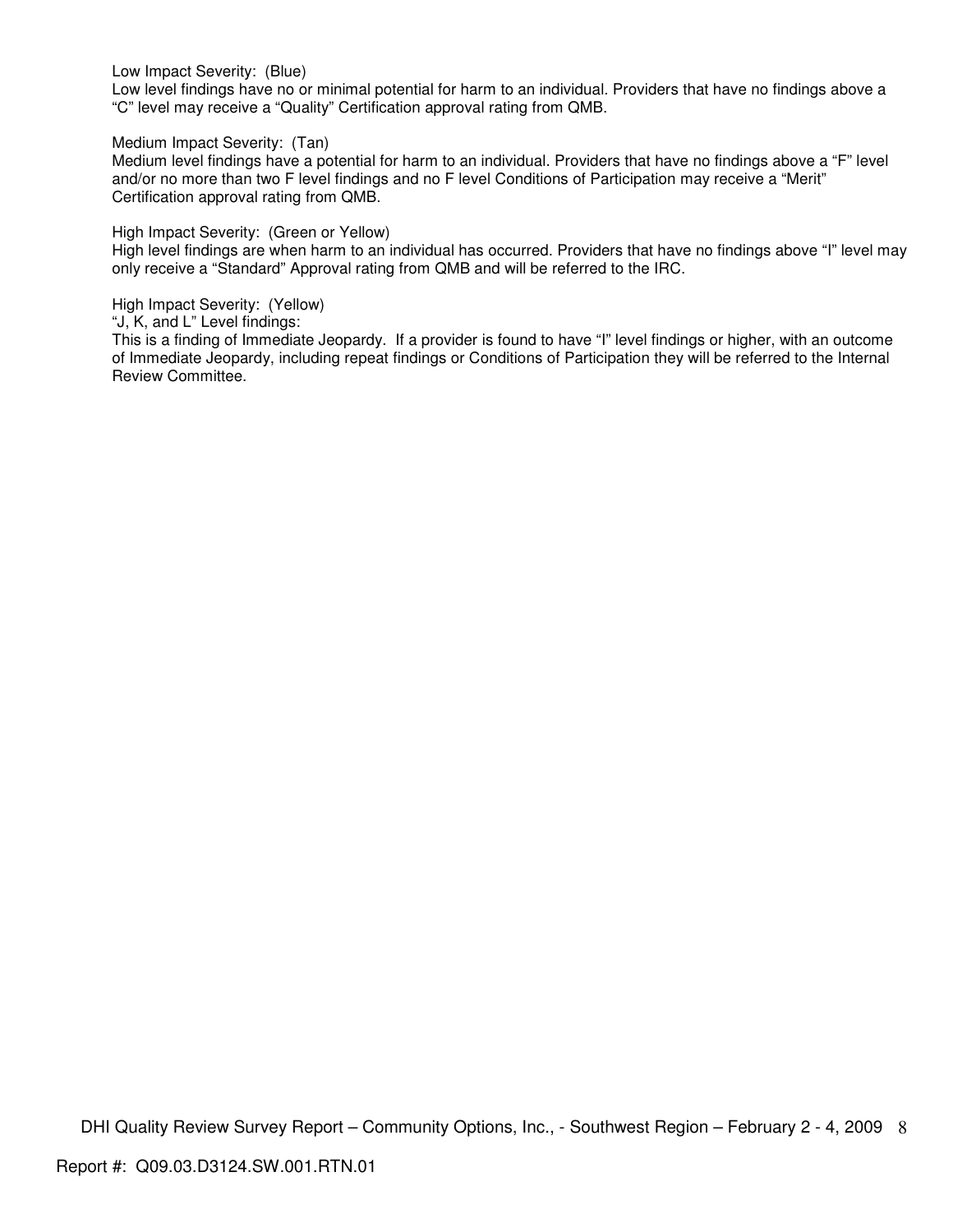# **Guidelines for the Provider Informal Reconsideration of Finding (IRF) Process**

# **Introduction:**

Throughout the process, surveyors are openly communicating with providers. Open communication means that surveyors have clarified issues and/or requested missing information before completing the review. Regardless, there may still be instances where the provider disagrees with a specific finding.

To informally dispute a finding the provider must request in writing an Informal Reconsideration of the Finding (IRF) to the QMB Deputy Bureau Chief **within 10 working days** of receipt of the final report.

The written request for an IRF must be completed on the **QMB Request for Informal Reconsideration of Finding Form** (available on the QMB website) and must specify in detail the request for reconsideration and why the finding is inaccurate. The **IRF request must include all supporting documentation or evidence that was not previously reviewed during the survey process.** 

## **The following limitations apply to the IRF process:**

- The request for an IRF and all supporting evidence must be received in 10 days.
- Findings based on evidence requested during the survey and not provided may not be subject to reconsideration.
- The supporting documentation must be new evidence not previously reviewed by the survey team.
- Providers must continue to complete their plan of correction during the IRF process
- Providers may not request an IRF to challenge the Scope and Severity of a finding.
- Providers may not request an IRF to challenge the sampling methodology.
- Providers may not request an IRF based on disagreement with the nature of the standard or regulation.
- Providers may not request an IRF to challenge the team composition
- Providers may not request an IRF to challenge the QMB Quality Approval Rating and the length of their DDSD provider contract.

## **A Provider forfeits the right to an IRF if the request is not made within 10 working days of receiving the report and does not include all supporting documentation or evidence to show compliance with the standards and regulations.**

QMB has 30 working days to complete the review and notify the provider of the decision. The request will be reviewed by the IRF committee. The Provider will be notified in writing of the ruling, no face to face meeting will be conducted.

When a Provider requests that a finding be reconsidered, it does not stop or delay the Plan of Correction process. **Providers must continue to complete the Plan of Correction, including the finding in dispute regardless of the IRF status.** If a finding is successfully reconsidered, it will be noted and will be removed or modified from the report. It should be noted that in some cases a Plan of Correction may be completed prior to the IRF process being completed. The provider will be notified in writing on the decisions of the IRF committee.

#### **Administrative Review Process:**

If a Provider desires to challenge the decision of the IRF committee they may request an Administrative Review by the DHI and DDSD Director. The Request must be made in writing to the QMB Bureau Chief and received within 5 days of notification from the IRF decision.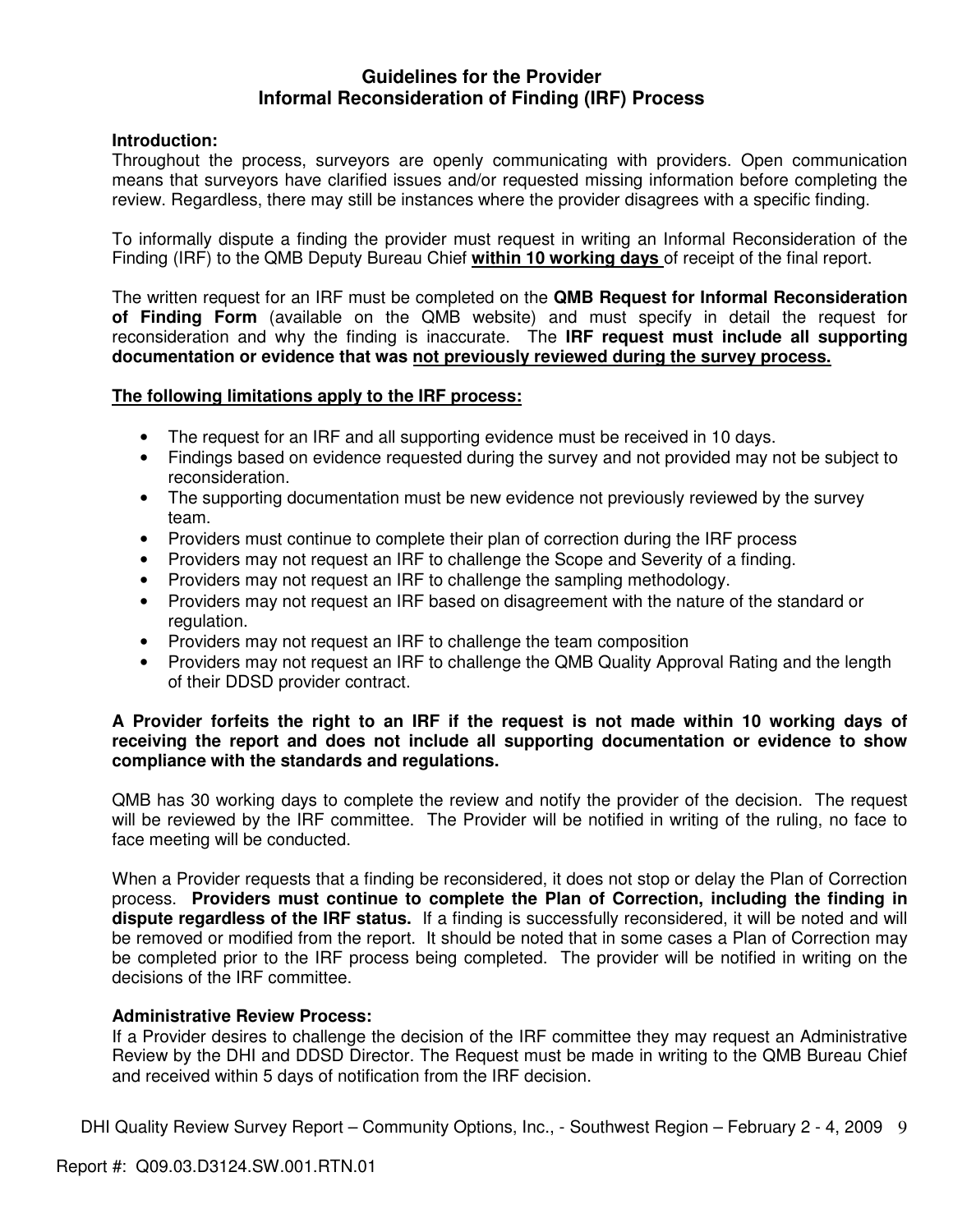# **Regarding IRC Sanctions:**

The Informal Reconsideration of the Finding process is a separate process specific to QMB Survey Findings and should not be confused with any process associated with IRC Sanctions.

If a Provider desires to Dispute or Appeal an IRC Sanction that is a separate and different process. Providers may choose the Informal Dispute Resolution Process or the Formal Medicaid Fair Hearing Process to dispute or appeal IRC sanctions, please refer to the DOH Sanction policy and section 39 of the provider contract agreement.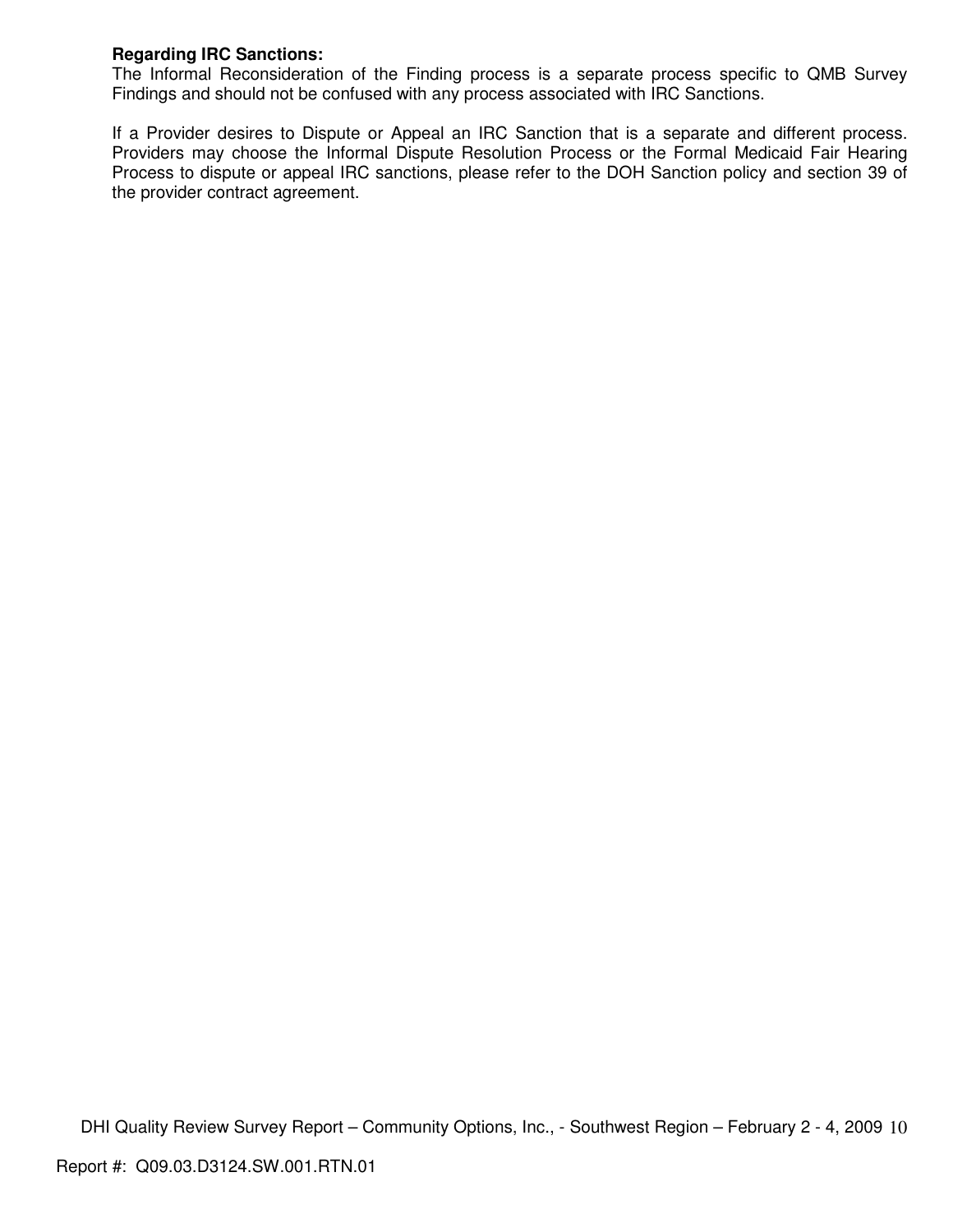# **Agency: Community Options, Inc. - Southwest Region** Program: Developmental Disabilities Waiver Service: Community Living (Supported Living, Family Living & Independent Living) & Community Inclusion (Community Access & Adult Habilitation)

Monitoring Type:<br>Date of Survey: **Date of Survey: February 2 - 4, 2009** 

| <b>Statute</b>                                                                                 | <b>Deficiency</b>                             | <b>Agency Plan of Correction and</b><br><b>Responsible Party</b> | Date Due |
|------------------------------------------------------------------------------------------------|-----------------------------------------------|------------------------------------------------------------------|----------|
| Tag # 1A03 CQI System                                                                          | <b>Scope and Severity Rating: C</b>           |                                                                  |          |
| Developmental Disabilities (DD) Waiver Service                                                 | Based on record review, the Agency failed to  |                                                                  |          |
| Standards effective 4/1/2007                                                                   | update and implement their Continuous Quality |                                                                  |          |
| <b>CHAPTER 1 I. PROVIDER AGENCY</b>                                                            | Management System on an annual basis.         |                                                                  |          |
| <b>ENROLLMENT PROCESS</b>                                                                      |                                               |                                                                  |          |
| I. Continuous Quality Management System:                                                       | The Agency's Continuous Quality Improvement   |                                                                  |          |
| Prior to approval or renewal of a DD Waiver                                                    | Plan provided during the on-site survey       |                                                                  |          |
| Provider Agreement, the Provider Agency is                                                     | (February 2, 2009) was not dated. No evidence |                                                                  |          |
| required to submit in writing the current                                                      | was found indicating when the document had    |                                                                  |          |
| Continuous Quality Improvement Plan to the                                                     | been created or updated.                      |                                                                  |          |
| DOH for approval. In addition, on an annual                                                    |                                               |                                                                  |          |
| basis DD Waiver Provider Agencies shall                                                        |                                               |                                                                  |          |
| develop or update and implement the                                                            |                                               |                                                                  |          |
| Continuous Quality Improvement Plan. The CQI                                                   |                                               |                                                                  |          |
| Plan shall be used to 1) discover strengths and                                                |                                               |                                                                  |          |
| challenges of the provider agency, as well as                                                  |                                               |                                                                  |          |
| strengths, and barriers individuals experience in                                              |                                               |                                                                  |          |
| receiving the quality, quantity, and                                                           |                                               |                                                                  |          |
| meaningfulness of services that he or she                                                      |                                               |                                                                  |          |
| desires; 2) build on strengths and remediate                                                   |                                               |                                                                  |          |
| individual and provider level issues to improve                                                |                                               |                                                                  |          |
| the provider's service provision over time. At a<br>minimum the CQI Plan shall address how the |                                               |                                                                  |          |
|                                                                                                |                                               |                                                                  |          |
| agency will collect, analyze, act on data and<br>evaluate results related to:                  |                                               |                                                                  |          |
| Individual access to needed services and<br>(1)                                                |                                               |                                                                  |          |
| supports;                                                                                      |                                               |                                                                  |          |
| Effectiveness and timeliness of<br>(2)                                                         |                                               |                                                                  |          |
| implementation of Individualized Service                                                       |                                               |                                                                  |          |
| Plans;                                                                                         |                                               |                                                                  |          |
| Trends in achievement of individual<br>(3)                                                     |                                               |                                                                  |          |
| outcomes in the Individual Service Plans;                                                      |                                               |                                                                  |          |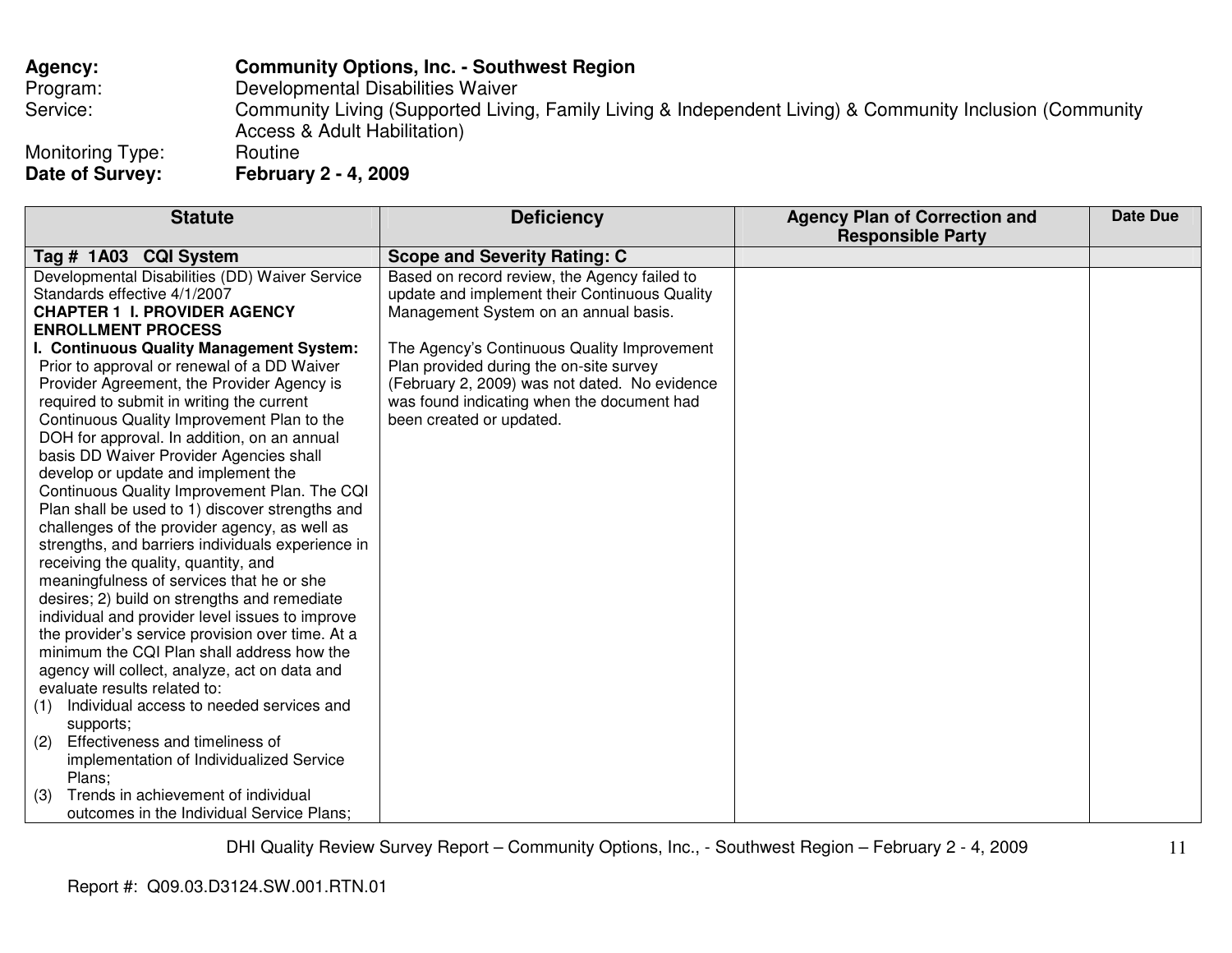| (4) Trends in medication and medical incidents                                                                                       |  |  |
|--------------------------------------------------------------------------------------------------------------------------------------|--|--|
| leading to adverse health events;                                                                                                    |  |  |
| (5) Trends in the adequacy of planning and                                                                                           |  |  |
|                                                                                                                                      |  |  |
|                                                                                                                                      |  |  |
| coordination of healthcare supports at both<br>supervisory and direct support levels;<br>(6) Quality and completeness documentation; |  |  |
| and                                                                                                                                  |  |  |
|                                                                                                                                      |  |  |
| (7) Trends in individual and guardian                                                                                                |  |  |
| satisfaction.                                                                                                                        |  |  |
|                                                                                                                                      |  |  |
|                                                                                                                                      |  |  |
|                                                                                                                                      |  |  |
|                                                                                                                                      |  |  |
|                                                                                                                                      |  |  |
|                                                                                                                                      |  |  |
|                                                                                                                                      |  |  |
|                                                                                                                                      |  |  |
|                                                                                                                                      |  |  |
|                                                                                                                                      |  |  |
|                                                                                                                                      |  |  |
|                                                                                                                                      |  |  |
|                                                                                                                                      |  |  |
|                                                                                                                                      |  |  |
|                                                                                                                                      |  |  |
|                                                                                                                                      |  |  |
|                                                                                                                                      |  |  |
|                                                                                                                                      |  |  |
|                                                                                                                                      |  |  |
|                                                                                                                                      |  |  |
|                                                                                                                                      |  |  |
|                                                                                                                                      |  |  |
|                                                                                                                                      |  |  |
|                                                                                                                                      |  |  |
|                                                                                                                                      |  |  |
|                                                                                                                                      |  |  |
|                                                                                                                                      |  |  |
|                                                                                                                                      |  |  |
|                                                                                                                                      |  |  |
|                                                                                                                                      |  |  |
|                                                                                                                                      |  |  |
|                                                                                                                                      |  |  |
|                                                                                                                                      |  |  |
|                                                                                                                                      |  |  |
|                                                                                                                                      |  |  |
|                                                                                                                                      |  |  |
|                                                                                                                                      |  |  |
|                                                                                                                                      |  |  |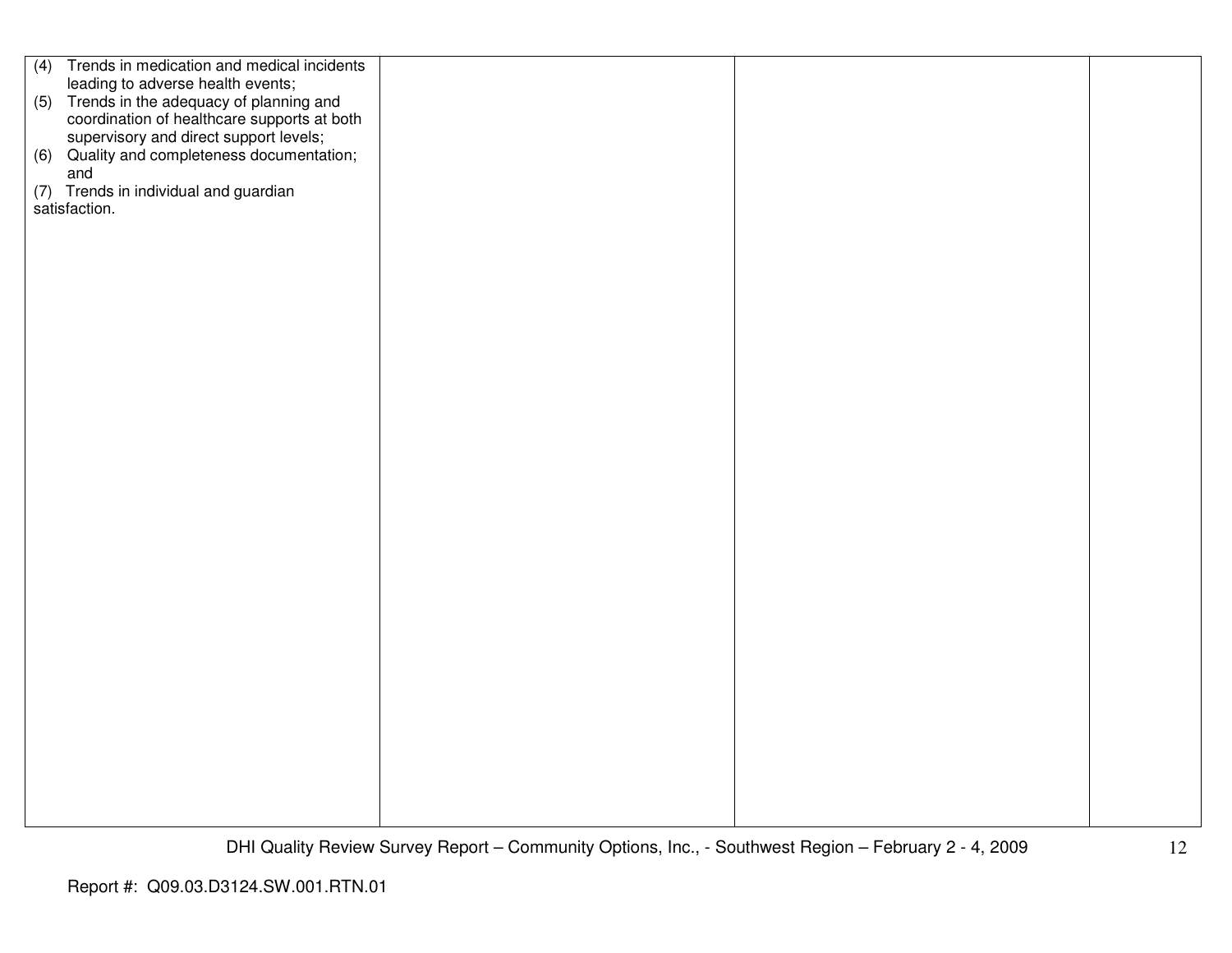| Tag #1A05 (CoP) General Requirements                                               | <b>Scope and Severity Rating: F</b>           |  |
|------------------------------------------------------------------------------------|-----------------------------------------------|--|
| Developmental Disabilities (DD) Waiver Service                                     | Based on record review, the Agency failed to  |  |
| Standards effective 4/1/2007                                                       | review and update its written policies and    |  |
| <b>CHAPTER 1 II. PROVIDER AGENCY</b>                                               | procedures every three years or as needed.    |  |
| <b>REQUIREMENTS:</b> The objective of these                                        |                                               |  |
| standards is to establish Provider Agency policy,                                  | The following polices and procedures provided |  |
| procedure and reporting requirements for DD                                        | during the on-site week of February 2, 2009   |  |
| Medicaid Waiver program. These requirements                                        | showed no evidence of being reviewed every    |  |
| apply to all such Provider Agency staff, whether                                   | three years or being updated as needed:       |  |
| directly employed or subcontracting with the                                       |                                               |  |
| Provider Agency. Additional Provider Agency                                        | • "Major Emergency Plans-Evacuation from      |  |
| requirements and personnel qualifications may                                      | Residence due to Fire or Gas Leak" - last     |  |
| be applicable for specific service standards.                                      | reviewed and revised 11/2005                  |  |
| <b>General Requirements:</b><br>А.                                                 | • "Major Emergency Plans-Agency On-Call       |  |
| The Provider Agency is required to develop<br>(2)                                  | Procedure" - last reviewed and revised        |  |
| and implement written policies and                                                 | 4/2004                                        |  |
| procedures that maintain and protect the                                           | • "Medication Errors/Emergencies" - last      |  |
| physical and mental health of individuals                                          | reviewed and revised 04/04                    |  |
| and which comply with all DDSD policies                                            | • "Medication Storage" - last reviewed and    |  |
| and procedures and all relevant New<br>Mexico State statutes, rules and standards. | revised 4/2004                                |  |
| These policies and procedures shall be                                             | • "Rights of the People Served-Grievance      |  |
| reviewed at least every three years and                                            | Process/appeal of Agency Decisions" - last    |  |
| updated as needed.                                                                 | reviewed and revised 4/2004                   |  |
|                                                                                    |                                               |  |
|                                                                                    |                                               |  |
|                                                                                    |                                               |  |
|                                                                                    |                                               |  |
|                                                                                    |                                               |  |
|                                                                                    |                                               |  |
|                                                                                    |                                               |  |
|                                                                                    |                                               |  |
|                                                                                    |                                               |  |
|                                                                                    |                                               |  |
|                                                                                    |                                               |  |
|                                                                                    |                                               |  |
|                                                                                    |                                               |  |
|                                                                                    |                                               |  |
|                                                                                    |                                               |  |
|                                                                                    |                                               |  |
|                                                                                    |                                               |  |
|                                                                                    |                                               |  |
|                                                                                    |                                               |  |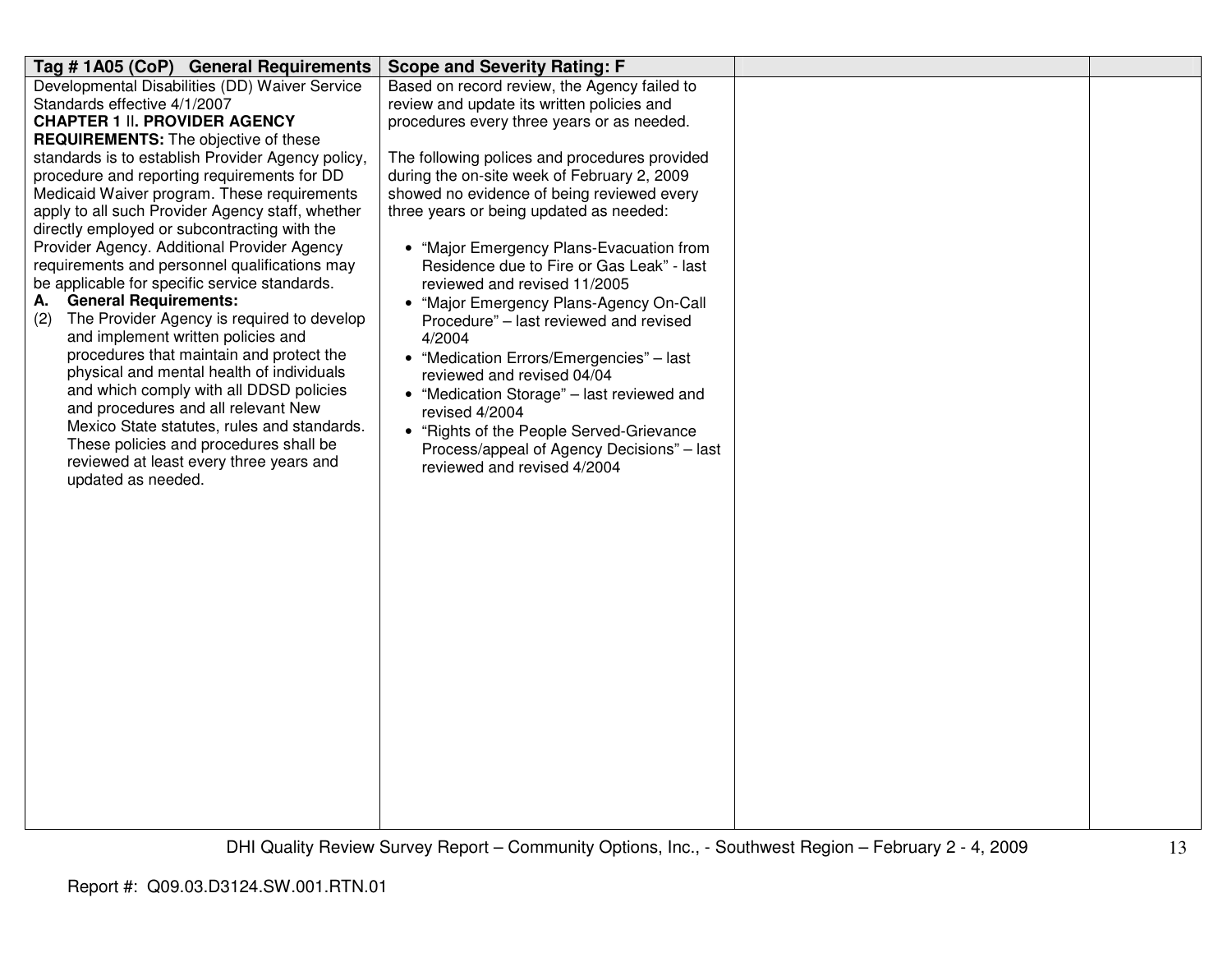| Tag #1A08 Agency Case File                                                                           | <b>Scope and Severity Rating: B</b>                   |  |
|------------------------------------------------------------------------------------------------------|-------------------------------------------------------|--|
| Developmental Disabilities (DD) Waiver Service                                                       | Based on record review, the Agency failed to          |  |
| Standards effective 4/1/2007                                                                         | maintain at the administrative office a               |  |
| <b>CHAPTER 1 II. PROVIDER AGENCY</b>                                                                 | confidential case file for 8 of 10 individuals.       |  |
| <b>REQUIREMENTS:</b> The objective of these                                                          |                                                       |  |
| standards is to establish Provider Agency policy,                                                    | Review of the Agency individual case files            |  |
| procedure and reporting requirements for DD                                                          | revealed the following items were not found,          |  |
| Medicaid Waiver program. These requirements                                                          | incomplete, and/or not current:                       |  |
| apply to all such Provider Agency staff, whether                                                     |                                                       |  |
| directly employed or subcontracting with the                                                         | <b>Current Emergency &amp; Personal</b><br>$\bullet$  |  |
| Provider Agency. Additional Provider Agency                                                          | Identification Information (#2)                       |  |
| requirements and personnel qualifications may                                                        |                                                       |  |
| be applicable for specific service standards.                                                        | ISP Signature Page (#2 & 5)<br>$\bullet$              |  |
| D. Provider Agency Case File for the                                                                 |                                                       |  |
| Individual: All Provider Agencies shall maintain<br>at the administrative office a confidential case | Addendum A (#2, 4, 5, 6 & 8)<br>$\bullet$             |  |
| file for each individual. Case records belong to                                                     |                                                       |  |
|                                                                                                      | Individual Specific Training (#2)<br>$\bullet$        |  |
| the individual receiving services and copies shall<br>be provided to the receiving agency whenever   |                                                       |  |
| an individual changes providers. The record                                                          | Positive Behavioral Plan (#5 & 10)<br>$\bullet$       |  |
| must also be made available for review when                                                          |                                                       |  |
| requested by DOH, HSD or federal government                                                          | Positive Behavioral Crisis Plan (#7, 8 &<br>$\bullet$ |  |
| representatives for oversight purposes. The                                                          | 10)                                                   |  |
| individual's case file shall include the following                                                   |                                                       |  |
| requirements:                                                                                        | Speech Therapy Plan (#3)<br>$\bullet$                 |  |
| Emergency contact information, including<br>(1)                                                      |                                                       |  |
| the individual's address, telephone number,                                                          | Occupational Therapy Plan (#8)<br>$\bullet$           |  |
| names and telephone numbers of relatives,                                                            |                                                       |  |
| or guardian or conservator, physician's                                                              | Physical Therapy Plan (#5)<br>$\bullet$               |  |
| name(s) and telephone number(s),                                                                     |                                                       |  |
| pharmacy name, address and telephone                                                                 |                                                       |  |
| number, and health plan if appropriate;                                                              |                                                       |  |
| The individual's complete and current ISP,<br>(2)                                                    |                                                       |  |
| with all supplemental plans specific to the                                                          |                                                       |  |
| individual, and the most current completed                                                           |                                                       |  |
| Health Assessment Tool (HAT);                                                                        |                                                       |  |
| Progress notes and other service delivery<br>(3)                                                     |                                                       |  |
| documentation;                                                                                       |                                                       |  |
| Crisis Prevention/Intervention Plans, if there<br>(4)                                                |                                                       |  |
| are any for the individual;                                                                          |                                                       |  |
| A medical history, which shall include at<br>(5)                                                     |                                                       |  |
| least demographic data, current and past                                                             |                                                       |  |
| medical diagnoses including the cause (if                                                            |                                                       |  |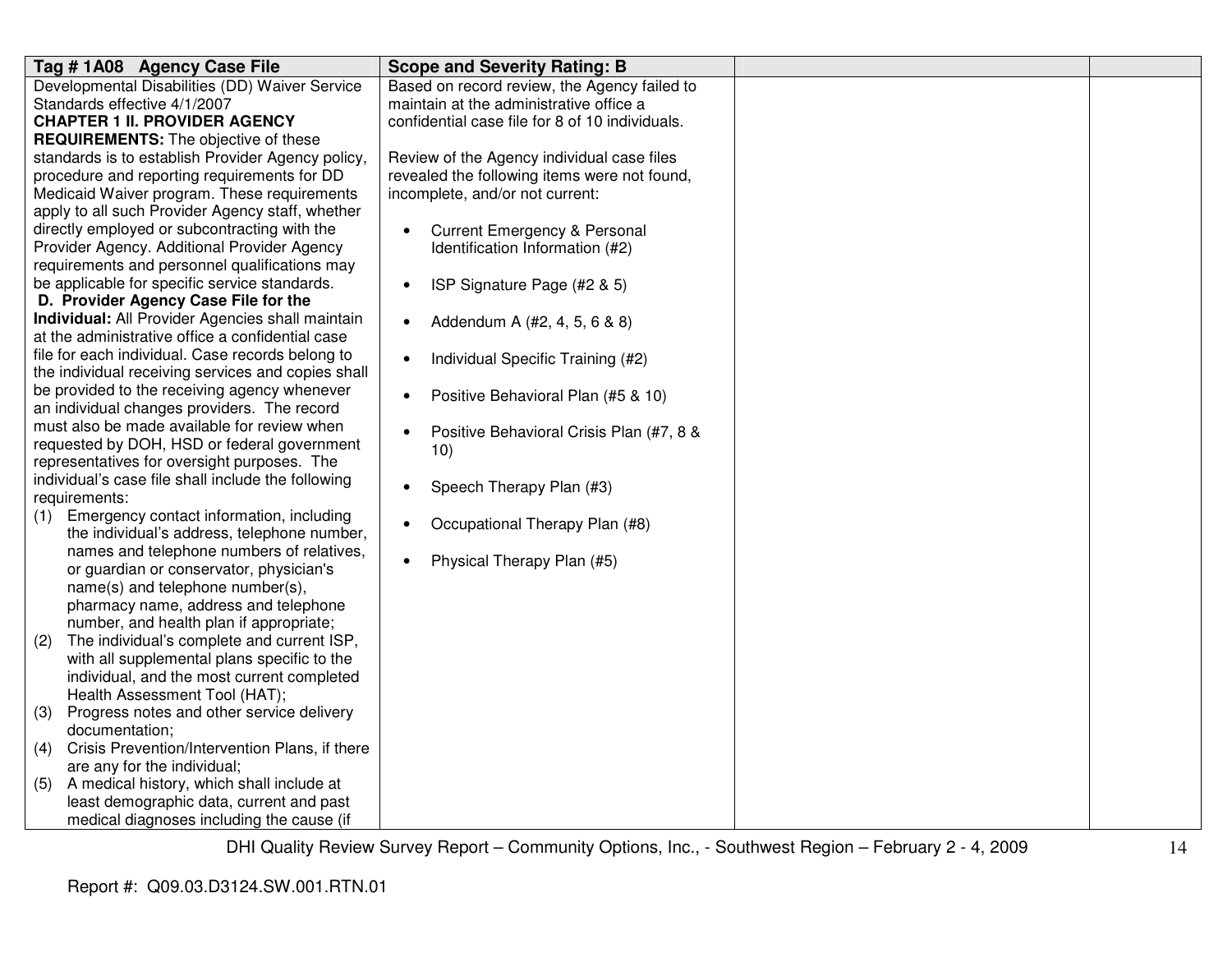|     | known) of the developmental disability,<br>psychiatric diagnoses, allergies (food,<br>environmental, medications),<br>immunizations, and most recent physical |  |  |
|-----|---------------------------------------------------------------------------------------------------------------------------------------------------------------|--|--|
| (6) | exam;<br>When applicable, transition plans<br>completed for individuals at the time of                                                                        |  |  |
|     | discharge from Fort Stanton Hospital or Los<br>Lunas Hospital and Training School; and                                                                        |  |  |
| (7) | Case records belong to the individual<br>receiving services and copies shall be                                                                               |  |  |
| (8) | provided to the individual upon request.<br>The receiving Provider Agency shall be<br>provided at a minimum the following                                     |  |  |
|     | records whenever an individual changes<br>provider agencies:                                                                                                  |  |  |
|     | (a) Complete file for the past 12 months;<br>(b) ISP and quarterly reports from the current                                                                   |  |  |
|     | and prior ISP year;<br>(c) Intake information from original admission                                                                                         |  |  |
|     | to services; and<br>(d) When applicable, the Individual Transition                                                                                            |  |  |
|     | Plan at the time of discharge from Los<br>Lunas Hospital and Training School or Ft.<br>Stanton Hospital.                                                      |  |  |
|     |                                                                                                                                                               |  |  |
|     |                                                                                                                                                               |  |  |
|     |                                                                                                                                                               |  |  |
|     |                                                                                                                                                               |  |  |
|     |                                                                                                                                                               |  |  |
|     |                                                                                                                                                               |  |  |
|     |                                                                                                                                                               |  |  |
|     |                                                                                                                                                               |  |  |
|     |                                                                                                                                                               |  |  |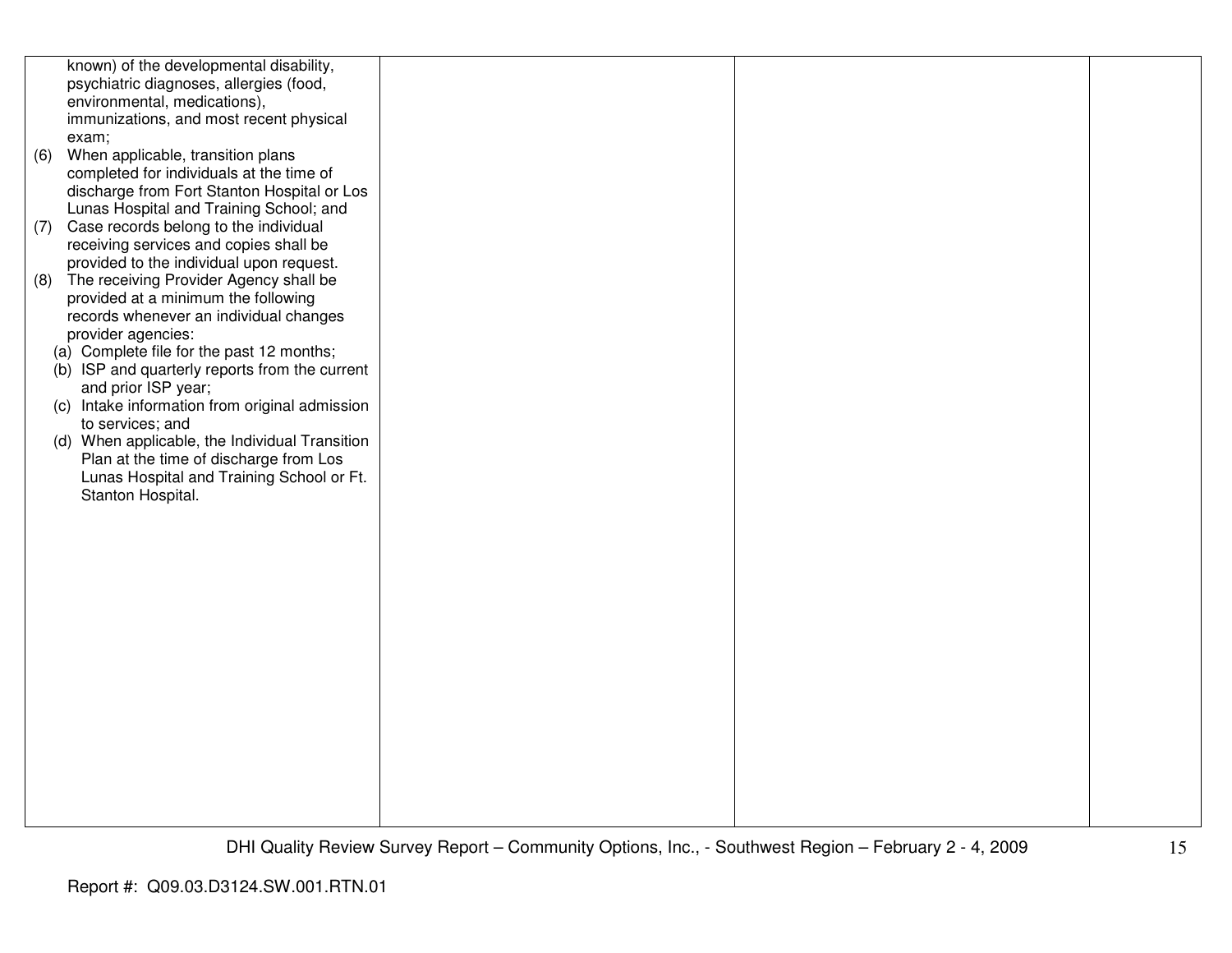| Tag #1A09 Medication Delivery (MAR)                              | <b>Scope and Severity Rating: E</b>            |  |
|------------------------------------------------------------------|------------------------------------------------|--|
| Developmental Disabilities (DD) Waiver Service                   | Medication Administration Records (MAR) were   |  |
| Standards effective 4/1/2007                                     | reviewed for the months of October, November   |  |
| <b>CHAPTER 1 II. PROVIDER AGENCY</b>                             | & December 2008.                               |  |
| <b>REQUIREMENTS:</b> The objective of these                      |                                                |  |
| standards is to establish Provider Agency policy,                | Based on record review, 5 of 7 individuals had |  |
| procedure and reporting requirements for DD                      | Medication Administration Records, which       |  |
| Medicaid Waiver program. These requirements                      | contained missing medications entries and/or   |  |
| apply to all such Provider Agency staff, whether                 | other errors:                                  |  |
| directly employed or subcontracting with the                     |                                                |  |
| Provider Agency. Additional Provider Agency                      | Individual #1                                  |  |
| requirements and personnel qualifications may                    | December 2008                                  |  |
| be applicable for specific service standards.                    | Medication Administration Records received     |  |
| <b>Medication Delivery: Provider Agencies</b><br>Е.              | during the on-site visit did not indicate the  |  |
| that provide Community Living, Community                         | month. When Surveyors asked Program            |  |
| Inclusion or Private Duty Nursing services shall                 | Manager (#89) what month the MAR was for,      |  |
| have written policies and procedures regarding                   | they were informed by (#89), the MAR was for   |  |
| medication(s) delivery and tracking and reporting                | December 2008.                                 |  |
| of medication errors in accordance with DDSD                     |                                                |  |
| Medication Assessment and Delivery Policy and                    | Medication Administration Records did not      |  |
| Procedures, the Board of Nursing Rules and                       | contain the frequency the medication is to be  |  |
| Board of Pharmacy standards and regulations.                     | given:                                         |  |
|                                                                  | • Lactulose Syrup 15ml                         |  |
| (2)<br>When required by the DDSD Medication                      |                                                |  |
| Assessment and Delivery Policy, Medication                       | Medication Administration Records did not      |  |
| Administration Records (MAR) shall be<br>maintained and include: | contain the purpose of the medications:        |  |
| (a) The name of the individual, a transcription                  | • Omeprazole 20mg (1 time daily)               |  |
| of the physician's written or licensed                           |                                                |  |
| health care provider's prescription                              | Medication Administration Records did not      |  |
| including the brand and generic name of                          | contain the route of administration for the    |  |
| the medication, diagnosis for which the                          | following medications:                         |  |
| medication is prescribed;                                        | • Levothyroxine 50 cg (1 time daily)           |  |
| (b) Prescribed dosage, frequency and                             | • Phenobarbital 30mg (3 times daily)           |  |
| method/route of administration, times and                        | • Dilantin 100mg (3 times daily)               |  |
| dates of administration;                                         | • Omeprazole 20mg (1 time daily)               |  |
| Initials of the individual administering or<br>(C)               | • Docusate Sodium 100mg (1 time daily)         |  |
| assisting with the medication;                                   | • Viactine 500mg (2 times daily)               |  |
| (d) Explanation of any medication irregularity;                  | • Doxycycline 100mg (2 times daily)            |  |
| (e) Documentation of any allergic reaction or                    | • Centrum Vitamin (1 time daily)               |  |
| adverse medication effect; and                                   | • Lactulose Syrup 15ml                         |  |
| For PRN medication, an explanation for                           |                                                |  |
| the use of the PRN medication shall                              | Medication Administration Records contained    |  |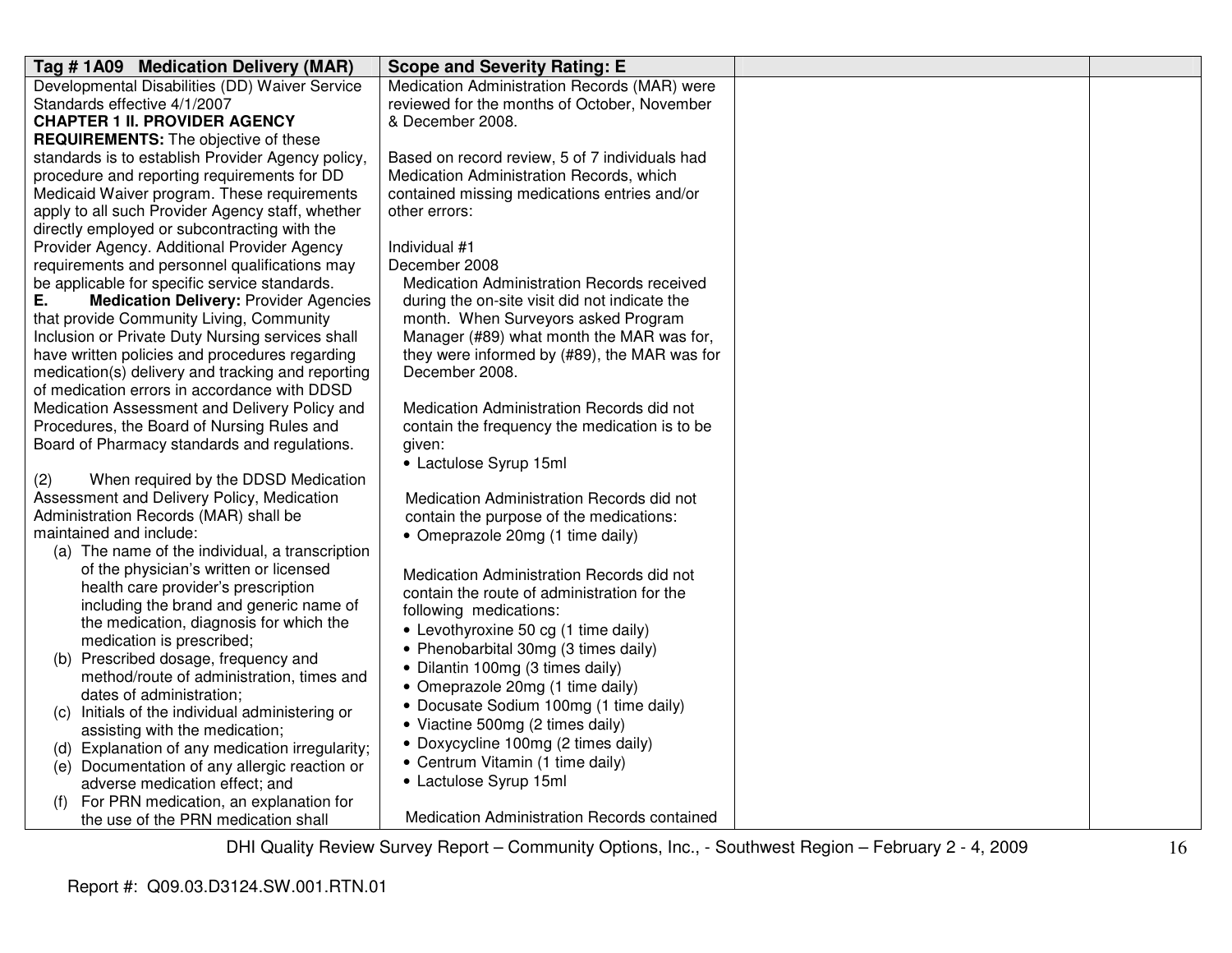| include observable signs/symptoms or<br>circumstances in which the medication is<br>to be used, and documentation of | missing entries. No documentation found<br>indicating reason for missing entries:<br>• Levothyroxine 50mcg (1 time daily) - Blank |  |
|----------------------------------------------------------------------------------------------------------------------|-----------------------------------------------------------------------------------------------------------------------------------|--|
| effectiveness of PRN medication<br>administered.                                                                     | 12/28 (6:30am)<br>• Phenobarbital 30mg (3 times daily) - Blank                                                                    |  |
| (3) The Provider Agency shall also maintain a<br>signature page that designates the full                             | 12/28 (7am) & 12/23, 24, 25, 26, 29 & 30<br>(1pm)                                                                                 |  |
| name that corresponds to each initial used<br>to document administered or assisted                                   | • Dilantin 100mg (3 times daily) - Blank 12/28<br>(7am) & 12/23, 24, 25, 26, 29 & 30 (1pm)                                        |  |
| delivery of each dose;<br>MARs are not required for individuals<br>(4)                                               | • Omeprazole 20mg (1 time daily) – Blank                                                                                          |  |
| participating in Independent Living who self-                                                                        | 12/28 (7am)<br>· Docusate Sodium 100mg (1 time daily) -                                                                           |  |
| administer their own medications;<br>Information from the prescribing pharmacy<br>(5)                                | Blank 12/28 (7am)<br>• Viactine 500mg (2 times daily) - Blank 12/28                                                               |  |
| regarding medications shall be kept in the<br>home and community inclusion service                                   | (7am)<br>• Doxycycline 100mg (2 times daily) - Blank                                                                              |  |
| locations and shall include the expected<br>desired outcomes of administrating the                                   | 12/28 (7am)                                                                                                                       |  |
| medication, signs and symptoms of adverse<br>events and interactions with other                                      | • Centrum Vitamin (1 time daily) - Blank 12/28<br>(7am)                                                                           |  |
| medications;                                                                                                         | • Sublingual Energy Drops (1 time daily) -<br>Blank 12/28 (7am)                                                                   |  |
|                                                                                                                      | • Liposene Spray 15ml (2 times daily) - Blank<br>12/28 (7am)                                                                      |  |
| NMAC 16.19.11.8 MINIMUM STANDARDS:<br>A. MINIMUM STANDARDS FOR THE                                                   | • Lactulose Syrup 15ml - Blank 12/28 (7am)<br>• Flucocinonide Topical Solution 0.05% 60ml                                         |  |
| DISTRIBUTION, STORAGE, HANDLING AND<br><b>RECORD KEEPING OF DRUGS:</b>                                               | $(2 \text{ times daily}) - \text{Blank } 12/28$ (7am)                                                                             |  |
| (d) The facility shall have a Medication                                                                             | January 2009                                                                                                                      |  |
| Administration Record (MAR) documenting<br>medication administered to residents, including                           | Medication Administration Records received<br>during the on-site visit did not indicate the                                       |  |
| over-the-counter medications. This<br>documentation shall include:                                                   | month. When Surveyors asked Program<br>Manager #89 what month the MAR was for,                                                    |  |
| Name of resident;<br>(i)                                                                                             | they were informed, by #89, the MAR was for<br>January 2009.                                                                      |  |
| (ii)<br>Date given;<br>Drug product name;<br>(iii)                                                                   | Individual #4                                                                                                                     |  |
| Dosage and form;<br>(iv)<br>Strength of drug;<br>(v)                                                                 | December 2008                                                                                                                     |  |
| Route of administration;<br>(vi)                                                                                     | Medication Administration Records did not                                                                                         |  |
| (vii) How often medication is to be taken;                                                                           | contain the route of administration for the<br>following medications:                                                             |  |
| (viii) Time taken and staff initials;<br>Dates when the medication is<br>(ix)                                        | • Lactulose Syrup 10mg/15ml (3 times daily)                                                                                       |  |
| discontinued or changed;                                                                                             | • Loratadine 10mg (1 time daily)                                                                                                  |  |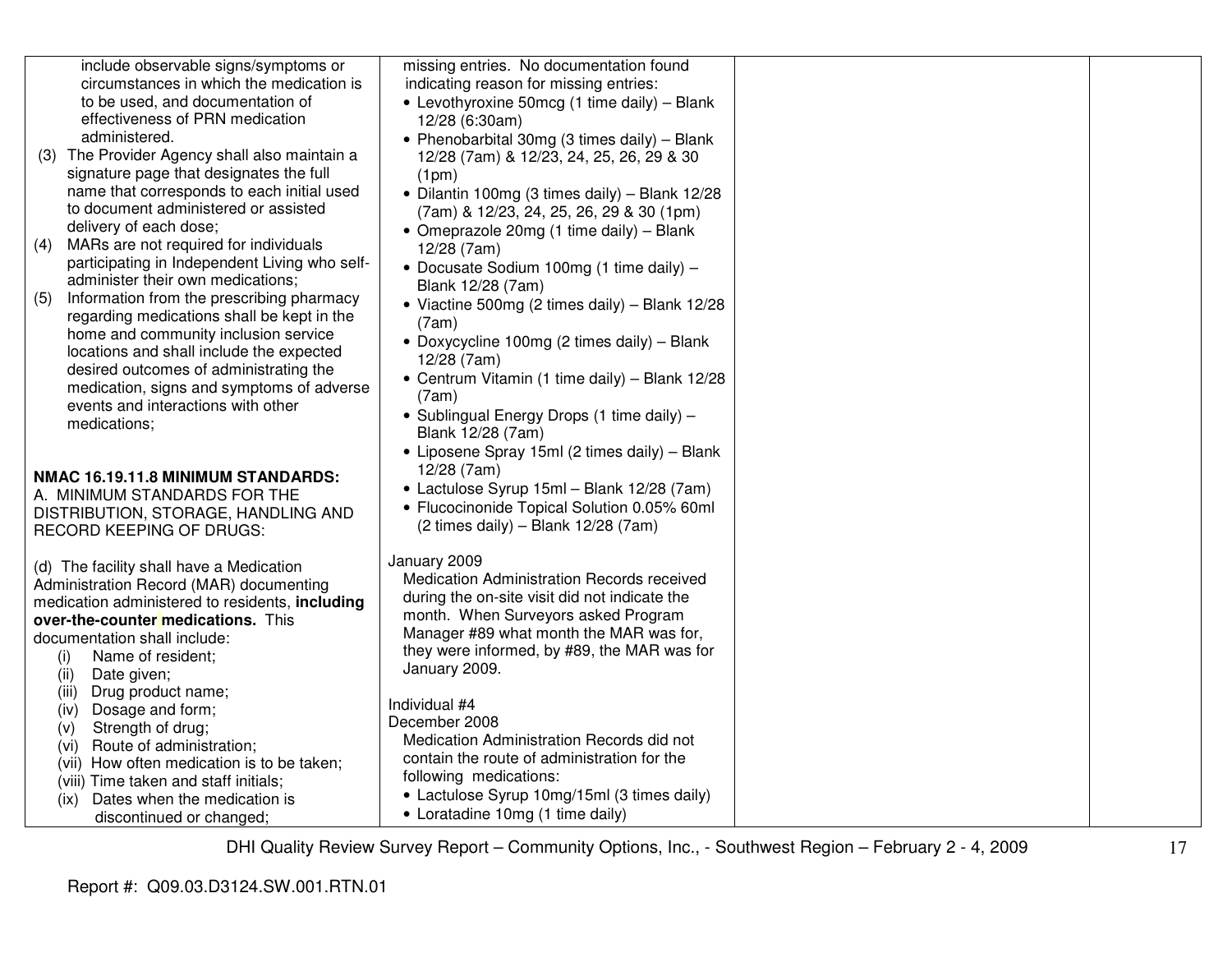| The name and initials of all staff<br>(x)                                                | • Bisacoduyl Suppository (3 times weekly)                  |  |
|------------------------------------------------------------------------------------------|------------------------------------------------------------|--|
| administering medications.                                                               |                                                            |  |
|                                                                                          | Individual #6                                              |  |
| <b>Model Custodial Procedure Manual</b>                                                  | October 2008                                               |  |
| <b>D. Administration of Drugs</b>                                                        | Medication Administration Records did not                  |  |
| Unless otherwise stated by practitioner, patients                                        | contain the route of administration for the                |  |
| will not be allowed to administer their own                                              | following medications:                                     |  |
| medications.                                                                             | • Zyprexa 2.5mg (2 times daily)                            |  |
| Document the practitioner's order authorizing the                                        | • Benztropine 1mg (3 times daily)                          |  |
| self-administration of medications.                                                      | • Lactulose 30cc (3 times daily)                           |  |
|                                                                                          | • Benztropine 0.5mg (3 times daily)                        |  |
| All PRN (As needed) medications shall have<br>complete detail instructions regarding the | • Aspirin 81mg (1 time daily)                              |  |
| administering of the medication. This shall                                              | • Tegretol 200mg (1 time daily)                            |  |
| include:                                                                                 | • Fluvoxamine 100mg (2 times daily)                        |  |
| $\triangleright$ symptoms that indicate the use of the                                   | • Cimetidine 400mg (2 times daily)                         |  |
| medication,                                                                              | • Calcium Citrate/Vitamin D 315/200mg (2                   |  |
| exact dosage to be used, and<br>➤                                                        | times daily)                                               |  |
| the exact amount to be used in a 24 hour<br>⋗                                            | • Actonel 35mg (1 time weekly)                             |  |
| period.                                                                                  | • Klonopin 1mg (3 times daily)                             |  |
|                                                                                          | • Lactulose 30ml (3 times daily)                           |  |
|                                                                                          | • Prune Juice 8oz (1 time daily)                           |  |
|                                                                                          | • Zyprexa 10mg (1 time daily)                              |  |
|                                                                                          | • Carbamazepine 200mg (1 time daily)                       |  |
|                                                                                          | • Senna 2 tabs (2 times daily)                             |  |
|                                                                                          | • Lipitor 10mg (1 time daily)                              |  |
|                                                                                          |                                                            |  |
|                                                                                          | November 2008<br>Medication Administration Records did not |  |
|                                                                                          | contain the route of administration for the                |  |
|                                                                                          | following medications:                                     |  |
|                                                                                          | • Cimetidine 400mg (2 times daily)                         |  |
|                                                                                          | • Ambien 10mg (1 time daily)                               |  |
|                                                                                          | • Lactulose 30ml (3 times daily)                           |  |
|                                                                                          |                                                            |  |
|                                                                                          | December 2008                                              |  |
|                                                                                          | Medication Administration Records did not                  |  |
|                                                                                          | contain the route of administration for the                |  |
|                                                                                          | following medications:                                     |  |
|                                                                                          | • Lisinopril 10mg                                          |  |
|                                                                                          |                                                            |  |
|                                                                                          | Medication Administration Records did not                  |  |
|                                                                                          | contain the route of administration for the                |  |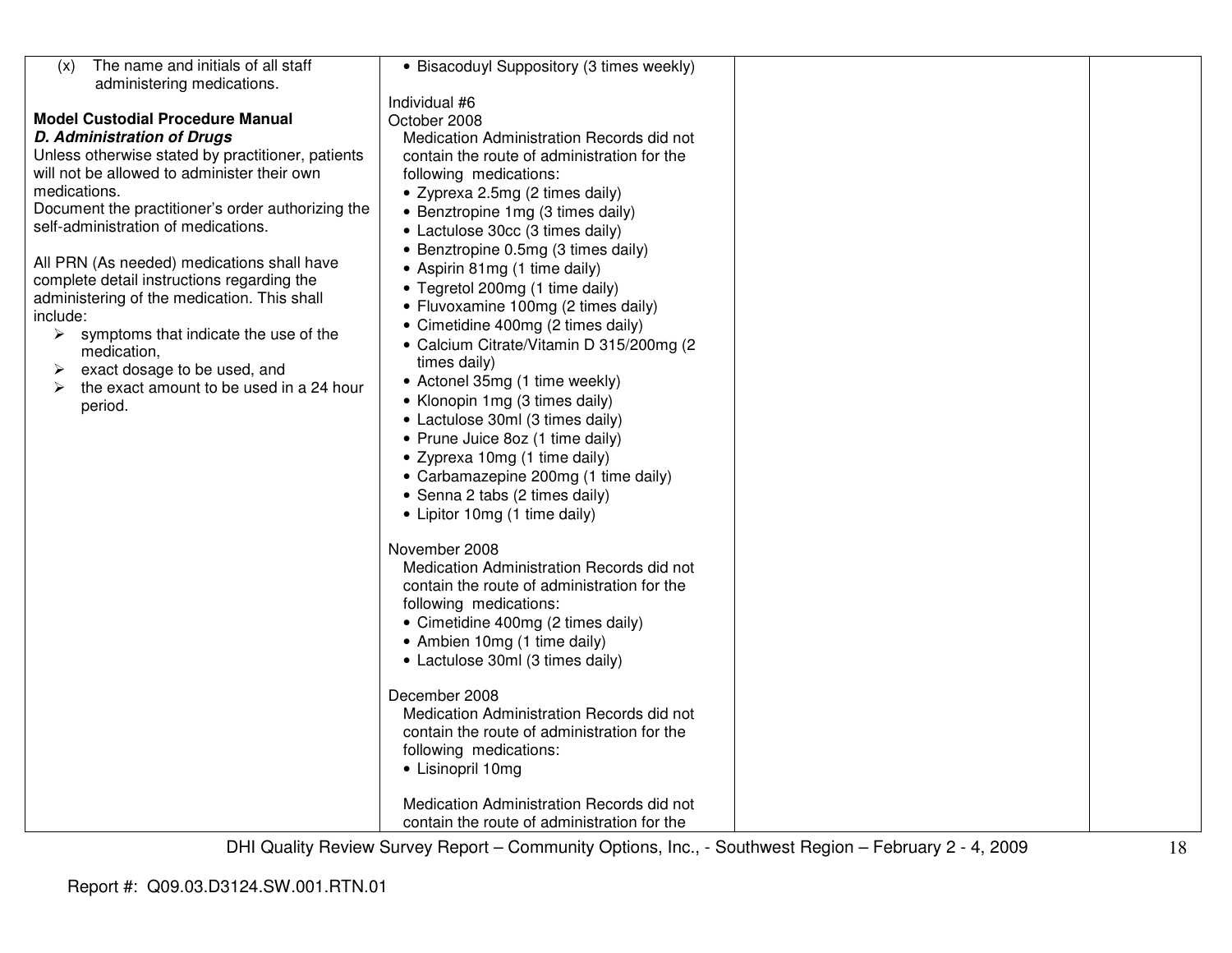| following medications:<br>• Cimetidine 400mg (2 times daily)<br>• Cyproheptadine 4mg (3 times daily)<br>• Keflex 500mg (4 times daily)<br>• Lisinopril 10mg                                                                                                                                                                                                                                                      |  |
|------------------------------------------------------------------------------------------------------------------------------------------------------------------------------------------------------------------------------------------------------------------------------------------------------------------------------------------------------------------------------------------------------------------|--|
| Individual #8<br>October 2008<br>Medication Administration Records did not<br>contain the route of administration for the<br>following medications:<br>• Detrol LA 4mg (1 time daily)<br>• Depakote ER 500mg (1 time daily)<br>• Demopressin 0.2mg (1 time daily)<br>• Neurontin 100mg (1 time daily)<br>• Depakote ER 250mg (1 time daily)<br>• Haldol 5mg (2 times daily)<br>• Benztropine 1mg (2 times daily) |  |
| November 2008<br>Medication Administration Records did not<br>contain the route of administration for the<br>following medications:<br>• Ibuprofen 200mg (PRN)<br>• Detrol LA 4mg (1 time daily)<br>• Sertraline 100mg (1 time daily)<br>• Depakote ER 250mg (1 time daily)<br>• Haldol 5mg (1 time daily)<br>• Benztropine 100mg (2 times daily)                                                                |  |
| December 2008<br>Medication Administration Records did not<br>contain the route of administration for the<br>following medications:<br>• Detrol LA 4mg (1 time daily)<br>• Sertraline 100mg (1 time daily)<br>• Depakote ER 250mg (1 time daily)<br>• Haldol 5mg (1 time daily)<br>• Benztropine 100mg (2 times daily)                                                                                           |  |
| Individual #10                                                                                                                                                                                                                                                                                                                                                                                                   |  |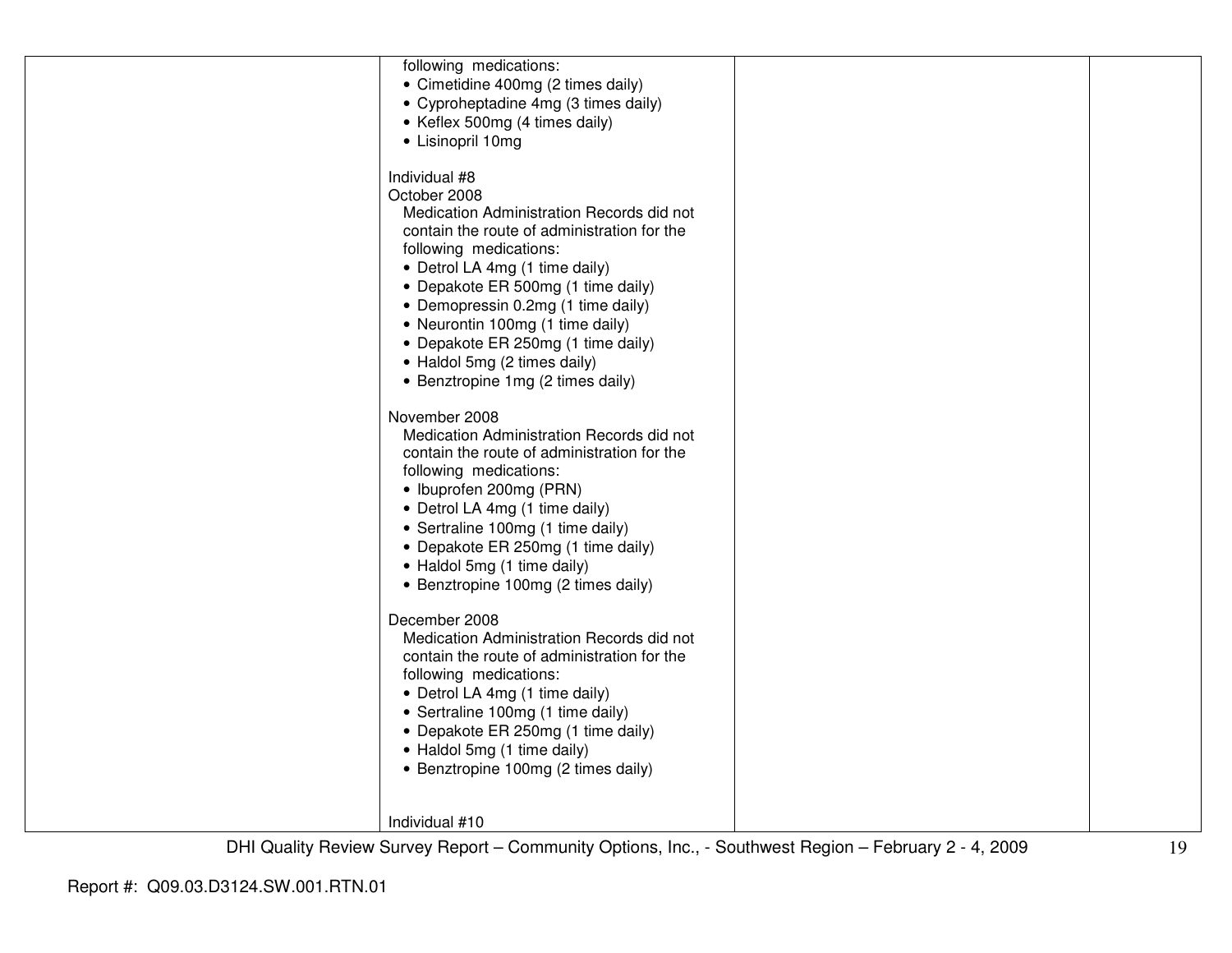| October 2008<br>Medication Administration Records did not<br>contain the route of administration for the<br>following medications:<br>• Protonix 40mg (1 time daily)<br>• Xanax 0.25mg (3 times daily)<br>• Prozac 20mg (2 times daily)<br>• Multivitamin (1 time daily)<br>• Glucosamine (2 times daily)<br>November 2008                 |  |
|--------------------------------------------------------------------------------------------------------------------------------------------------------------------------------------------------------------------------------------------------------------------------------------------------------------------------------------------|--|
| Medication Administration Records did not<br>contain the route of administration for the<br>following medications:<br>• Protonix 40mg (1 time daily)<br>• Xanax 0.25mg (3 times daily)<br>• Prozac 20mg (2 times daily)<br>• Multivitamin (1 time daily)<br>• Glucosamine (2 times daily)                                                  |  |
| December 2008<br>Medication Administration Records did not<br>contain the route of administration for the<br>following medications:<br>• Protonix 40mg (1 time daily)<br>• Xanax 0.25mg (3 times daily)<br>• Prozac 20mg (2 times daily)<br>• Multivitamin (1 time daily)<br>• Glucosamine (2 times daily)<br>• Navane 2mg (2 times daily) |  |
|                                                                                                                                                                                                                                                                                                                                            |  |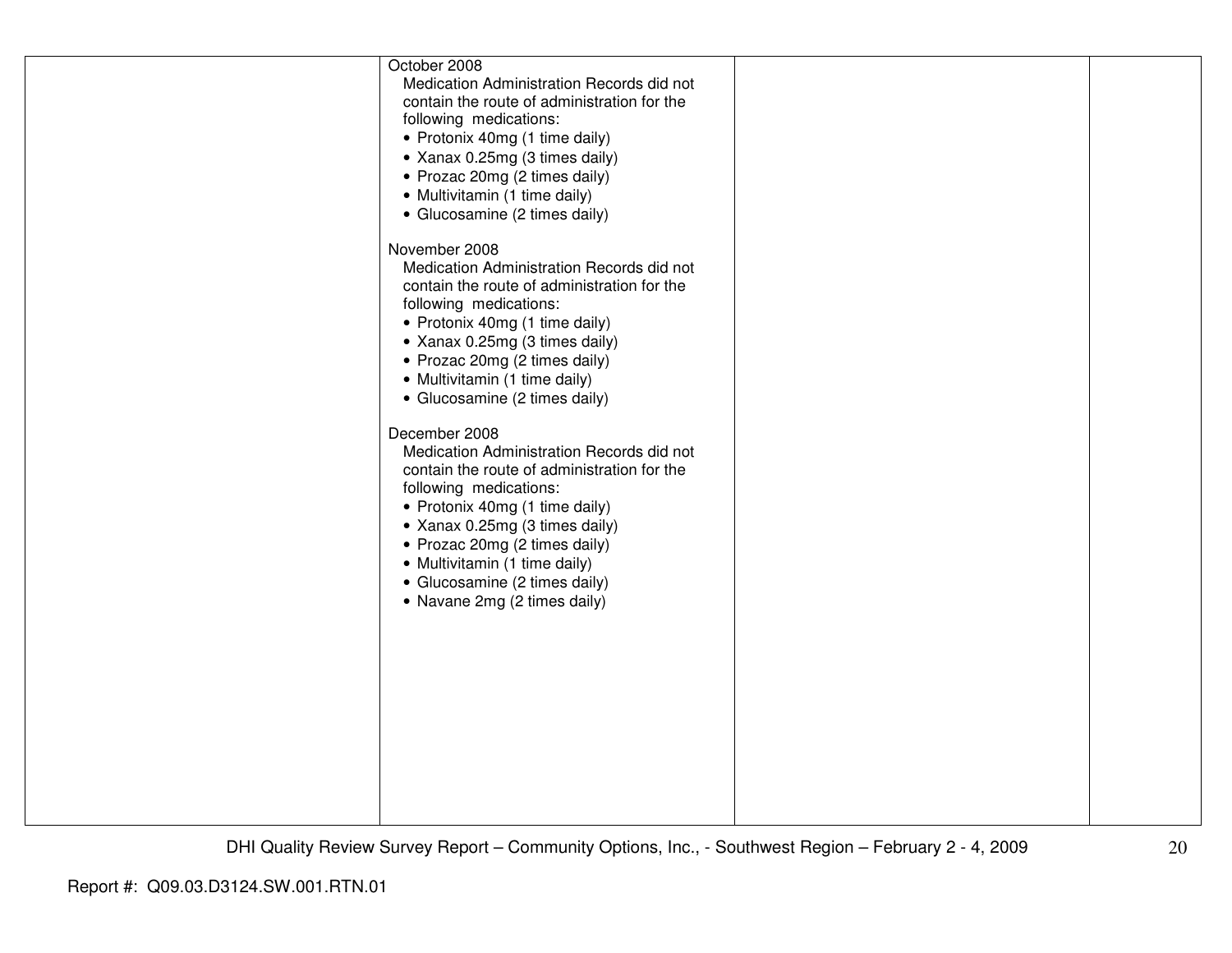|                                                                                                                                                                                                                                                                                                                                                                                                                                                                                                                                                                                                                                                                                                                                                                                                                                                                                                                                                                                                                                                                                                                                                                 | Tag #1A09 Medication Delivery - PRN                                                                                                                                                                                                                                                                                                                                                                                                                                                                                                                                                                                                                                                                                                                                                                                                                                                                                                                                                                                                                                                                                                                                                                                                                                                                                                                                                                                                                                                                                                                                                                                                                                                                                                                                                                                     |
|-----------------------------------------------------------------------------------------------------------------------------------------------------------------------------------------------------------------------------------------------------------------------------------------------------------------------------------------------------------------------------------------------------------------------------------------------------------------------------------------------------------------------------------------------------------------------------------------------------------------------------------------------------------------------------------------------------------------------------------------------------------------------------------------------------------------------------------------------------------------------------------------------------------------------------------------------------------------------------------------------------------------------------------------------------------------------------------------------------------------------------------------------------------------|-------------------------------------------------------------------------------------------------------------------------------------------------------------------------------------------------------------------------------------------------------------------------------------------------------------------------------------------------------------------------------------------------------------------------------------------------------------------------------------------------------------------------------------------------------------------------------------------------------------------------------------------------------------------------------------------------------------------------------------------------------------------------------------------------------------------------------------------------------------------------------------------------------------------------------------------------------------------------------------------------------------------------------------------------------------------------------------------------------------------------------------------------------------------------------------------------------------------------------------------------------------------------------------------------------------------------------------------------------------------------------------------------------------------------------------------------------------------------------------------------------------------------------------------------------------------------------------------------------------------------------------------------------------------------------------------------------------------------------------------------------------------------------------------------------------------------|
| Based on record review, the Agency failed to                                                                                                                                                                                                                                                                                                                                                                                                                                                                                                                                                                                                                                                                                                                                                                                                                                                                                                                                                                                                                                                                                                                    | Developmental Disabilities (DD) Waiver Service                                                                                                                                                                                                                                                                                                                                                                                                                                                                                                                                                                                                                                                                                                                                                                                                                                                                                                                                                                                                                                                                                                                                                                                                                                                                                                                                                                                                                                                                                                                                                                                                                                                                                                                                                                          |
| maintain PRN Medication Administration                                                                                                                                                                                                                                                                                                                                                                                                                                                                                                                                                                                                                                                                                                                                                                                                                                                                                                                                                                                                                                                                                                                          | Standards effective 4/1/2007                                                                                                                                                                                                                                                                                                                                                                                                                                                                                                                                                                                                                                                                                                                                                                                                                                                                                                                                                                                                                                                                                                                                                                                                                                                                                                                                                                                                                                                                                                                                                                                                                                                                                                                                                                                            |
|                                                                                                                                                                                                                                                                                                                                                                                                                                                                                                                                                                                                                                                                                                                                                                                                                                                                                                                                                                                                                                                                                                                                                                 |                                                                                                                                                                                                                                                                                                                                                                                                                                                                                                                                                                                                                                                                                                                                                                                                                                                                                                                                                                                                                                                                                                                                                                                                                                                                                                                                                                                                                                                                                                                                                                                                                                                                                                                                                                                                                         |
|                                                                                                                                                                                                                                                                                                                                                                                                                                                                                                                                                                                                                                                                                                                                                                                                                                                                                                                                                                                                                                                                                                                                                                 |                                                                                                                                                                                                                                                                                                                                                                                                                                                                                                                                                                                                                                                                                                                                                                                                                                                                                                                                                                                                                                                                                                                                                                                                                                                                                                                                                                                                                                                                                                                                                                                                                                                                                                                                                                                                                         |
|                                                                                                                                                                                                                                                                                                                                                                                                                                                                                                                                                                                                                                                                                                                                                                                                                                                                                                                                                                                                                                                                                                                                                                 |                                                                                                                                                                                                                                                                                                                                                                                                                                                                                                                                                                                                                                                                                                                                                                                                                                                                                                                                                                                                                                                                                                                                                                                                                                                                                                                                                                                                                                                                                                                                                                                                                                                                                                                                                                                                                         |
|                                                                                                                                                                                                                                                                                                                                                                                                                                                                                                                                                                                                                                                                                                                                                                                                                                                                                                                                                                                                                                                                                                                                                                 |                                                                                                                                                                                                                                                                                                                                                                                                                                                                                                                                                                                                                                                                                                                                                                                                                                                                                                                                                                                                                                                                                                                                                                                                                                                                                                                                                                                                                                                                                                                                                                                                                                                                                                                                                                                                                         |
|                                                                                                                                                                                                                                                                                                                                                                                                                                                                                                                                                                                                                                                                                                                                                                                                                                                                                                                                                                                                                                                                                                                                                                 |                                                                                                                                                                                                                                                                                                                                                                                                                                                                                                                                                                                                                                                                                                                                                                                                                                                                                                                                                                                                                                                                                                                                                                                                                                                                                                                                                                                                                                                                                                                                                                                                                                                                                                                                                                                                                         |
|                                                                                                                                                                                                                                                                                                                                                                                                                                                                                                                                                                                                                                                                                                                                                                                                                                                                                                                                                                                                                                                                                                                                                                 |                                                                                                                                                                                                                                                                                                                                                                                                                                                                                                                                                                                                                                                                                                                                                                                                                                                                                                                                                                                                                                                                                                                                                                                                                                                                                                                                                                                                                                                                                                                                                                                                                                                                                                                                                                                                                         |
|                                                                                                                                                                                                                                                                                                                                                                                                                                                                                                                                                                                                                                                                                                                                                                                                                                                                                                                                                                                                                                                                                                                                                                 |                                                                                                                                                                                                                                                                                                                                                                                                                                                                                                                                                                                                                                                                                                                                                                                                                                                                                                                                                                                                                                                                                                                                                                                                                                                                                                                                                                                                                                                                                                                                                                                                                                                                                                                                                                                                                         |
|                                                                                                                                                                                                                                                                                                                                                                                                                                                                                                                                                                                                                                                                                                                                                                                                                                                                                                                                                                                                                                                                                                                                                                 |                                                                                                                                                                                                                                                                                                                                                                                                                                                                                                                                                                                                                                                                                                                                                                                                                                                                                                                                                                                                                                                                                                                                                                                                                                                                                                                                                                                                                                                                                                                                                                                                                                                                                                                                                                                                                         |
|                                                                                                                                                                                                                                                                                                                                                                                                                                                                                                                                                                                                                                                                                                                                                                                                                                                                                                                                                                                                                                                                                                                                                                 |                                                                                                                                                                                                                                                                                                                                                                                                                                                                                                                                                                                                                                                                                                                                                                                                                                                                                                                                                                                                                                                                                                                                                                                                                                                                                                                                                                                                                                                                                                                                                                                                                                                                                                                                                                                                                         |
|                                                                                                                                                                                                                                                                                                                                                                                                                                                                                                                                                                                                                                                                                                                                                                                                                                                                                                                                                                                                                                                                                                                                                                 |                                                                                                                                                                                                                                                                                                                                                                                                                                                                                                                                                                                                                                                                                                                                                                                                                                                                                                                                                                                                                                                                                                                                                                                                                                                                                                                                                                                                                                                                                                                                                                                                                                                                                                                                                                                                                         |
|                                                                                                                                                                                                                                                                                                                                                                                                                                                                                                                                                                                                                                                                                                                                                                                                                                                                                                                                                                                                                                                                                                                                                                 |                                                                                                                                                                                                                                                                                                                                                                                                                                                                                                                                                                                                                                                                                                                                                                                                                                                                                                                                                                                                                                                                                                                                                                                                                                                                                                                                                                                                                                                                                                                                                                                                                                                                                                                                                                                                                         |
|                                                                                                                                                                                                                                                                                                                                                                                                                                                                                                                                                                                                                                                                                                                                                                                                                                                                                                                                                                                                                                                                                                                                                                 |                                                                                                                                                                                                                                                                                                                                                                                                                                                                                                                                                                                                                                                                                                                                                                                                                                                                                                                                                                                                                                                                                                                                                                                                                                                                                                                                                                                                                                                                                                                                                                                                                                                                                                                                                                                                                         |
|                                                                                                                                                                                                                                                                                                                                                                                                                                                                                                                                                                                                                                                                                                                                                                                                                                                                                                                                                                                                                                                                                                                                                                 |                                                                                                                                                                                                                                                                                                                                                                                                                                                                                                                                                                                                                                                                                                                                                                                                                                                                                                                                                                                                                                                                                                                                                                                                                                                                                                                                                                                                                                                                                                                                                                                                                                                                                                                                                                                                                         |
|                                                                                                                                                                                                                                                                                                                                                                                                                                                                                                                                                                                                                                                                                                                                                                                                                                                                                                                                                                                                                                                                                                                                                                 |                                                                                                                                                                                                                                                                                                                                                                                                                                                                                                                                                                                                                                                                                                                                                                                                                                                                                                                                                                                                                                                                                                                                                                                                                                                                                                                                                                                                                                                                                                                                                                                                                                                                                                                                                                                                                         |
|                                                                                                                                                                                                                                                                                                                                                                                                                                                                                                                                                                                                                                                                                                                                                                                                                                                                                                                                                                                                                                                                                                                                                                 |                                                                                                                                                                                                                                                                                                                                                                                                                                                                                                                                                                                                                                                                                                                                                                                                                                                                                                                                                                                                                                                                                                                                                                                                                                                                                                                                                                                                                                                                                                                                                                                                                                                                                                                                                                                                                         |
|                                                                                                                                                                                                                                                                                                                                                                                                                                                                                                                                                                                                                                                                                                                                                                                                                                                                                                                                                                                                                                                                                                                                                                 |                                                                                                                                                                                                                                                                                                                                                                                                                                                                                                                                                                                                                                                                                                                                                                                                                                                                                                                                                                                                                                                                                                                                                                                                                                                                                                                                                                                                                                                                                                                                                                                                                                                                                                                                                                                                                         |
|                                                                                                                                                                                                                                                                                                                                                                                                                                                                                                                                                                                                                                                                                                                                                                                                                                                                                                                                                                                                                                                                                                                                                                 |                                                                                                                                                                                                                                                                                                                                                                                                                                                                                                                                                                                                                                                                                                                                                                                                                                                                                                                                                                                                                                                                                                                                                                                                                                                                                                                                                                                                                                                                                                                                                                                                                                                                                                                                                                                                                         |
|                                                                                                                                                                                                                                                                                                                                                                                                                                                                                                                                                                                                                                                                                                                                                                                                                                                                                                                                                                                                                                                                                                                                                                 |                                                                                                                                                                                                                                                                                                                                                                                                                                                                                                                                                                                                                                                                                                                                                                                                                                                                                                                                                                                                                                                                                                                                                                                                                                                                                                                                                                                                                                                                                                                                                                                                                                                                                                                                                                                                                         |
|                                                                                                                                                                                                                                                                                                                                                                                                                                                                                                                                                                                                                                                                                                                                                                                                                                                                                                                                                                                                                                                                                                                                                                 |                                                                                                                                                                                                                                                                                                                                                                                                                                                                                                                                                                                                                                                                                                                                                                                                                                                                                                                                                                                                                                                                                                                                                                                                                                                                                                                                                                                                                                                                                                                                                                                                                                                                                                                                                                                                                         |
|                                                                                                                                                                                                                                                                                                                                                                                                                                                                                                                                                                                                                                                                                                                                                                                                                                                                                                                                                                                                                                                                                                                                                                 |                                                                                                                                                                                                                                                                                                                                                                                                                                                                                                                                                                                                                                                                                                                                                                                                                                                                                                                                                                                                                                                                                                                                                                                                                                                                                                                                                                                                                                                                                                                                                                                                                                                                                                                                                                                                                         |
|                                                                                                                                                                                                                                                                                                                                                                                                                                                                                                                                                                                                                                                                                                                                                                                                                                                                                                                                                                                                                                                                                                                                                                 |                                                                                                                                                                                                                                                                                                                                                                                                                                                                                                                                                                                                                                                                                                                                                                                                                                                                                                                                                                                                                                                                                                                                                                                                                                                                                                                                                                                                                                                                                                                                                                                                                                                                                                                                                                                                                         |
|                                                                                                                                                                                                                                                                                                                                                                                                                                                                                                                                                                                                                                                                                                                                                                                                                                                                                                                                                                                                                                                                                                                                                                 |                                                                                                                                                                                                                                                                                                                                                                                                                                                                                                                                                                                                                                                                                                                                                                                                                                                                                                                                                                                                                                                                                                                                                                                                                                                                                                                                                                                                                                                                                                                                                                                                                                                                                                                                                                                                                         |
|                                                                                                                                                                                                                                                                                                                                                                                                                                                                                                                                                                                                                                                                                                                                                                                                                                                                                                                                                                                                                                                                                                                                                                 |                                                                                                                                                                                                                                                                                                                                                                                                                                                                                                                                                                                                                                                                                                                                                                                                                                                                                                                                                                                                                                                                                                                                                                                                                                                                                                                                                                                                                                                                                                                                                                                                                                                                                                                                                                                                                         |
|                                                                                                                                                                                                                                                                                                                                                                                                                                                                                                                                                                                                                                                                                                                                                                                                                                                                                                                                                                                                                                                                                                                                                                 |                                                                                                                                                                                                                                                                                                                                                                                                                                                                                                                                                                                                                                                                                                                                                                                                                                                                                                                                                                                                                                                                                                                                                                                                                                                                                                                                                                                                                                                                                                                                                                                                                                                                                                                                                                                                                         |
|                                                                                                                                                                                                                                                                                                                                                                                                                                                                                                                                                                                                                                                                                                                                                                                                                                                                                                                                                                                                                                                                                                                                                                 |                                                                                                                                                                                                                                                                                                                                                                                                                                                                                                                                                                                                                                                                                                                                                                                                                                                                                                                                                                                                                                                                                                                                                                                                                                                                                                                                                                                                                                                                                                                                                                                                                                                                                                                                                                                                                         |
|                                                                                                                                                                                                                                                                                                                                                                                                                                                                                                                                                                                                                                                                                                                                                                                                                                                                                                                                                                                                                                                                                                                                                                 |                                                                                                                                                                                                                                                                                                                                                                                                                                                                                                                                                                                                                                                                                                                                                                                                                                                                                                                                                                                                                                                                                                                                                                                                                                                                                                                                                                                                                                                                                                                                                                                                                                                                                                                                                                                                                         |
|                                                                                                                                                                                                                                                                                                                                                                                                                                                                                                                                                                                                                                                                                                                                                                                                                                                                                                                                                                                                                                                                                                                                                                 |                                                                                                                                                                                                                                                                                                                                                                                                                                                                                                                                                                                                                                                                                                                                                                                                                                                                                                                                                                                                                                                                                                                                                                                                                                                                                                                                                                                                                                                                                                                                                                                                                                                                                                                                                                                                                         |
|                                                                                                                                                                                                                                                                                                                                                                                                                                                                                                                                                                                                                                                                                                                                                                                                                                                                                                                                                                                                                                                                                                                                                                 |                                                                                                                                                                                                                                                                                                                                                                                                                                                                                                                                                                                                                                                                                                                                                                                                                                                                                                                                                                                                                                                                                                                                                                                                                                                                                                                                                                                                                                                                                                                                                                                                                                                                                                                                                                                                                         |
|                                                                                                                                                                                                                                                                                                                                                                                                                                                                                                                                                                                                                                                                                                                                                                                                                                                                                                                                                                                                                                                                                                                                                                 |                                                                                                                                                                                                                                                                                                                                                                                                                                                                                                                                                                                                                                                                                                                                                                                                                                                                                                                                                                                                                                                                                                                                                                                                                                                                                                                                                                                                                                                                                                                                                                                                                                                                                                                                                                                                                         |
|                                                                                                                                                                                                                                                                                                                                                                                                                                                                                                                                                                                                                                                                                                                                                                                                                                                                                                                                                                                                                                                                                                                                                                 |                                                                                                                                                                                                                                                                                                                                                                                                                                                                                                                                                                                                                                                                                                                                                                                                                                                                                                                                                                                                                                                                                                                                                                                                                                                                                                                                                                                                                                                                                                                                                                                                                                                                                                                                                                                                                         |
|                                                                                                                                                                                                                                                                                                                                                                                                                                                                                                                                                                                                                                                                                                                                                                                                                                                                                                                                                                                                                                                                                                                                                                 |                                                                                                                                                                                                                                                                                                                                                                                                                                                                                                                                                                                                                                                                                                                                                                                                                                                                                                                                                                                                                                                                                                                                                                                                                                                                                                                                                                                                                                                                                                                                                                                                                                                                                                                                                                                                                         |
|                                                                                                                                                                                                                                                                                                                                                                                                                                                                                                                                                                                                                                                                                                                                                                                                                                                                                                                                                                                                                                                                                                                                                                 |                                                                                                                                                                                                                                                                                                                                                                                                                                                                                                                                                                                                                                                                                                                                                                                                                                                                                                                                                                                                                                                                                                                                                                                                                                                                                                                                                                                                                                                                                                                                                                                                                                                                                                                                                                                                                         |
|                                                                                                                                                                                                                                                                                                                                                                                                                                                                                                                                                                                                                                                                                                                                                                                                                                                                                                                                                                                                                                                                                                                                                                 |                                                                                                                                                                                                                                                                                                                                                                                                                                                                                                                                                                                                                                                                                                                                                                                                                                                                                                                                                                                                                                                                                                                                                                                                                                                                                                                                                                                                                                                                                                                                                                                                                                                                                                                                                                                                                         |
|                                                                                                                                                                                                                                                                                                                                                                                                                                                                                                                                                                                                                                                                                                                                                                                                                                                                                                                                                                                                                                                                                                                                                                 |                                                                                                                                                                                                                                                                                                                                                                                                                                                                                                                                                                                                                                                                                                                                                                                                                                                                                                                                                                                                                                                                                                                                                                                                                                                                                                                                                                                                                                                                                                                                                                                                                                                                                                                                                                                                                         |
|                                                                                                                                                                                                                                                                                                                                                                                                                                                                                                                                                                                                                                                                                                                                                                                                                                                                                                                                                                                                                                                                                                                                                                 |                                                                                                                                                                                                                                                                                                                                                                                                                                                                                                                                                                                                                                                                                                                                                                                                                                                                                                                                                                                                                                                                                                                                                                                                                                                                                                                                                                                                                                                                                                                                                                                                                                                                                                                                                                                                                         |
|                                                                                                                                                                                                                                                                                                                                                                                                                                                                                                                                                                                                                                                                                                                                                                                                                                                                                                                                                                                                                                                                                                                                                                 |                                                                                                                                                                                                                                                                                                                                                                                                                                                                                                                                                                                                                                                                                                                                                                                                                                                                                                                                                                                                                                                                                                                                                                                                                                                                                                                                                                                                                                                                                                                                                                                                                                                                                                                                                                                                                         |
|                                                                                                                                                                                                                                                                                                                                                                                                                                                                                                                                                                                                                                                                                                                                                                                                                                                                                                                                                                                                                                                                                                                                                                 |                                                                                                                                                                                                                                                                                                                                                                                                                                                                                                                                                                                                                                                                                                                                                                                                                                                                                                                                                                                                                                                                                                                                                                                                                                                                                                                                                                                                                                                                                                                                                                                                                                                                                                                                                                                                                         |
|                                                                                                                                                                                                                                                                                                                                                                                                                                                                                                                                                                                                                                                                                                                                                                                                                                                                                                                                                                                                                                                                                                                                                                 |                                                                                                                                                                                                                                                                                                                                                                                                                                                                                                                                                                                                                                                                                                                                                                                                                                                                                                                                                                                                                                                                                                                                                                                                                                                                                                                                                                                                                                                                                                                                                                                                                                                                                                                                                                                                                         |
|                                                                                                                                                                                                                                                                                                                                                                                                                                                                                                                                                                                                                                                                                                                                                                                                                                                                                                                                                                                                                                                                                                                                                                 |                                                                                                                                                                                                                                                                                                                                                                                                                                                                                                                                                                                                                                                                                                                                                                                                                                                                                                                                                                                                                                                                                                                                                                                                                                                                                                                                                                                                                                                                                                                                                                                                                                                                                                                                                                                                                         |
| Records which contained all elements required<br>by standard for 3 of 7 Individuals.<br>Individual #1<br>December 2008<br>Medication Administration Records received<br>during the on-site visit did not indicate the<br>month. When Surveyors asked Program<br>Manager (#89) what month the MAR was for,<br>they were informed by (#89), the MAR was for<br>December 2008.<br>Medication Administration Records did not<br>contain the exact amount to be used in a 24<br>hour period:<br>• Tylenol 325mg (PRN)<br>Medication Administration Records did not<br>contain the circumstance in which the<br>medication is to be given:<br>• Tylenol 325mg (PRN)<br>Individual #5<br>October 2008<br>Medication Administration Records did not<br>contain the route of administration for the<br>following medications:<br>• Acetaminophen (PRN)<br>• Ibuprofen 200mg (PRN)<br>• Triple Antibiotic Ointment (PRN)<br>• Claritin 10mg (PRN)<br>• DayQuil 1 capsule (PRN)<br>November 2008<br>Medication Administration Records did not<br>contain the route of administration for the<br>following medications:<br>• Acetaminophen (PRN)<br>• Ibuprofen 200mg (PRN) | <b>CHAPTER 1 II. PROVIDER AGENCY</b><br><b>REQUIREMENTS:</b> The objective of these<br>standards is to establish Provider Agency policy,<br>procedure and reporting requirements for DD<br>Medicaid Waiver program. These requirements<br>apply to all such Provider Agency staff, whether<br>directly employed or subcontracting with the<br>Provider Agency. Additional Provider Agency<br>requirements and personnel qualifications may<br>be applicable for specific service standards.<br><b>Medication Delivery: Provider Agencies</b><br>Е.<br>that provide Community Living, Community<br>Inclusion or Private Duty Nursing services shall<br>have written policies and procedures regarding<br>medication(s) delivery and tracking and reporting<br>of medication errors in accordance with DDSD<br>Medication Assessment and Delivery Policy and<br>Procedures, the Board of Nursing Rules and<br>Board of Pharmacy standards and regulations.<br>(2)<br>When required by the DDSD Medication<br>Assessment and Delivery Policy, Medication<br>Administration Records (MAR) shall be<br>maintained and include:<br>(a) The name of the individual, a transcription<br>of the physician's written or licensed<br>health care provider's prescription<br>including the brand and generic name of<br>the medication, diagnosis for which the<br>medication is prescribed;<br>(b) Prescribed dosage, frequency and<br>method/route of administration, times and<br>dates of administration;<br>Initials of the individual administering or<br>(C)<br>assisting with the medication;<br>(d) Explanation of any medication irregularity;<br>(e) Documentation of any allergic reaction or<br>adverse medication effect; and<br>For PRN medication, an explanation for<br>(f)<br>the use of the PRN medication shall |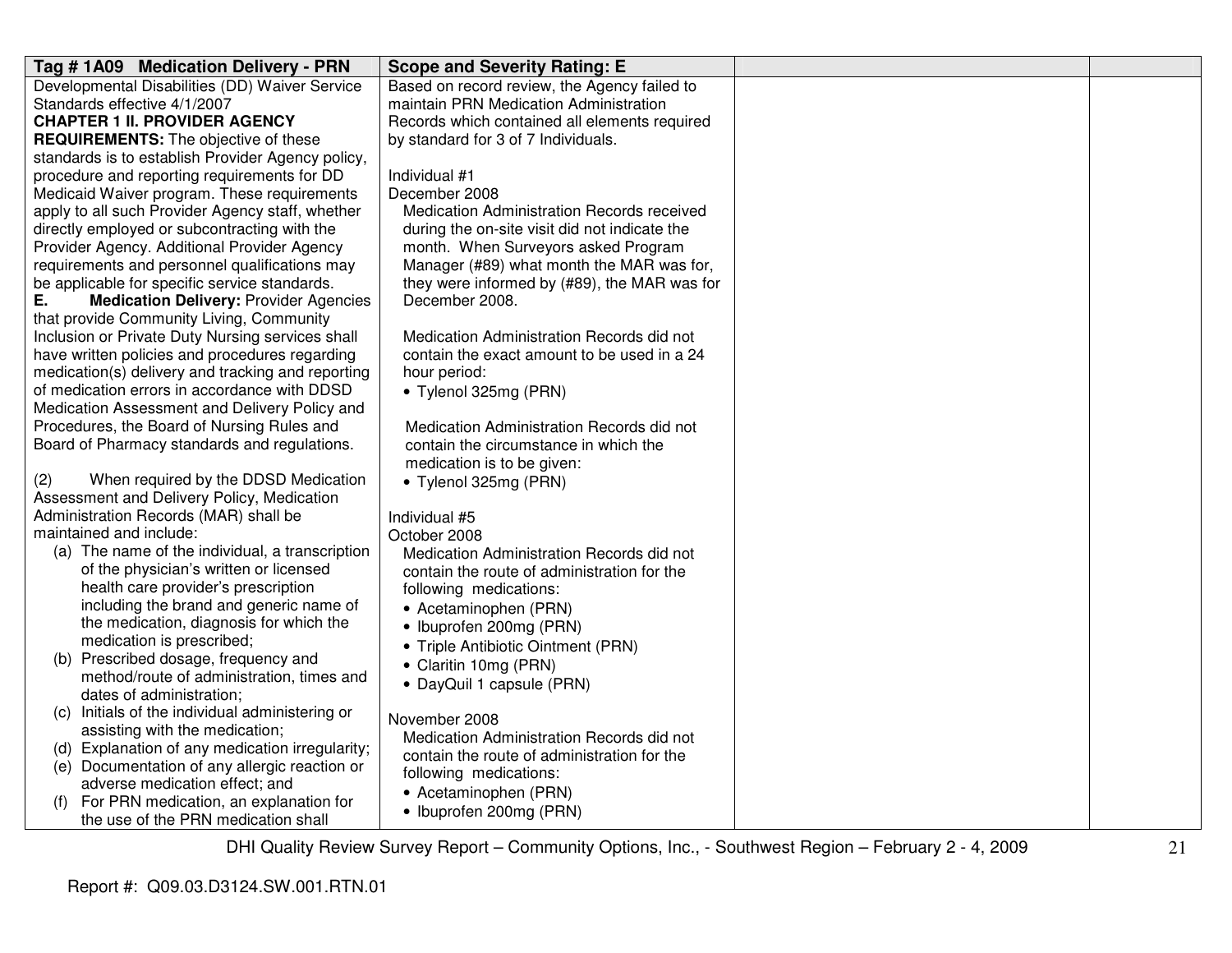| include observable signs/symptoms or             | • Triple Antibiotic Ointment (PRN)            |  |
|--------------------------------------------------|-----------------------------------------------|--|
| circumstances in which the medication is         | • Claritin 10mg (PRN)                         |  |
| to be used, and documentation of                 | • DayQuil 1 capsule (PRN)                     |  |
| effectiveness of PRN medication                  |                                               |  |
| administered.                                    | December 2008                                 |  |
| (3) The Provider Agency shall also maintain a    | Medication Administration Records did not     |  |
| signature page that designates the full          | contain the route of administration for the   |  |
| name that corresponds to each initial used       | following medications:                        |  |
| to document administered or assisted             | • Acetaminophen (PRN)                         |  |
| delivery of each dose;                           | • Ibuprofen 200mg (PRN)                       |  |
| MARs are not required for individuals<br>(4)     | • Triple Antibiotic Ointment (PRN)            |  |
| participating in Independent Living who self-    | • Claritin 10mg (PRN)                         |  |
| administer their own medications;                |                                               |  |
| Information from the prescribing pharmacy<br>(5) | • DayQuil 1 capsule (PRN)                     |  |
| regarding medications shall be kept in the       |                                               |  |
| home and community inclusion service             | Individual #6                                 |  |
| locations and shall include the expected         | October 2008                                  |  |
| desired outcomes of administrating the           | No effectiveness noted for PRN medication:    |  |
| medication, signs and symptoms of adverse        | • Bisc-Evac Suppository 10mg - PRN -          |  |
| events and interactions with other               | 10/09, 22, 27 & 30.                           |  |
| medications;                                     |                                               |  |
|                                                  | Medication Administration Records did not     |  |
|                                                  | contain the route of administration for the   |  |
| NMAC 16.19.11.8 MINIMUM STANDARDS:               | following medications:                        |  |
| A. MINIMUM STANDARDS FOR THE                     | • Prometh DM 2 tsp (PRN)                      |  |
| DISTRIBUTION, STORAGE, HANDLING AND              | • Acetaminophen 325mg (PRN)                   |  |
| RECORD KEEPING OF DRUGS:                         | • Robitussin 2 tsp (PRN)                      |  |
|                                                  | • Pepto Bismul 2 tsp (PRN)                    |  |
| (d) The facility shall have a Medication         | • Ibuprofen 400mg (PRN)                       |  |
| Administration Record (MAR) documenting          | • Ibuprofen 600mg (PRN)                       |  |
| medication administered to residents, including  |                                               |  |
| over-the-counter medications. This               | Medication Administration Record did not      |  |
| documentation shall include:                     | contain the exact amount to be used in a 24   |  |
| Name of resident;<br>(i)                         | hour period & circumstance for which the      |  |
| (ii)<br>Date given;                              | medication is to be given:                    |  |
| Drug product name;<br>(iii)                      | • Ibuprofen 400mg (PRN)                       |  |
| Dosage and form;<br>(iv)                         | • Ibuprofen 600mg (PRN)                       |  |
| Strength of drug;<br>(V)                         |                                               |  |
| Route of administration;<br>(vi)                 | November 2008                                 |  |
| (vii) How often medication is to be taken;       | No effectiveness noted for PRN medication:    |  |
| (viii) Time taken and staff initials;            | • Bisc-Evac Suppository $10mg - PRN - 11/4$ , |  |
| Dates when the medication is<br>(ix)             | 8, 11, 18 & 22.                               |  |
| discontinued or changed;                         |                                               |  |
|                                                  |                                               |  |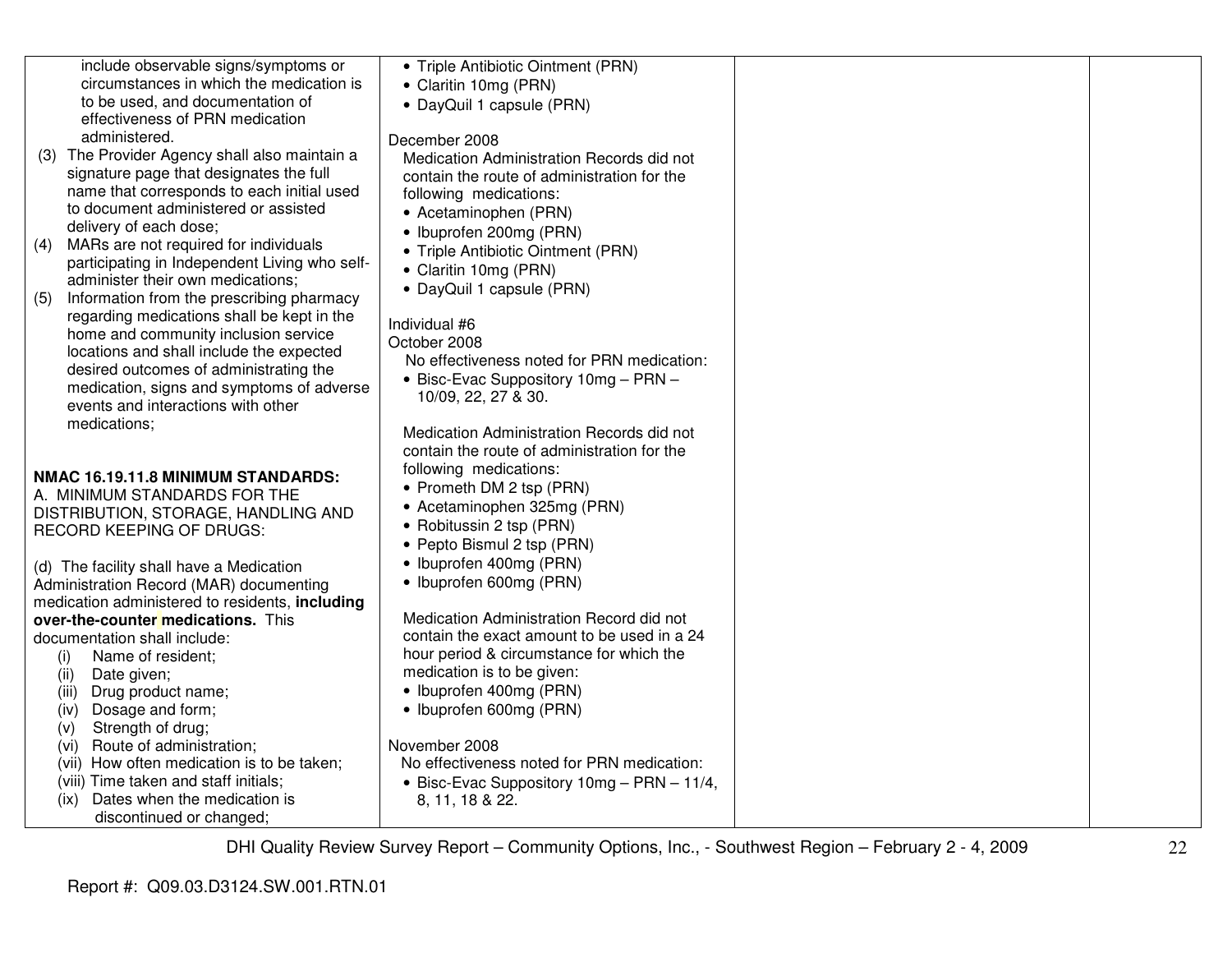| The name and initials of all staff<br>(x)              | Medication Administration Records did not    |  |
|--------------------------------------------------------|----------------------------------------------|--|
| administering medications.                             | contain the route of administration for the  |  |
|                                                        | following medications:                       |  |
| <b>Model Custodial Procedure Manual</b>                | • Acetaminophen 325mg (PRN)                  |  |
| <b>D. Administration of Drugs</b>                      | • Ibuprofen 200mg (PRN)                      |  |
| Unless otherwise stated by practitioner, patients      |                                              |  |
| will not be allowed to administer their own            | December 2008                                |  |
| medications.                                           |                                              |  |
|                                                        | No effectiveness noted for PRN medication:   |  |
| Document the practitioner's order authorizing the      | • Bisc-Evac Suppository 10mg - PRN -         |  |
| self-administration of medications.                    | 12/11, 20, 23, 26 & 29.                      |  |
|                                                        | • Acetaminophen $325mg - PRN - 12/09$ , 11,  |  |
| All PRN (As needed) medications shall have             | 12, 13, 15, 19, 24, 25, 26, 30 & 31.         |  |
| complete detail instructions regarding the             | • Zyprexa 5mg - PRN - 12/11, 12, 17, 19, 22, |  |
| administering of the medication. This shall            | 24, 25, 26 & 30.                             |  |
| include:                                               |                                              |  |
| $\triangleright$ symptoms that indicate the use of the | Medication Administration Records did not    |  |
| medication,                                            | contain the route of administration for the  |  |
| exact dosage to be used, and<br>➤                      | following medications:                       |  |
| the exact amount to be used in a 24 hour<br>➤          | • Acetaminophen 325mg (PRN)                  |  |
| period.                                                | • Ibuprofen 200mg (PRN)                      |  |
|                                                        | • Bisc-Evac Suppository 10mg (PRN)           |  |
|                                                        | • Fleets Enema (PRN)                         |  |
|                                                        |                                              |  |
|                                                        |                                              |  |
|                                                        |                                              |  |
|                                                        |                                              |  |
|                                                        |                                              |  |
|                                                        |                                              |  |
|                                                        |                                              |  |
|                                                        |                                              |  |
|                                                        |                                              |  |
|                                                        |                                              |  |
|                                                        |                                              |  |
|                                                        |                                              |  |
|                                                        |                                              |  |
|                                                        |                                              |  |
|                                                        |                                              |  |
|                                                        |                                              |  |
|                                                        |                                              |  |
|                                                        |                                              |  |
|                                                        |                                              |  |
|                                                        |                                              |  |
|                                                        |                                              |  |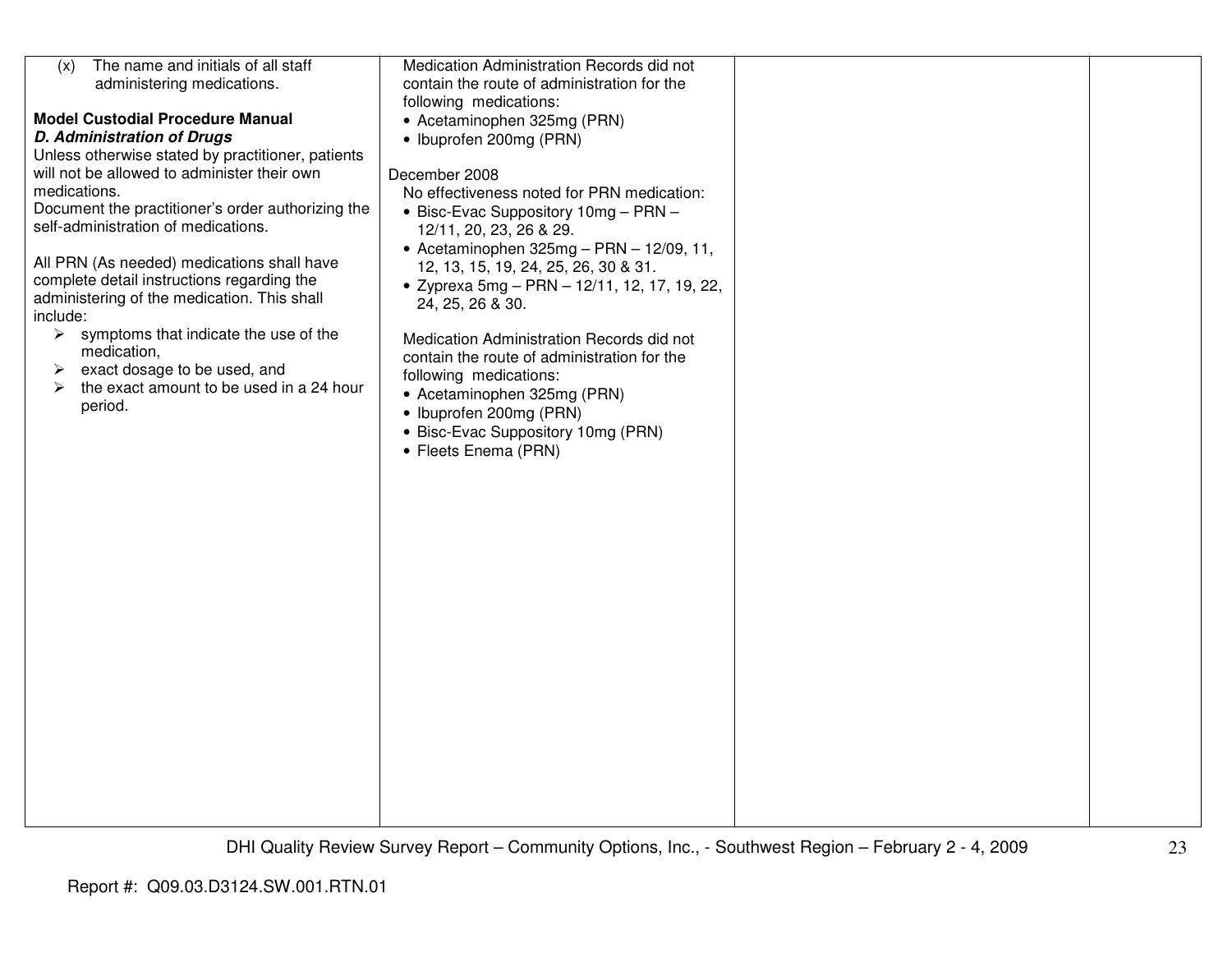| Tag # 1A11 (CoP) Transportation                                                               | <b>Scope and Severity Rating: D</b>                                                         |  |
|-----------------------------------------------------------------------------------------------|---------------------------------------------------------------------------------------------|--|
| Developmental Disabilities (DD) Waiver Service                                                | Based on interview, the Agency failed to provide                                            |  |
| Standards effective 4/1/2007                                                                  | staff training regarding the safe operation of the                                          |  |
| <b>CHAPTER 1 II. PROVIDER AGENCY</b>                                                          | vehicle, assisting passengers and safe lifting                                              |  |
| <b>REQUIREMENTS:</b> The objective of these                                                   | procedures for 2 of 13 Direct Service Personnel.                                            |  |
| standards is to establish Provider Agency policy,                                             |                                                                                             |  |
| procedure and reporting requirements for DD                                                   | • Transportation (DSP #13 & 22)                                                             |  |
| Medicaid Waiver program. These requirements                                                   |                                                                                             |  |
| apply to all such Provider Agency staff, whether                                              | When DSP were asked if they had received                                                    |  |
| directly employed or subcontracting with the                                                  | transportation training including training on                                               |  |
| Provider Agency. Additional Provider Agency                                                   | wheelchair tie downs and van lift safety the                                                |  |
| requirements and personnel qualifications may                                                 | following was reported:                                                                     |  |
| be applicable for specific service standards.                                                 |                                                                                             |  |
| G. Transportation: Provider agencies that                                                     | • DSP #13 stated, "No, it's not needed with                                                 |  |
| provide Community Living, Community Inclusion<br>or Non-Medical Transportation services shall | the consumer I work with."                                                                  |  |
| have a written policy and procedures regarding                                                |                                                                                             |  |
| the safe transportation of individuals in the                                                 | • DSP #22 stated, "No, I haven't received any                                               |  |
| community, which comply with New Mexico                                                       | training at this time. I was called once and                                                |  |
| regulations governing the operation of motor                                                  | told that I was due for training but I haven't<br>heard anything since. That was the middle |  |
| vehicles to transport individuals, and which are                                              | of last year."                                                                              |  |
| consistent with DDSD guidelines issued July 1,                                                |                                                                                             |  |
| 1999 titled "Client Transportation Safety". The                                               |                                                                                             |  |
| policy and procedures must address at least the                                               |                                                                                             |  |
| following topics:                                                                             |                                                                                             |  |
| Drivers' requirements,<br>(1)                                                                 |                                                                                             |  |
| Individual safety, including safe locations for<br>(2)                                        |                                                                                             |  |
| boarding and disembarking passengers,                                                         |                                                                                             |  |
| appropriate responses to hazardous                                                            |                                                                                             |  |
| weather and other adverse driving                                                             |                                                                                             |  |
| conditions,                                                                                   |                                                                                             |  |
| Vehicle maintenance and safety<br>(3)                                                         |                                                                                             |  |
| inspections,                                                                                  |                                                                                             |  |
| Staff training regarding the safe operation of<br>(4)                                         |                                                                                             |  |
| the vehicle, assisting passengers and safe                                                    |                                                                                             |  |
| lifting procedures,                                                                           |                                                                                             |  |
| Emergency Plans, including vehicle<br>(5)                                                     |                                                                                             |  |
| evacuation techniques,                                                                        |                                                                                             |  |
| Documentation, and<br>(6)                                                                     |                                                                                             |  |
| Accident Procedures.<br>(7)                                                                   |                                                                                             |  |
|                                                                                               |                                                                                             |  |
|                                                                                               |                                                                                             |  |
|                                                                                               |                                                                                             |  |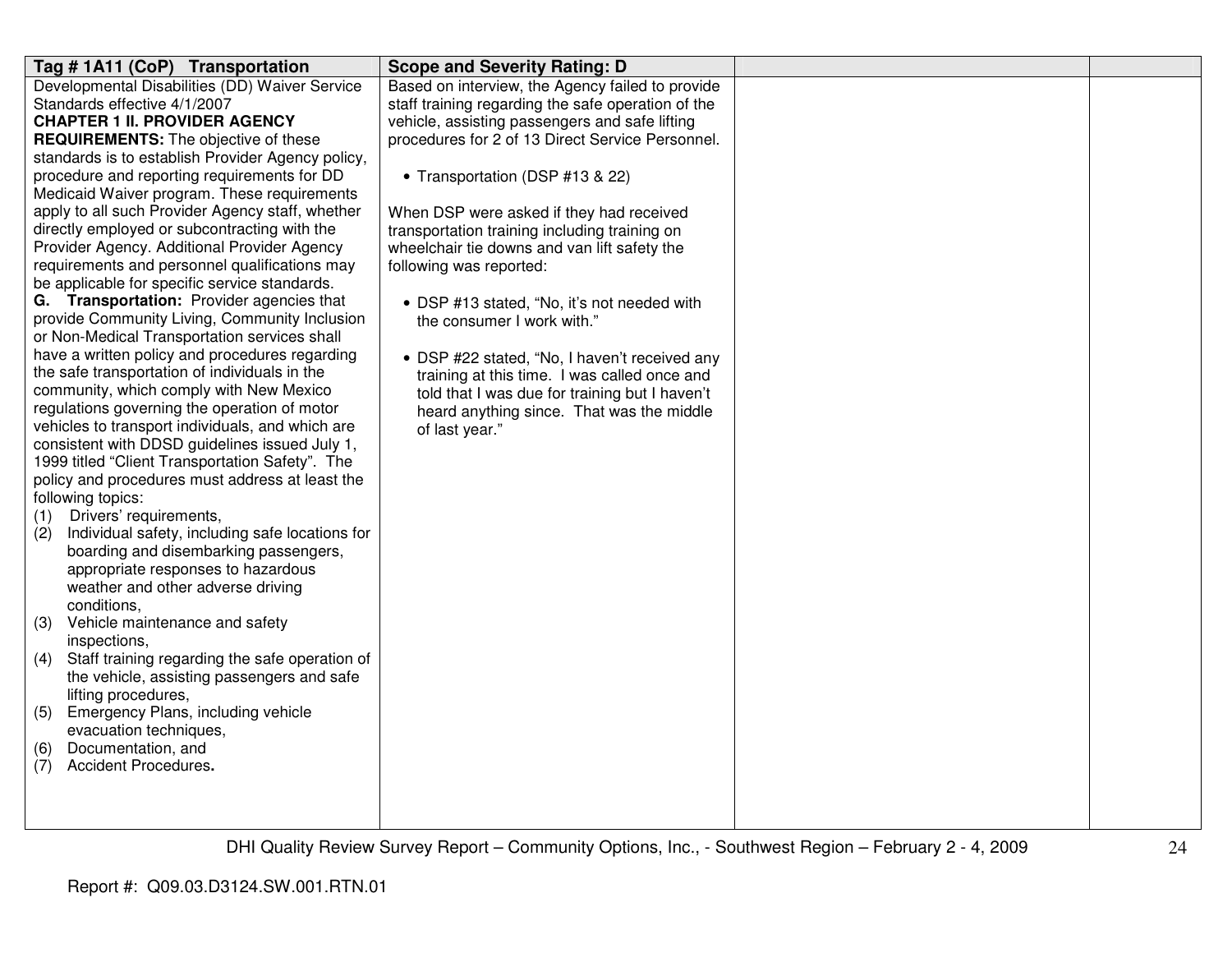| Tag #1A12 Reimbursement/Billable Units                                                                | <b>Scope and Severity Rating: A</b>                                                |  |
|-------------------------------------------------------------------------------------------------------|------------------------------------------------------------------------------------|--|
| Developmental Disabilities (DD) Waiver Service                                                        | Based on record review, the Agency failed to                                       |  |
| Standards effective 4/1/2007                                                                          | provide written or electronic documentation as                                     |  |
| <b>CHAPTER 1 III. PROVIDER AGENCY</b>                                                                 | evidence for each unit billed, which contained                                     |  |
| <b>DOCUMENTATION OF SERVICE DELIVERY</b><br><b>AND LOCATION</b>                                       | the required information for 2 of 10 individuals.                                  |  |
| <b>General: All Provider Agencies shall</b><br>А.                                                     | Individual #2                                                                      |  |
| maintain all records necessary to fully                                                               | • The Agency billed 1 unit of Independent                                          |  |
| disclose the service, quality, quantity and                                                           | Living for the month of October 2008.                                              |  |
| clinical necessity furnished to individuals                                                           | Documentation did not contain a                                                    |  |
| who are currently receiving services. The                                                             | signature/authenticated name of the staff                                          |  |
| Provider Agency records shall be                                                                      | providing the service to justify billing.                                          |  |
| sufficiently detailed to substantiate the date,                                                       |                                                                                    |  |
| time, individual name, servicing Provider                                                             | • The Agency billed 1 unit of Independent                                          |  |
| Agency, level of services, and length of a                                                            | Living for the month of November 2008.                                             |  |
| session of service billed.                                                                            | Documentation did not contain a                                                    |  |
| <b>Billable Units:</b> The documentation of the<br>В.<br>billable time spent with an individual shall | signature/authenticated name of the staff                                          |  |
| be kept on the written or electronic record                                                           | providing the service to justify billing.                                          |  |
| that is prepared prior to a request for                                                               | • The Agency billed 1 unit of Independent                                          |  |
| reimbursement from the HSD. For each                                                                  | Living for the month of December 2008.                                             |  |
| unit billed, the record shall contain the                                                             | Documentation did not contain a                                                    |  |
| following:                                                                                            | signature/authenticated name of the staff                                          |  |
| (1)<br>Date, start and end time of each service                                                       | providing the service to justify billing.                                          |  |
| encounter or other billable service interval;                                                         |                                                                                    |  |
| A description of what occurred during the<br>(2)                                                      | • The Agency billed 16.75 units of Adult                                           |  |
| encounter or service interval; and                                                                    | Habilitation for the month of October 2008.                                        |  |
| (3)<br>The signature or authenticated name of<br>staff providing the service.                         | Documentation did not contain a                                                    |  |
|                                                                                                       | signature/authenticated name of the staff                                          |  |
|                                                                                                       | providing the service to justify billing.                                          |  |
|                                                                                                       | • The Agency billed 8 units of Adult                                               |  |
|                                                                                                       | Habilitation for the month of November                                             |  |
|                                                                                                       | 2008. Documentation did not contain a                                              |  |
|                                                                                                       | signature/authenticated name of the staff                                          |  |
|                                                                                                       | providing the service to justify billing.                                          |  |
|                                                                                                       |                                                                                    |  |
|                                                                                                       | • The Agency billed 11.5 units of Adult                                            |  |
|                                                                                                       | Habilitation for the month of December                                             |  |
|                                                                                                       | 2008. Documentation did not contain a<br>signature/authenticated name of the staff |  |
|                                                                                                       | providing the service to justify billing.                                          |  |
|                                                                                                       |                                                                                    |  |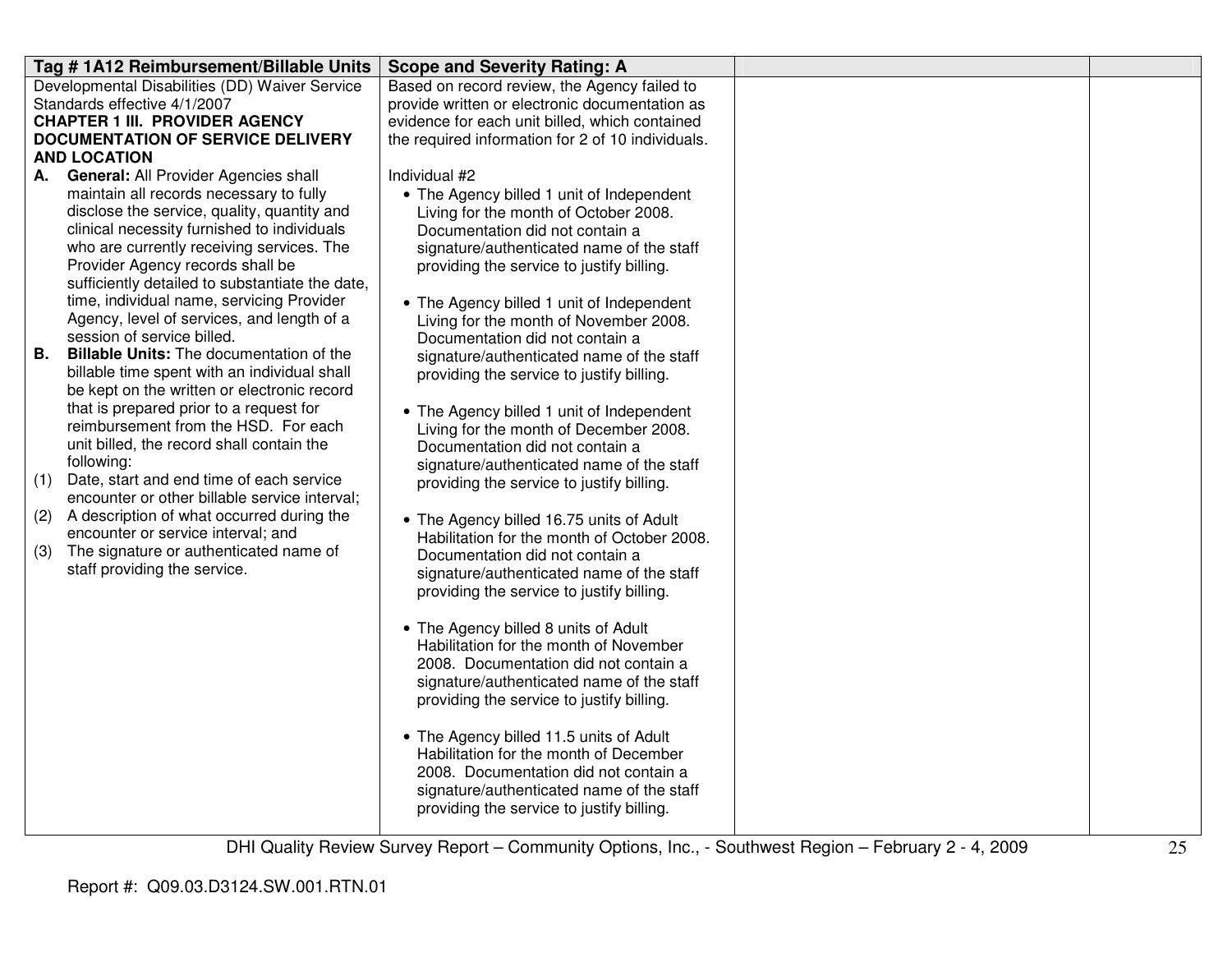| Individual #10                                |  |
|-----------------------------------------------|--|
| • The Agency billed 29 units of Family Living |  |
| for the month of October 2008.                |  |
| Documentation did not contain a               |  |
| signature/authenticated name of the staff     |  |
|                                               |  |
| providing the service to justify billing.     |  |
|                                               |  |
| • The Agency billed 29 units of Family Living |  |
| for the month of November 2008.               |  |
| Documentation did not contain a               |  |
| signature/authenticated name of the staff     |  |
| providing the service to justify billing.     |  |
|                                               |  |
|                                               |  |
| • The Agency billed 29 units of Family Living |  |
| for the month of December 2008.               |  |
| Documentation did not contain a               |  |
| signature/authenticated name of the staff     |  |
| providing the service to justify billing.     |  |
|                                               |  |
|                                               |  |
|                                               |  |
|                                               |  |
|                                               |  |
|                                               |  |
|                                               |  |
|                                               |  |
|                                               |  |
|                                               |  |
|                                               |  |
|                                               |  |
|                                               |  |
|                                               |  |
|                                               |  |
|                                               |  |
|                                               |  |
|                                               |  |
|                                               |  |
|                                               |  |
|                                               |  |
|                                               |  |
|                                               |  |
|                                               |  |
|                                               |  |
|                                               |  |
|                                               |  |
|                                               |  |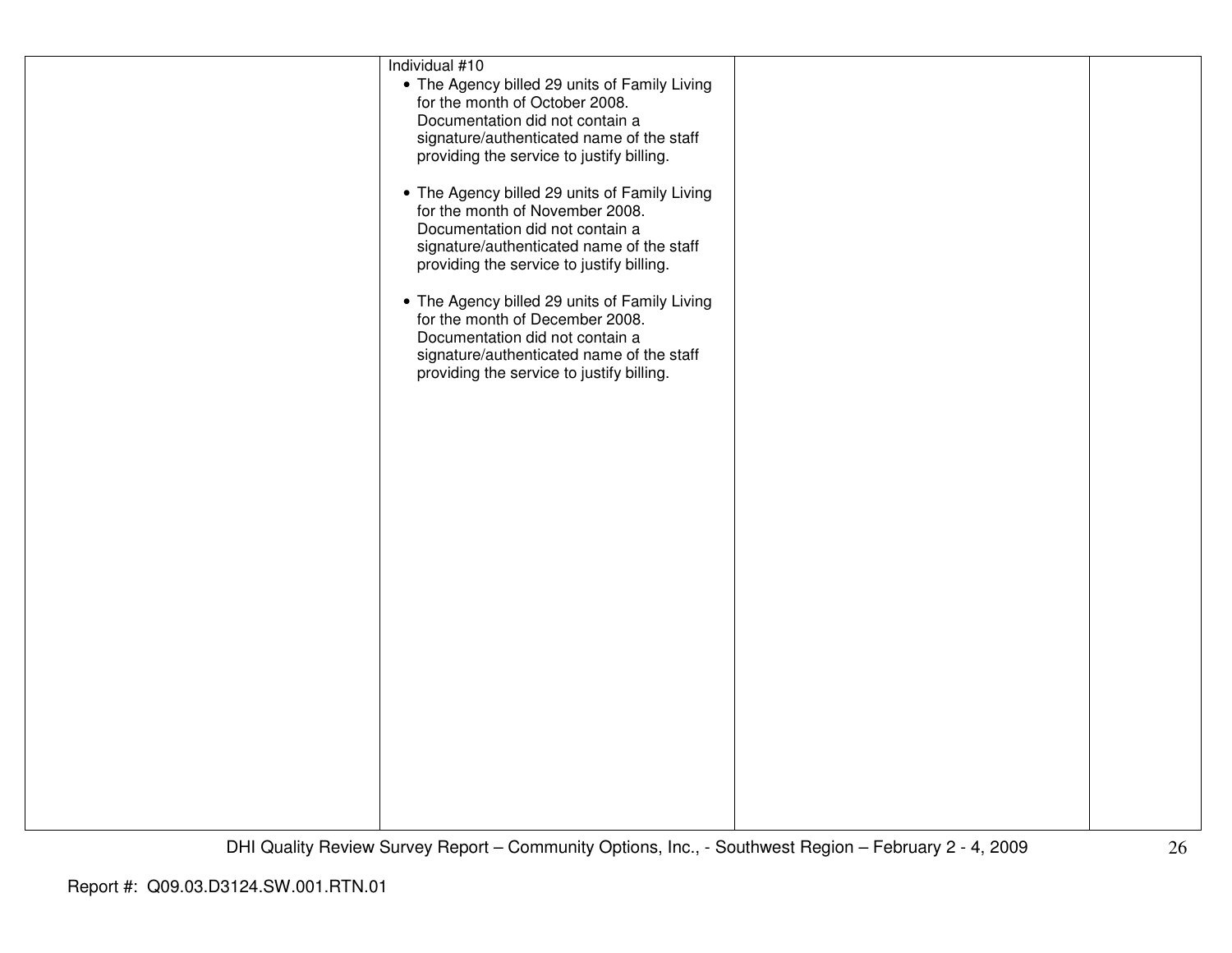| Tag # 1A15 Healthcare Documentation                                                                  | <b>Scope and Severity Rating: E</b>             |  |
|------------------------------------------------------------------------------------------------------|-------------------------------------------------|--|
| <b>Developmental Disabilities (DD) Waiver</b>                                                        | Based on record review, the Agency failed to    |  |
| Service Standards Chapter 1. III. E. (1 - 4)                                                         | maintain the required documentation in the      |  |
| <b>CHAPTER 1. III. PROVIDER AGENCY</b>                                                               | Individuals Agency Record as required per       |  |
| <b>DOCUMENTATION OF SERVICE DELIVERY</b>                                                             | standard for 4 of 10 individual                 |  |
| <b>AND LOCATION</b>                                                                                  |                                                 |  |
|                                                                                                      | The following were not found, incomplete and/or |  |
| E. Healthcare Documentation by Nurses For                                                            | not current:                                    |  |
| <b>Community Living Services, Community</b>                                                          |                                                 |  |
| <b>Inclusion Services and Private Duty Nursing</b>                                                   | • Quarterly Nursing Review of HCP/Crisis        |  |
| Services: Nursing services must be available as                                                      | Plans                                           |  |
| needed and documented for Provider Agencies                                                          | • $1/2008 - 1/2009$ (#6)                        |  |
| delivering Community Living Services,                                                                | • $1/2008 - 1/2009$ (#8)                        |  |
| Community Inclusion Services and Private Duty                                                        |                                                 |  |
| Nursing Services.                                                                                    | • Special Health Care Needs:                    |  |
| (1) Documentation of nursing assessment                                                              | • Hoyer Lift (#4) (Per Individual's ISP         |  |
| activities                                                                                           | Individual Specific Training Section)           |  |
| (a) The following hierarchy shall be used to                                                         |                                                 |  |
| determine which provider agency is responsible                                                       | • Initial Nutritional Evaluation (#5) (Per      |  |
| for completion of the HAT and MAAT and related                                                       | individual's ISP it was recommended the         |  |
| subsequent planning and training:                                                                    | individual receive one)                         |  |
| (i) Community living services provider agency;                                                       |                                                 |  |
| (ii) Private duty nursing provider agency;                                                           |                                                 |  |
| (iii) Adult habilitation provider agency;                                                            |                                                 |  |
| (iv) Community access provider agency; and                                                           |                                                 |  |
| (v) Supported employment provider agency.                                                            |                                                 |  |
| (b) The provider agency must arrange for their                                                       |                                                 |  |
| nurse to complete the Health Assessment Tool                                                         |                                                 |  |
| (HAT) and the Medication Administration                                                              |                                                 |  |
| Assessment Tool (MAAT) on at least an annual                                                         |                                                 |  |
| basis for each individual receiving community                                                        |                                                 |  |
| living, community inclusion or private duty                                                          |                                                 |  |
| nursing services, unless the provider agency                                                         |                                                 |  |
| arranges for the individual's Primary Care                                                           |                                                 |  |
| Practitioner (PCP) to voluntarily complete these                                                     |                                                 |  |
| assessments in lieu of the agency nurse. Agency                                                      |                                                 |  |
| nurses may also complete these assessments in<br>collaboration with the Primary Care Practitioner if |                                                 |  |
| they believe such consultation is necessary for                                                      |                                                 |  |
| an accurate assessment. Family Living Provider                                                       |                                                 |  |
| Agencies have the option of having the                                                               |                                                 |  |
|                                                                                                      |                                                 |  |
| subcontracted caregiver complete the HAT<br>instead of the nurse or PCP, if the caregiver is         |                                                 |  |
|                                                                                                      |                                                 |  |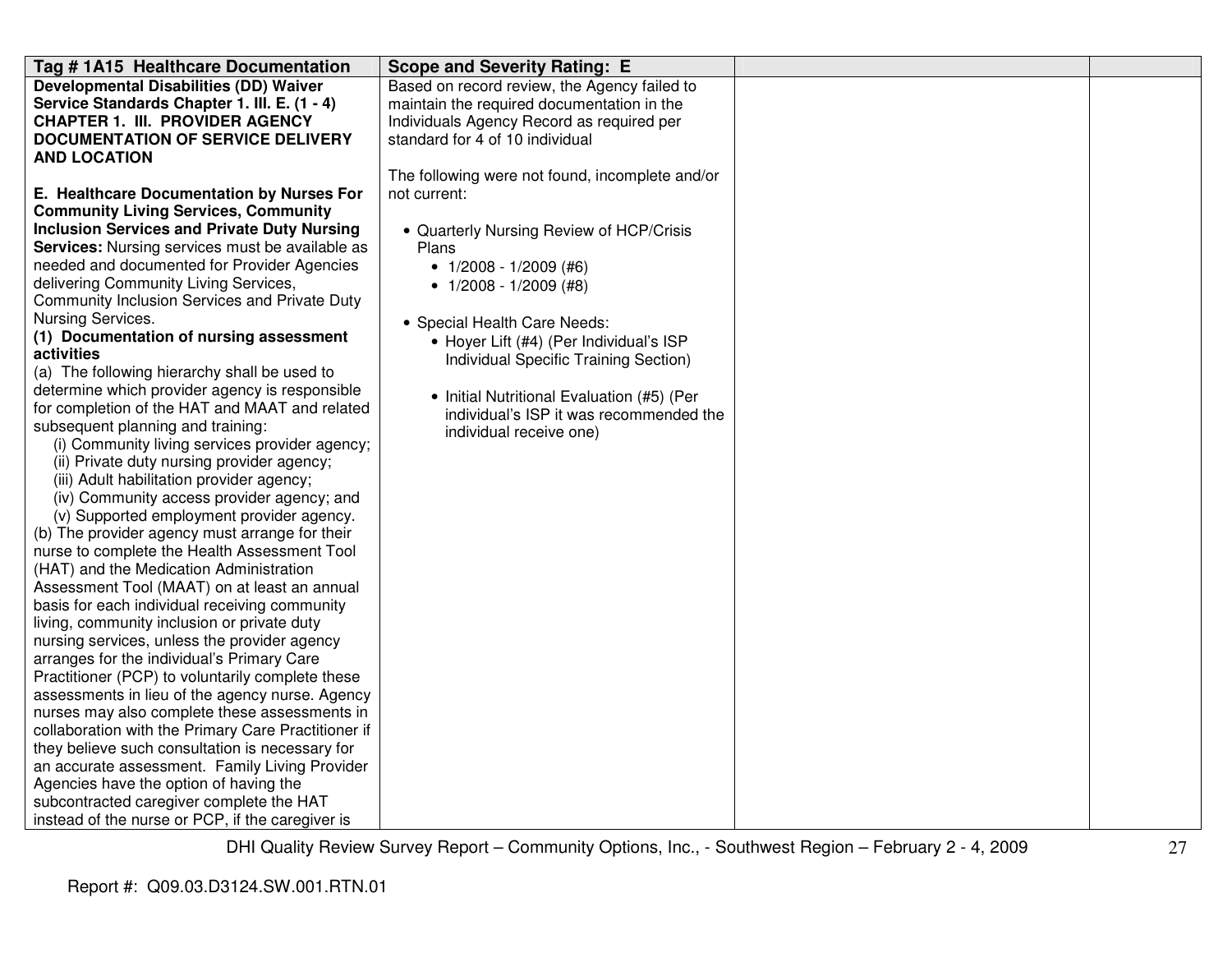| comfortable doing so. However, the agency               |  |  |
|---------------------------------------------------------|--|--|
| nurse must be available to assist the caregiver         |  |  |
| upon request.                                           |  |  |
| (c) For newly allocated individuals, the HAT and        |  |  |
| the MAAT must be completed within seventy-two           |  |  |
| (72) hours of admission into direct services or         |  |  |
| two weeks following the initial ISP, whichever          |  |  |
| comes first.                                            |  |  |
| (d) For individuals already in services, the HAT        |  |  |
| and the MAAT must be completed at least                 |  |  |
| fourteen (14) days prior to the annual ISP              |  |  |
| meeting and submitted to all members of the             |  |  |
| interdisciplinary team. The HAT must also be            |  |  |
| completed at the time of any significant change         |  |  |
| in clinical condition and upon return from any          |  |  |
| hospitalizations. In addition to annually, the          |  |  |
| MAAT must be completed at the time of any               |  |  |
| significant change in clinical condition, when a        |  |  |
| medication regime or route change requires              |  |  |
| delivery by licensed or certified staff, or when an     |  |  |
| individual has completed additional training            |  |  |
| designed to improve their skills to support self-       |  |  |
| administration (see DDSD Medication                     |  |  |
| Assessment and Delivery Policy).                        |  |  |
| (e) Nursing assessments conducted to                    |  |  |
| determine current health status or to evaluate a        |  |  |
| change in clinical condition must be documented         |  |  |
| in a signed progress note that includes time and        |  |  |
| date as well as <i>subjective</i> information including |  |  |
| the individual complaints, signs and symptoms           |  |  |
| noted by staff, family members or other team            |  |  |
| members; objective information including vital          |  |  |
| signs, physical examination, weight, and other          |  |  |
| pertinent data for the given situation (e.g.,           |  |  |
| seizure frequency, method in which temperature          |  |  |
| taken); assessment of the clinical status, and          |  |  |
| plan of action addressing relevant aspects of all       |  |  |
| active health problems and follow up on any             |  |  |
| recommendations of medical consultants.                 |  |  |
| (2) Health related plans                                |  |  |
| (a) For individuals with chronic conditions that        |  |  |
| have the potential to exacerbate into a life-           |  |  |
|                                                         |  |  |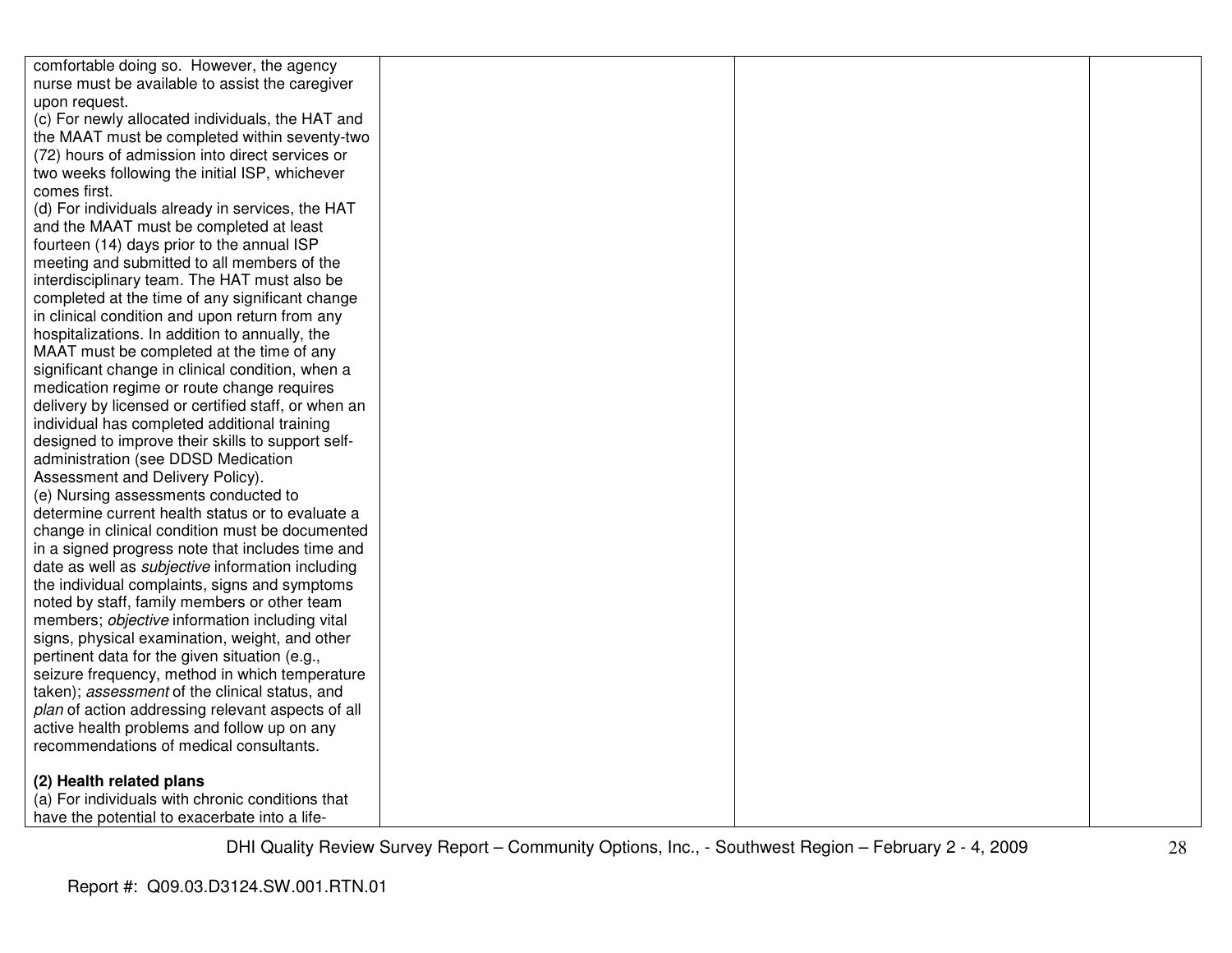| threatening situation, a medical crisis prevention                                        |  |  |
|-------------------------------------------------------------------------------------------|--|--|
| and intervention plan must be written by the                                              |  |  |
| nurse or other appropriately designated                                                   |  |  |
| healthcare professional.                                                                  |  |  |
| (b) Crisis prevention and intervention plans must                                         |  |  |
| be written in user-friendly language that is easily                                       |  |  |
| understood by those implementing the plan.                                                |  |  |
| (c) The nurse shall also document training                                                |  |  |
| regarding the crisis prevention and intervention                                          |  |  |
| plan delivered to agency staff and other team                                             |  |  |
| members, clearly indicating competency                                                    |  |  |
| determination for each trainee.                                                           |  |  |
| (d) If the individual receives services from                                              |  |  |
| separate agencies for community living and                                                |  |  |
| community inclusion services, nurses from each                                            |  |  |
| agency shall collaborate in the development of                                            |  |  |
| and training delivery for crisis prevention and                                           |  |  |
| intervention plans to assure maximum                                                      |  |  |
| consistency across settings.                                                              |  |  |
|                                                                                           |  |  |
| (3) For all individuals with a HAT score of 4, 5 or                                       |  |  |
| 6, the nurse shall develop a comprehensive                                                |  |  |
| healthcare plan that includes health related                                              |  |  |
| supports identified in the ISP (The healthcare                                            |  |  |
| plan is the equivalent of a nursing care plan; two                                        |  |  |
| separate documents are not required nor                                                   |  |  |
| recommended):                                                                             |  |  |
| (a) Each healthcare plan must include a<br>statement of the person's healthcare needs and |  |  |
| list measurable goals to be achieved through                                              |  |  |
| implementation of the healthcare plan. Needs                                              |  |  |
| statements may be based upon supports needed                                              |  |  |
| for the individual to maintain a current strength,                                        |  |  |
| ability or skill related to their health, prevention                                      |  |  |
| measures, and/or supports needed to remediate,                                            |  |  |
| minimize or manage an existing health condition.                                          |  |  |
| (b) Goals must be measurable and shall be                                                 |  |  |
| revised when an individual has met the goal and                                           |  |  |
| has the potential to attain additional goals or no                                        |  |  |
| longer requires supports in order to maintain the                                         |  |  |
| goal.                                                                                     |  |  |
| (c) Approaches described in the plan shall be                                             |  |  |
| individualized to reflect the individual's unique                                         |  |  |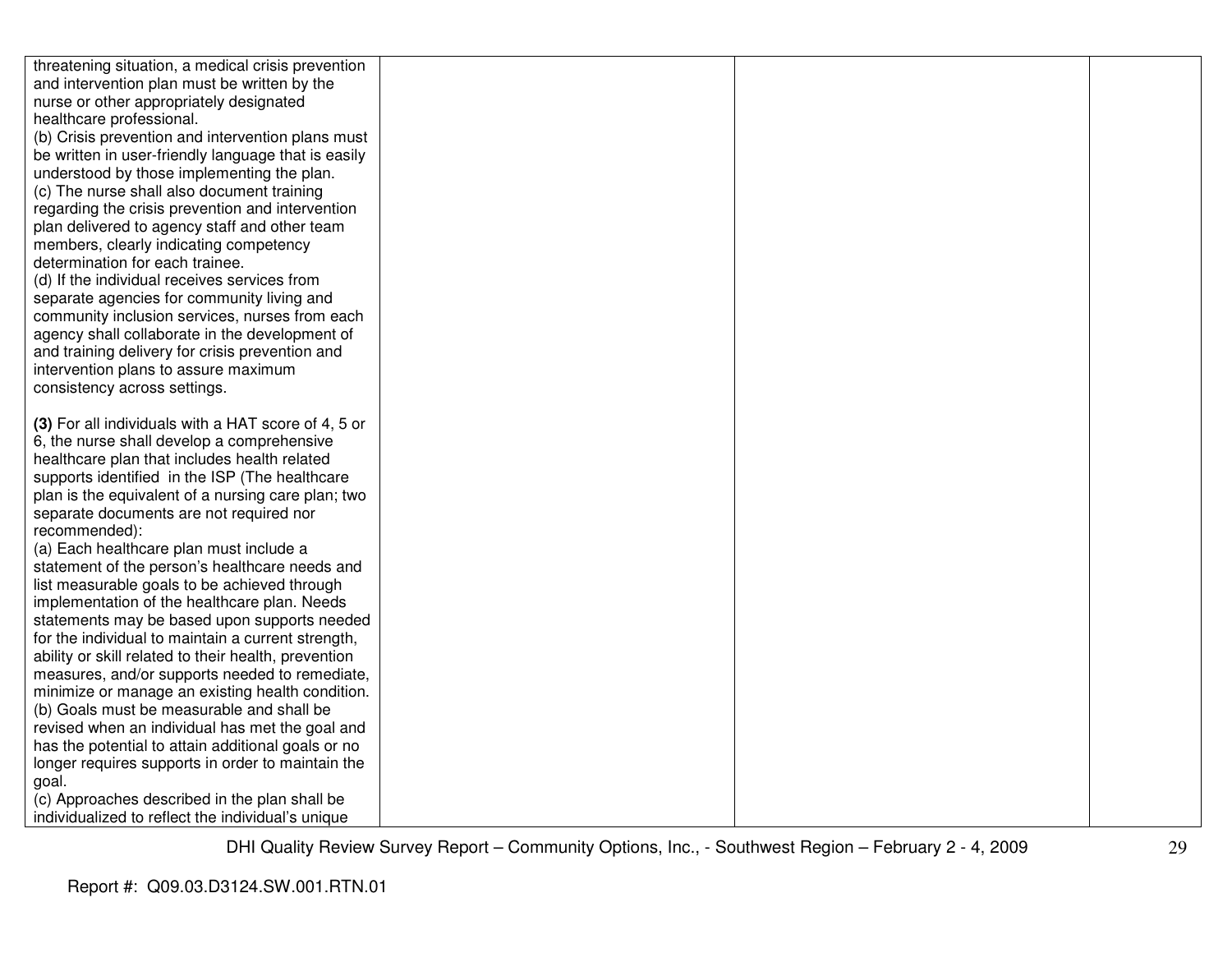| needs, provide guidance to the caregiver(s) and    |  |  |
|----------------------------------------------------|--|--|
| designed to support successful interactions.       |  |  |
| Some interventions may be carried out by staff,    |  |  |
| family members or other team members, and          |  |  |
| other interventions may be carried out directly by |  |  |
| the nurse – persons responsible for each           |  |  |
| intervention shall be specified in the plan.       |  |  |
| (d) Healthcare plans shall be written in language  |  |  |
| that will be easily understood by the person(s)    |  |  |
| identified as implementing the interventions.      |  |  |
| (e) The nurse shall also document training on      |  |  |
| the healthcare plan delivered to agency staff and  |  |  |
| other team members, clearly indicating             |  |  |
| competency determination for each trainee. If      |  |  |
| the individual receives services from separate     |  |  |
| agencies for community living and community        |  |  |
| inclusion services, nurses from each agency        |  |  |
| shall collaborate in the development of and        |  |  |
| training delivery for healthcare plans to assure   |  |  |
| maximum consistency across settings.               |  |  |
| (f) Healthcare plans must be updated to reflect    |  |  |
| relevant discharge orders whenever an              |  |  |
| individual returns to services following a         |  |  |
| hospitalization.                                   |  |  |
| (g) All crisis prevention and intervention plans   |  |  |
| and healthcare plans shall include the             |  |  |
| individual's name and date on each page and        |  |  |
| shall be signed by the author.                     |  |  |
| (h) Crisis prevention and intervention plans as    |  |  |
| well as healthcare plans shall be reviewed by the  |  |  |
| nurse at least quarterly, and updated as needed.   |  |  |
|                                                    |  |  |
| (4) General Nursing Documentation                  |  |  |
| (a) The nurse shall complete legible and signed    |  |  |
| progress notes with date and time indicated that   |  |  |
| describe all interventions or interactions         |  |  |
| conducted with individuals served as well as all   |  |  |
| interactions with other healthcare providers       |  |  |
| serving the individual. All interactions shall be  |  |  |
| documented whether they occur by phone or in       |  |  |
| person.                                            |  |  |
| (b) For individuals with a HAT score of 4, 5 or 6, |  |  |
| or who have identified health concerns in their    |  |  |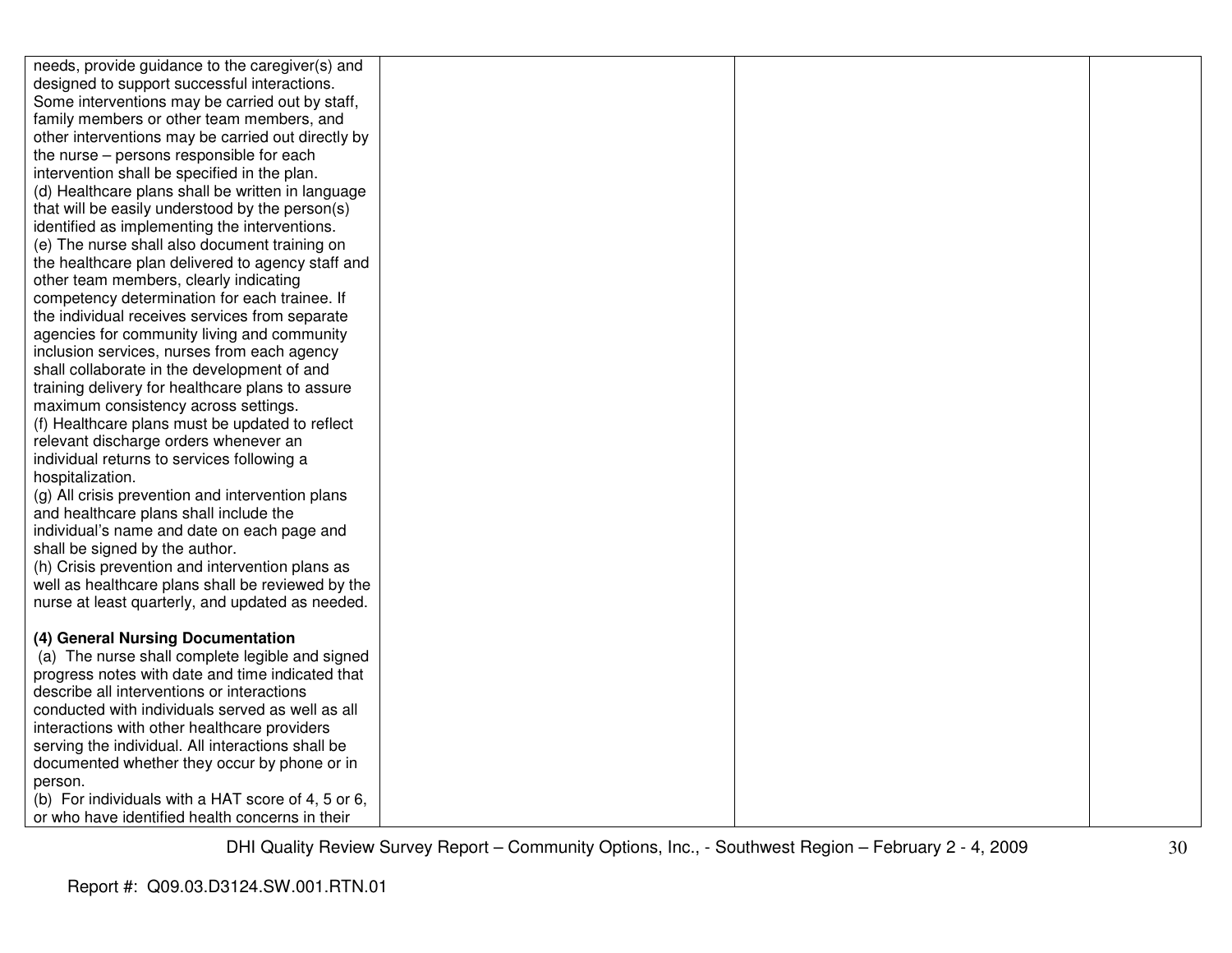| ISP, the nurse shall provide the interdisciplinary<br>team with a quarterly report that indicates<br>current health status and progress to date on<br>health related ISP desired outcomes and action |  |  |
|------------------------------------------------------------------------------------------------------------------------------------------------------------------------------------------------------|--|--|
|                                                                                                                                                                                                      |  |  |
|                                                                                                                                                                                                      |  |  |
|                                                                                                                                                                                                      |  |  |
| plans as well as progress toward goals in the healthcare plan.                                                                                                                                       |  |  |
|                                                                                                                                                                                                      |  |  |
|                                                                                                                                                                                                      |  |  |
|                                                                                                                                                                                                      |  |  |
|                                                                                                                                                                                                      |  |  |
|                                                                                                                                                                                                      |  |  |
|                                                                                                                                                                                                      |  |  |
|                                                                                                                                                                                                      |  |  |
|                                                                                                                                                                                                      |  |  |
|                                                                                                                                                                                                      |  |  |
|                                                                                                                                                                                                      |  |  |
|                                                                                                                                                                                                      |  |  |
|                                                                                                                                                                                                      |  |  |
|                                                                                                                                                                                                      |  |  |
|                                                                                                                                                                                                      |  |  |
|                                                                                                                                                                                                      |  |  |
|                                                                                                                                                                                                      |  |  |
|                                                                                                                                                                                                      |  |  |
|                                                                                                                                                                                                      |  |  |
|                                                                                                                                                                                                      |  |  |
|                                                                                                                                                                                                      |  |  |
|                                                                                                                                                                                                      |  |  |
|                                                                                                                                                                                                      |  |  |
|                                                                                                                                                                                                      |  |  |
|                                                                                                                                                                                                      |  |  |
|                                                                                                                                                                                                      |  |  |
|                                                                                                                                                                                                      |  |  |
|                                                                                                                                                                                                      |  |  |
|                                                                                                                                                                                                      |  |  |
|                                                                                                                                                                                                      |  |  |
|                                                                                                                                                                                                      |  |  |
|                                                                                                                                                                                                      |  |  |
|                                                                                                                                                                                                      |  |  |
|                                                                                                                                                                                                      |  |  |
|                                                                                                                                                                                                      |  |  |
|                                                                                                                                                                                                      |  |  |
|                                                                                                                                                                                                      |  |  |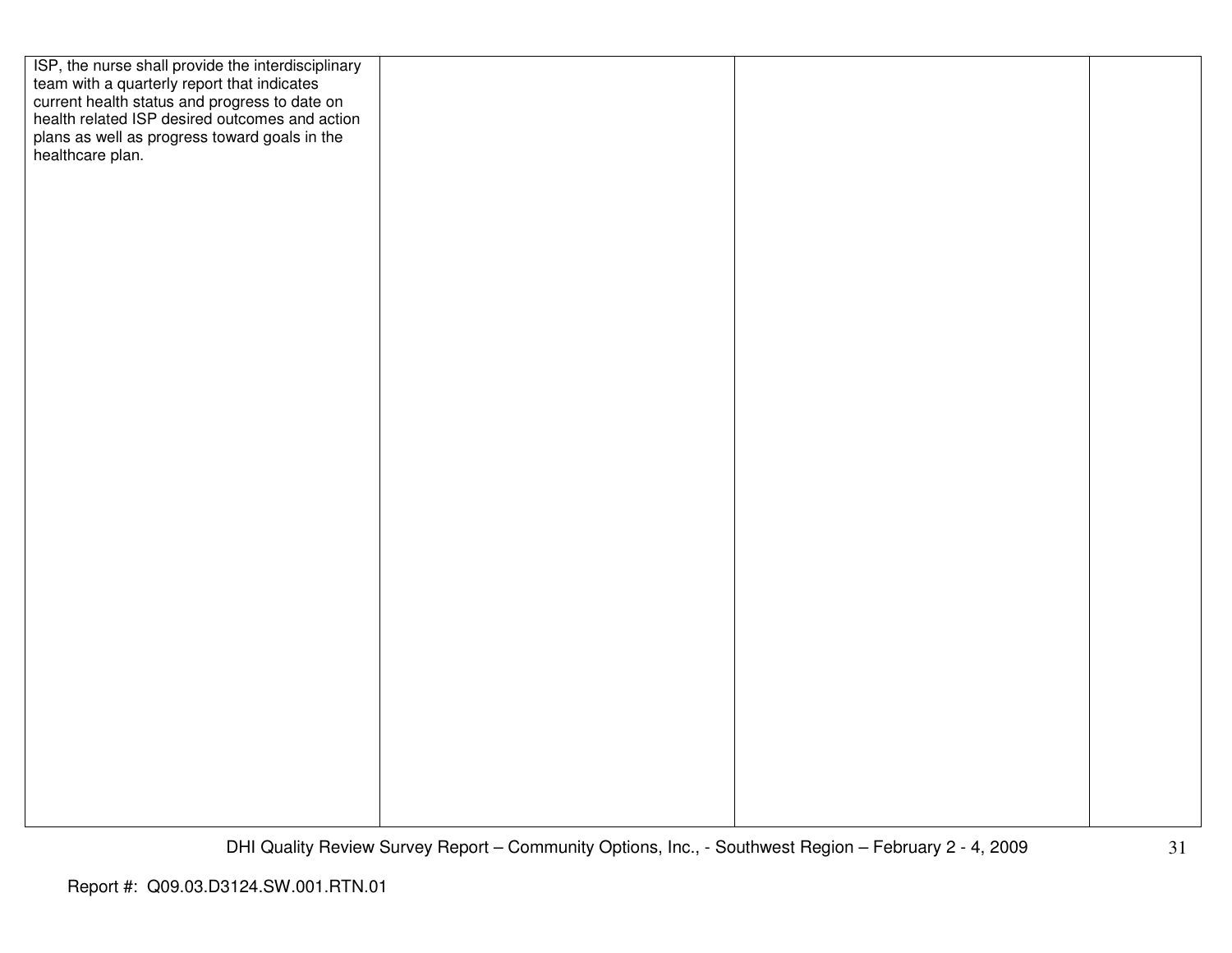| Tag # 1A15 Nurse Availability                                      | <b>Scope and Severity Rating: D</b>             |  |
|--------------------------------------------------------------------|-------------------------------------------------|--|
| <b>Developmental Disabilities (DD) Waiver</b>                      | Based on interview, the Agency failed to ensure |  |
| Service Standards Chapter 1. III. E. (1 - 4)                       | nursing services were available as needed for 1 |  |
| <b>CHAPTER 1. III. PROVIDER AGENCY</b>                             | of 10 individuals.                              |  |
| <b>DOCUMENTATION OF SERVICE DELIVERY</b>                           |                                                 |  |
| <b>AND LOCATION</b>                                                | When DSP were asked about the availability of   |  |
|                                                                    | their agency nurse, the following was reported: |  |
| E. Healthcare Documentation by Nurses For                          |                                                 |  |
| <b>Community Living Services, Community</b>                        | • DSP #22 stated, "The nurse has only been      |  |
| <b>Inclusion Services and Private Duty Nursing</b>                 | here once and I get no support from them as     |  |
| Services: Nursing services must be available as                    | far home visits what so ever."                  |  |
| needed and documented for Provider Agencies                        |                                                 |  |
| delivering Community Living Services,                              |                                                 |  |
| Community Inclusion Services and Private Duty<br>Nursing Services. |                                                 |  |
|                                                                    |                                                 |  |
| <b>NEW MEXICO NURSING PRACTICE ACT</b>                             |                                                 |  |
| <b>CHAPTER 61, ARTICLE 3</b>                                       |                                                 |  |
| "licensed practical nursing" means the                             |                                                 |  |
| practice of a directed scope of nursing requiring                  |                                                 |  |
| basic knowledge of the biological, physical,                       |                                                 |  |
| social and behavioral sciences and nursing                         |                                                 |  |
| procedures, which practice is at the direction of a                |                                                 |  |
| registered nurse, physician or dentist licensed to                 |                                                 |  |
| practice in this state. This practice includes but is              |                                                 |  |
| not limited to:                                                    |                                                 |  |
| (1) contributing to the assessment of the health                   |                                                 |  |
| status of individuals, families and communities;                   |                                                 |  |
| (2) participating in the development and                           |                                                 |  |
| modification of the plan of care;                                  |                                                 |  |
| (3) implementing appropriate aspects of the plan                   |                                                 |  |
| of care commensurate with education and                            |                                                 |  |
| verified competence;                                               |                                                 |  |
| (4) collaborating with other health care                           |                                                 |  |
| professionals in the management of health care;                    |                                                 |  |
| and<br>(5) participating in the evaluation of responses to         |                                                 |  |
| interventions;                                                     |                                                 |  |
|                                                                    |                                                 |  |
|                                                                    |                                                 |  |
|                                                                    |                                                 |  |
|                                                                    |                                                 |  |
|                                                                    |                                                 |  |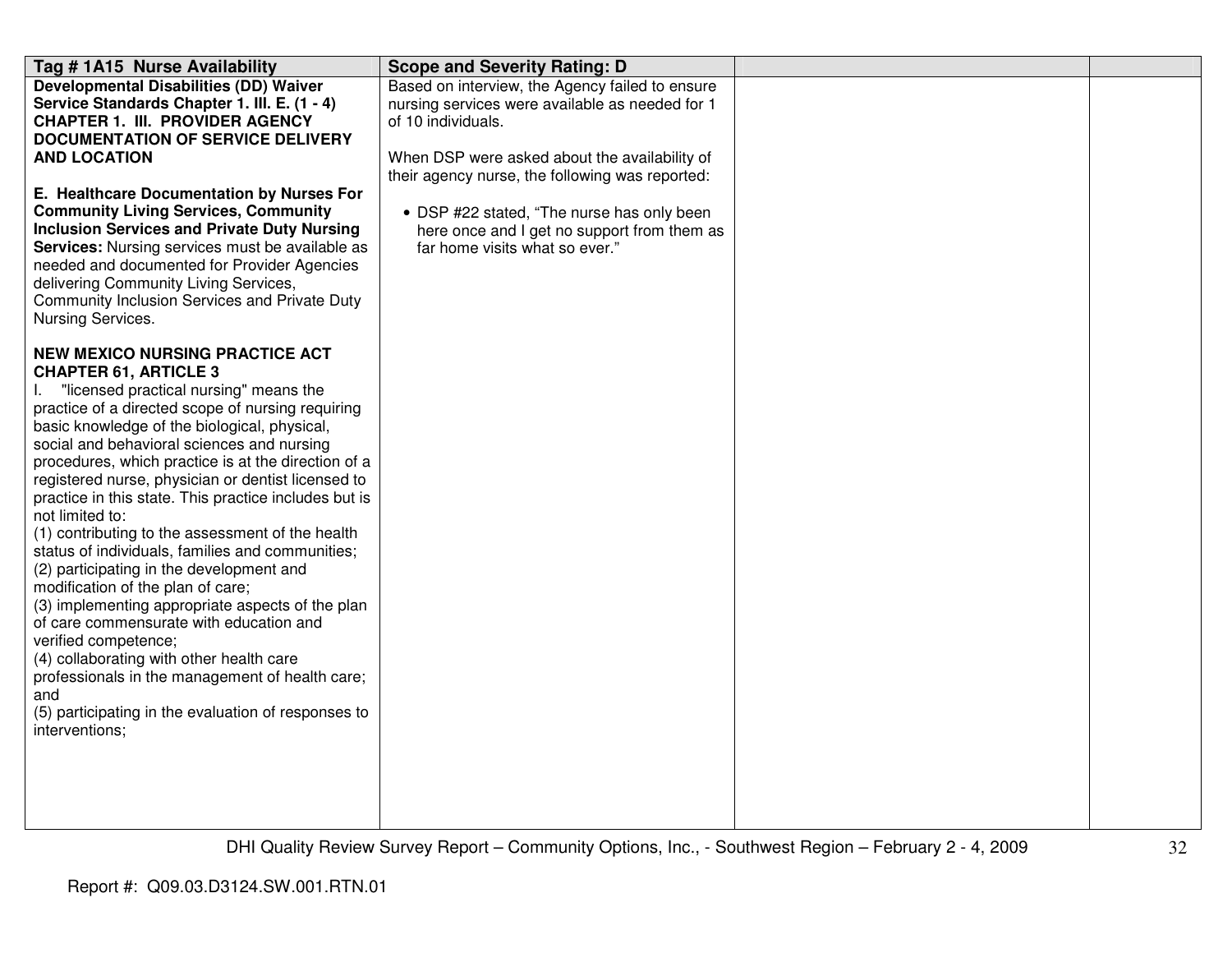| Tag #1A20 DSP Training Documents                                                            | <b>Scope and Severity Rating: E</b>                                                            |  |
|---------------------------------------------------------------------------------------------|------------------------------------------------------------------------------------------------|--|
| Developmental Disabilities (DD) Waiver Service                                              | Based on record review, the Agency failed to                                                   |  |
| Standards effective 4/1/2007                                                                | ensure that Orientation and Training                                                           |  |
| <b>CHAPTER 1 IV. GENERAL REQUIREMENTS</b>                                                   | requirements were met for 57 of 74 Direct                                                      |  |
| FOR PROVIDER AGENCY SERVICE                                                                 | Service Personnel.                                                                             |  |
| PERSONNEL: The objective of this section is to                                              |                                                                                                |  |
| establish personnel standards for DD Medicaid<br>Waiver Provider Agencies for the following | Review of Direct Service Personnel training<br>records found no evidence of the following      |  |
| services: Community Living Supports,                                                        | required DOH/DDSD trainings and certification                                                  |  |
| Community Inclusion Services, Respite,                                                      | being completed:                                                                               |  |
| Substitute Care and Personal Support                                                        |                                                                                                |  |
| Companion Services. These standards apply to                                                | • Pre- Service (DSP #26, 35, 45, 48, 66 & 82)                                                  |  |
| all personnel who provide services, whether                                                 |                                                                                                |  |
| directly employed or subcontracting with the                                                | • Basic Health/Orientation (DSP #22, 26, 35,                                                   |  |
| Provider Agency. Additional personnel                                                       | 45, 48, 66, 72 & 82)                                                                           |  |
| requirements and qualifications may be                                                      |                                                                                                |  |
| applicable for specific service standards.                                                  | • Person-Centered Planning (1-Day) (DSP                                                        |  |
| <b>Orientation and Training Requirements:</b><br>C.                                         | #22, 31, 33, 45, 48, 58, 69 & 71)                                                              |  |
| Orientation and training for direct support                                                 |                                                                                                |  |
| staff and his or her supervisors shall comply                                               | • First Aid (DSP #11, 17, 22, 23, 25, 27, 30,                                                  |  |
| with the DDSD/DOH Policy Governing the<br><b>Training Requirements for Direct Support</b>   | 32, 33, 34, 37, 39, 40, 42, 44, 46, 47, 49, 50,                                                |  |
| <b>Staff and Internal Service Coordinators</b>                                              | 51, 52, 54, 58, 59, 63, 70, 72, 75, 76, 78, 79,                                                |  |
| Serving Individuals with Developmental                                                      | 84 & 85)                                                                                       |  |
| Disabilities to include the following:                                                      |                                                                                                |  |
| Each new employee shall receive<br>(1)                                                      | • CPR (DSP #11, 13, 17, 21, 22, 25, 27, 29,<br>30, 31, 33, 34, 36, 37, 39, 40, 42, 44, 46, 48, |  |
| appropriate orientation, including but not                                                  | 49, 50, 51, 53, 57, 58, 62, 69, 71, 73, 74, 75,                                                |  |
| limited to, all policies relating to fire                                                   | 77, 78, 83 & 84)                                                                               |  |
| prevention, accident prevention, incident                                                   |                                                                                                |  |
| management and reporting, and emergency                                                     | • Assisting With Medications (DSP #11, 17,                                                     |  |
| procedures; and                                                                             | 19, 21, 22, 23, 25, 30, 37, 39, 40, 42, 44, 46,                                                |  |
| Individual-specific training for each<br>(2)                                                | 49, 50, 51, 61, 64, 70, 73, 83 & 85)                                                           |  |
| individual under his or her direct care, as                                                 |                                                                                                |  |
| described in the individual service plan,                                                   | • Rights & Advocacy (DSP #22)                                                                  |  |
| prior to working alone with the individual.                                                 |                                                                                                |  |
|                                                                                             | • Level 1 Health (DSP #22 & 78)                                                                |  |
|                                                                                             |                                                                                                |  |
|                                                                                             | • Teaching & Support Strategies (DSP #22 &                                                     |  |
|                                                                                             | 78)                                                                                            |  |
|                                                                                             |                                                                                                |  |
|                                                                                             | • Positive Behavior Supports Strategies (DSP                                                   |  |
|                                                                                             | #22)                                                                                           |  |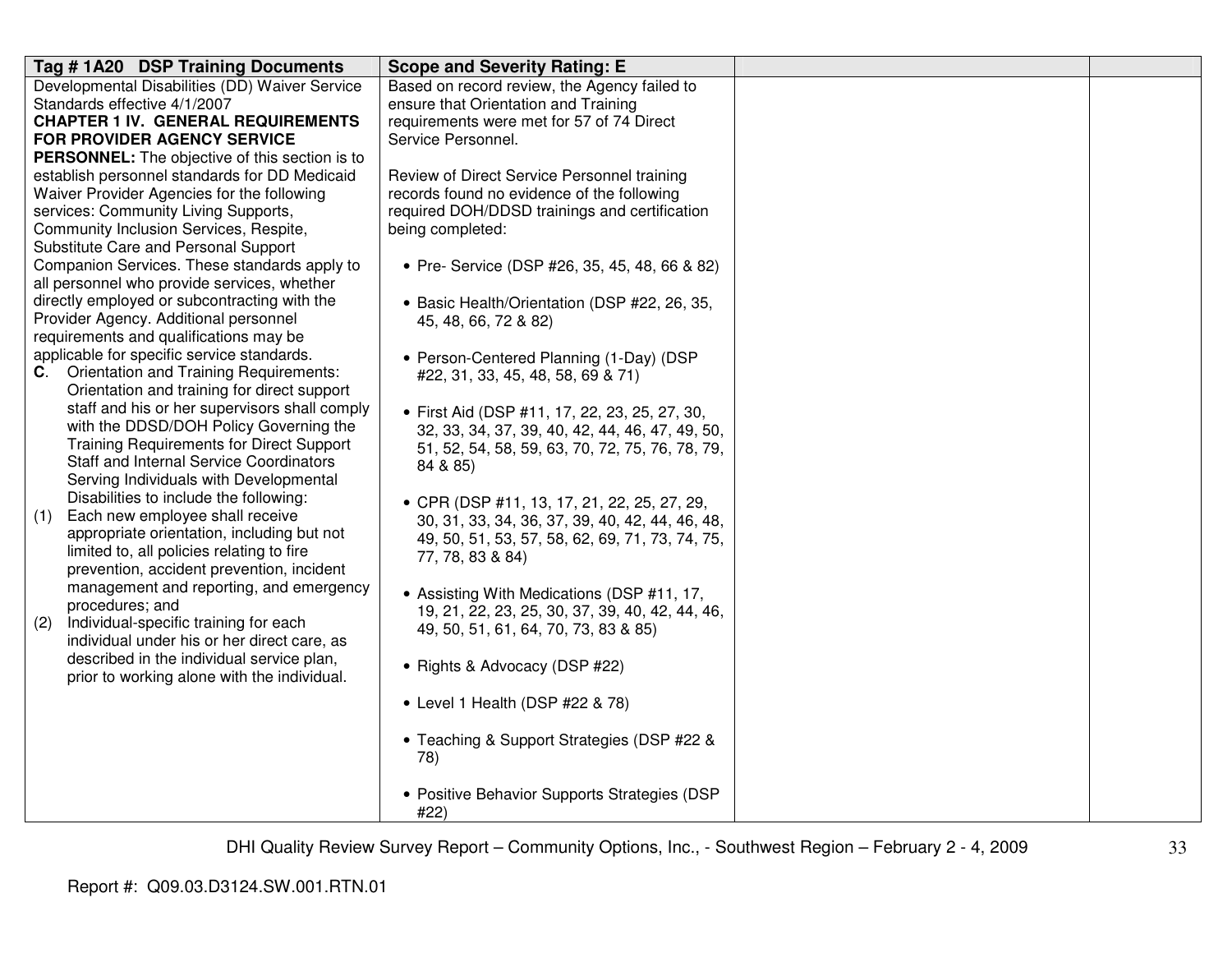| • Participatory Communication & Choice<br>Making (DSP #22 & 81) |  |
|-----------------------------------------------------------------|--|
|                                                                 |  |
|                                                                 |  |
|                                                                 |  |
|                                                                 |  |
|                                                                 |  |
|                                                                 |  |
|                                                                 |  |
|                                                                 |  |
|                                                                 |  |
|                                                                 |  |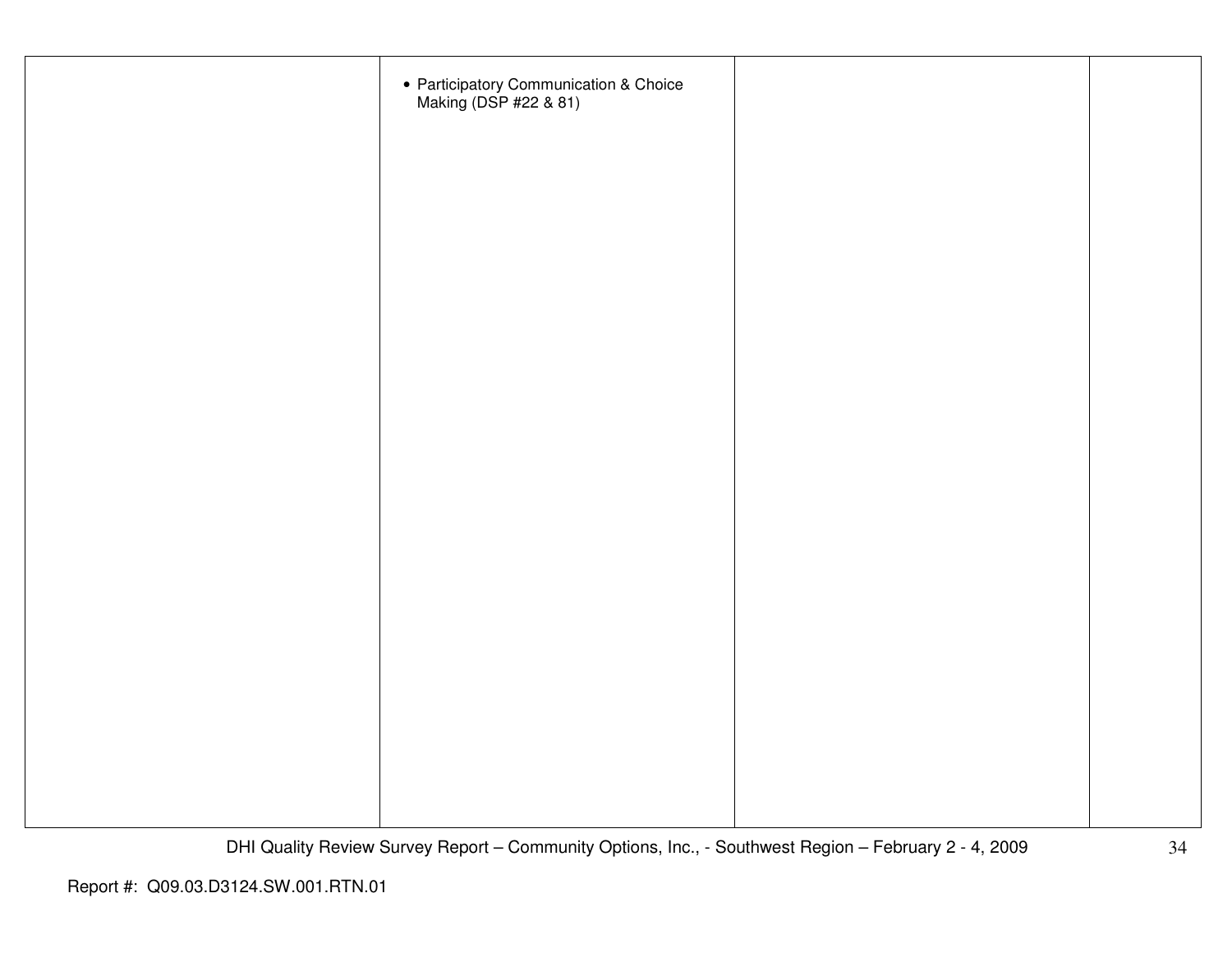|     | Tag # 1A22 Staff Competence                    | <b>Scope and Severity Rating: F</b>             |
|-----|------------------------------------------------|-------------------------------------------------|
|     | Developmental Disabilities (DD) Waiver Service | Based on interview, the Agency failed to ensure |
|     | Standards effective 4/1/2007                   | that training competencies were met for 7 of 13 |
|     | <b>CHAPTER 1 IV. GENERAL REQUIREMENTS</b>      | Direct Service Personnel.                       |
|     | <b>FOR PROVIDER AGENCY SERVICE</b>             |                                                 |
|     | PERSONNEL: The objective of this section is to | When DSP were asked if they received training   |
|     | establish personnel standards for DD Medicaid  | on the Individuals ISP, the following was       |
|     | Waiver Provider Agencies for the following     | reported:                                       |
|     | services: Community Living Supports,           |                                                 |
|     | Community Inclusion Services, Respite,         | • DSP #14 stated, "I'm not familiar with that." |
|     | Substitute Care and Personal Support           | (Individual $# 4$ )                             |
|     | Companion Services. These standards apply to   |                                                 |
|     | all personnel who provide services, whether    | • DSP #22 stated, "No." (Individual #10)        |
|     | directly employed or subcontracting with the   |                                                 |
|     | Provider Agency. Additional personnel          | When DSP were asked if they received training   |
|     | requirements and qualifications may be         | on the Individuals Occupational Therapy Plan,   |
|     | applicable for specific service standards.     | the following was reported:                     |
| F.  | <b>Qualifications for Direct Service</b>       |                                                 |
|     | Personnel: The following employment            | • DSP #14 stated, "I'm not really sure about    |
|     | qualifications and competency requirements     | that." (Per the Individual Specific Training    |
|     | are applicable to all Direct Service           | Section of the ISP, the Individual requires an  |
|     | Personnel employed by a Provider Agency:       | Occupational Therapy Plan). (Individual #4)     |
| (1) | Direct service personnel shall be eighteen     |                                                 |
|     | (18) years or older. Exception: Adult          | When DSP were asked if they received training   |
|     | Habilitation can employ direct care            | on the Individuals Speech Therapy Plan, the     |
|     | personnel under the age of eighteen 18         | following was reported:                         |
|     | years, but the employee shall work directly    |                                                 |
|     | under a supervisor, who is physically          | • DSP #13 stated, "I don't know if he has a     |
|     | present at all times;                          | current plan but I have heard his mother talk   |
| (2) | Direct service personnel shall have the        | about it." (Per the Individual Specific         |
|     | ability to read and carry out the              | Training Section of the ISP, the Individual     |
|     | requirements in an ISP;                        | requires a Speech Therapy Plan). (Individual    |
| (3) | Direct service personnel shall be available    | #3)                                             |
|     | to communicate in the language that is         |                                                 |
|     | functionally required by the individual or in  | When DSP were asked if they received training   |
|     | the use of any specific augmentative           | on the Individuals Health Care Plans, the       |
|     | communication system utilized by the           | following was reported:                         |
|     | individual;                                    |                                                 |
| (4) | Direct service personnel shall meet the        | • DSP #17 stated, "I'm not familiar with them   |
|     | qualifications specified by DDSD in the        | (Health Care Plans) but I'm sure she has        |
|     | Policy Governing the Training                  | some." (Per the Agency file, the Individual     |
|     | Requirements for Direct Support Staff and      | has Health Care Plans for risk of aspiration,   |
|     | Internal Service Coordinators, Serving         | mobility, heath status, toileting, medication   |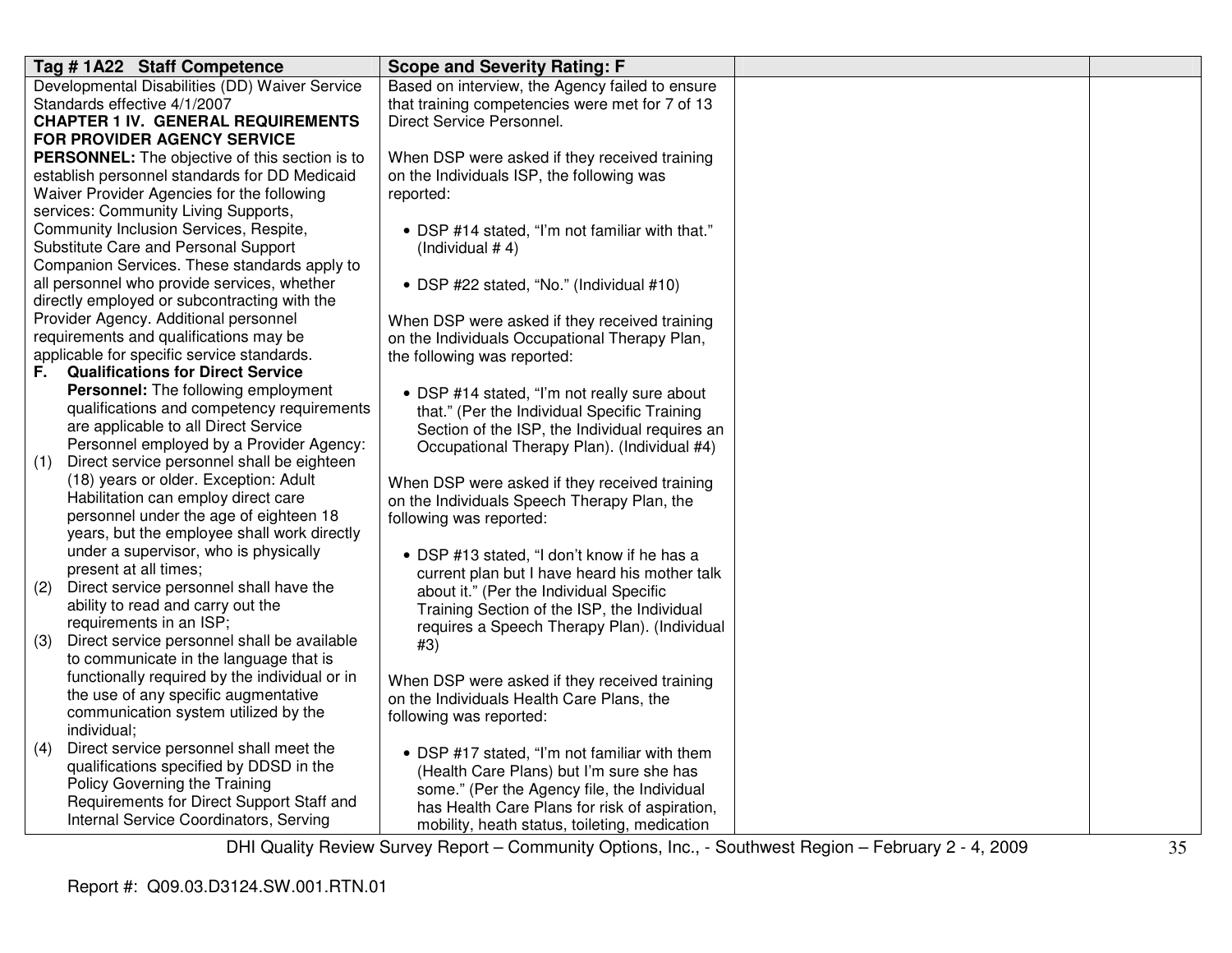|     | Individuals with Developmental Disabilities;                                           | administration, seizures and nutrition).                                                  |  |
|-----|----------------------------------------------------------------------------------------|-------------------------------------------------------------------------------------------|--|
|     | and                                                                                    | (Individual #5)                                                                           |  |
| (5) | Direct service Provider Agencies of Respite                                            |                                                                                           |  |
|     | Services, Substitute Care, Personal                                                    | When DSP were asked if they received training                                             |  |
|     | Support Services, Nutritional Counseling,                                              | on the Individuals Crisis Plans, the following was                                        |  |
|     | Therapists and Nursing shall demonstrate                                               | reported:                                                                                 |  |
|     | basic knowledge of developmental<br>disabilities and have training or                  |                                                                                           |  |
|     | demonstrable qualifications related to the                                             | • DSP #17 stated, "I haven't received training<br>but know she has them." (Per the Agency |  |
|     | role he or she is performing and complete                                              | file, the Individual has Crisis Plans for                                                 |  |
|     | individual specific training as required in the                                        | aspiration and seizures). (Individual #5)                                                 |  |
|     | ISP for each individual he or she support.                                             |                                                                                           |  |
| (6) | Report required personnel training status to                                           | When DSP were asked if they had received                                                  |  |
|     | the DDSD Statewide Training Database as                                                | training regarding the individuals Seizure                                                |  |
|     | specified in DDSD policies as related to                                               | Disorder, the following was reported:                                                     |  |
|     | training requirements as follows:                                                      |                                                                                           |  |
|     | (a) Initial comprehensive personnel status                                             | • DSP #12 stated, "I received no training on                                              |  |
|     | report (name, date of hire, Social Security                                            | his seizure disorder. New staff learn by                                                  |  |
|     | number category) on all required                                                       | reading the ISP and hearing from other                                                    |  |
|     | personnel to be submitted to DDSD                                                      | staff." (Per the ISP, the individual has a                                                |  |
|     | Statewide Training Database within the<br>first ninety (90) calendar days of providing | diagnosis of Seizures). (Individual # 1)                                                  |  |
|     | services:                                                                              |                                                                                           |  |
|     | (b) Staff who do not wish to use his or her                                            | • DSP #17 stated, "I haven't received any<br>training and learned what I know just by     |  |
|     | Social Security Number may request an                                                  | working in the business. I don't think that                                               |  |
|     | alternative tracking number; and                                                       | she has an individual specific plan for                                                   |  |
|     | (c) Quarterly personnel update reports sent                                            | seizures." (Per the ISP, the individual has a                                             |  |
|     | to DDSD Statewide Training Database to                                                 | diagnosis of Seizures). (Individual #5)                                                   |  |
|     | reflect new hires, terminations, inter-                                                |                                                                                           |  |
|     | provider Agency position changes, and                                                  | When DSP were asked if a nurse needed to be                                               |  |
|     | name changes.                                                                          | contacted when administering/assisting with                                               |  |
|     |                                                                                        | PRN medications, the following was reported:                                              |  |
|     |                                                                                        |                                                                                           |  |
|     |                                                                                        | • DSP #16 stated, "She doesn't really have                                                |  |
|     |                                                                                        | any PRNs, just Tylenol for pain. Her mom                                                  |  |
|     |                                                                                        | gave permission to assist with PRN<br>medications so I would call her (the mom) if        |  |
|     |                                                                                        | there was anything to be concerned about."                                                |  |
|     |                                                                                        | (Per DDSD Policy Number M-001 prior to                                                    |  |
|     |                                                                                        | self-administration, self-administration with                                             |  |
|     |                                                                                        | physical assist or assisting with delivery of                                             |  |
|     |                                                                                        | PRN medications, the direct support staff                                                 |  |
|     |                                                                                        | must contact the agency nurse to describe                                                 |  |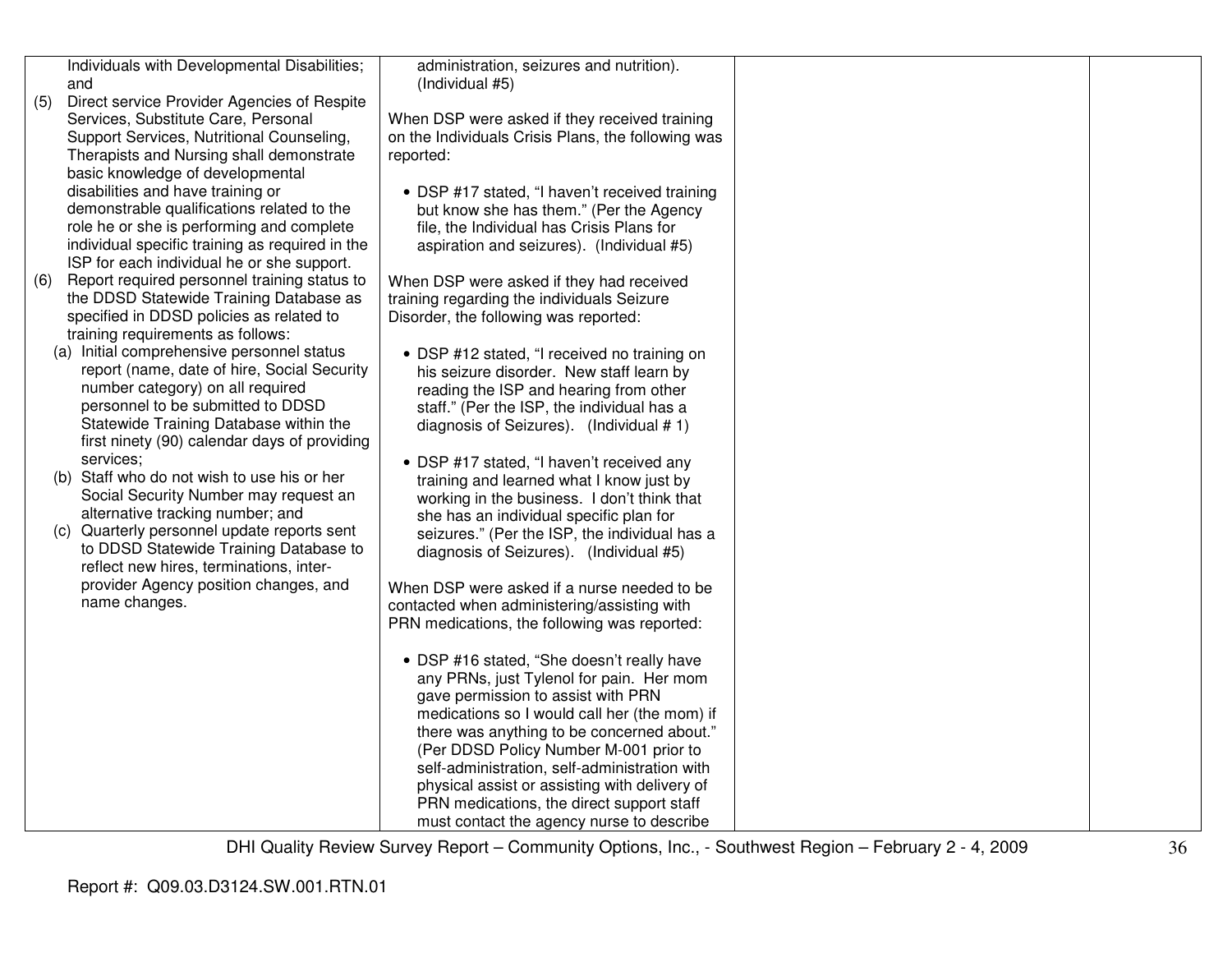| observed symptoms and thus assure that           |  |
|--------------------------------------------------|--|
| the PRN medication is being used according       |  |
| to instructions given by the ordering PCP)       |  |
| (Individual #5)                                  |  |
|                                                  |  |
|                                                  |  |
| When DSP were asked if they assisted the         |  |
| individual with medications and had received the |  |
| Assisting with Medications (AWM) training, the   |  |
| following was reported:                          |  |
|                                                  |  |
|                                                  |  |
| • DSP #22 stated, "Yes I do, but I have not      |  |
| received any training." (Individual #10)         |  |
|                                                  |  |
| When DSP were asked what the individual's        |  |
|                                                  |  |
| diagnosis were, the following was reported:      |  |
|                                                  |  |
| • DSP #23 stated, "She has anxiety, OCD and      |  |
| an eating disorder." (Per individuals ISP she    |  |
| is diagnosed with PTSD, Mental                   |  |
|                                                  |  |
| Retardation, Down Syndrome, Mitral Valve         |  |
| Pre-lapse, Irritable bowel and acid reflux)      |  |
| (Individual #10)                                 |  |
|                                                  |  |
|                                                  |  |
|                                                  |  |
|                                                  |  |
|                                                  |  |
|                                                  |  |
|                                                  |  |
|                                                  |  |
|                                                  |  |
|                                                  |  |
|                                                  |  |
|                                                  |  |
|                                                  |  |
|                                                  |  |
|                                                  |  |
|                                                  |  |
|                                                  |  |
|                                                  |  |
|                                                  |  |
|                                                  |  |
|                                                  |  |
|                                                  |  |
|                                                  |  |
|                                                  |  |
|                                                  |  |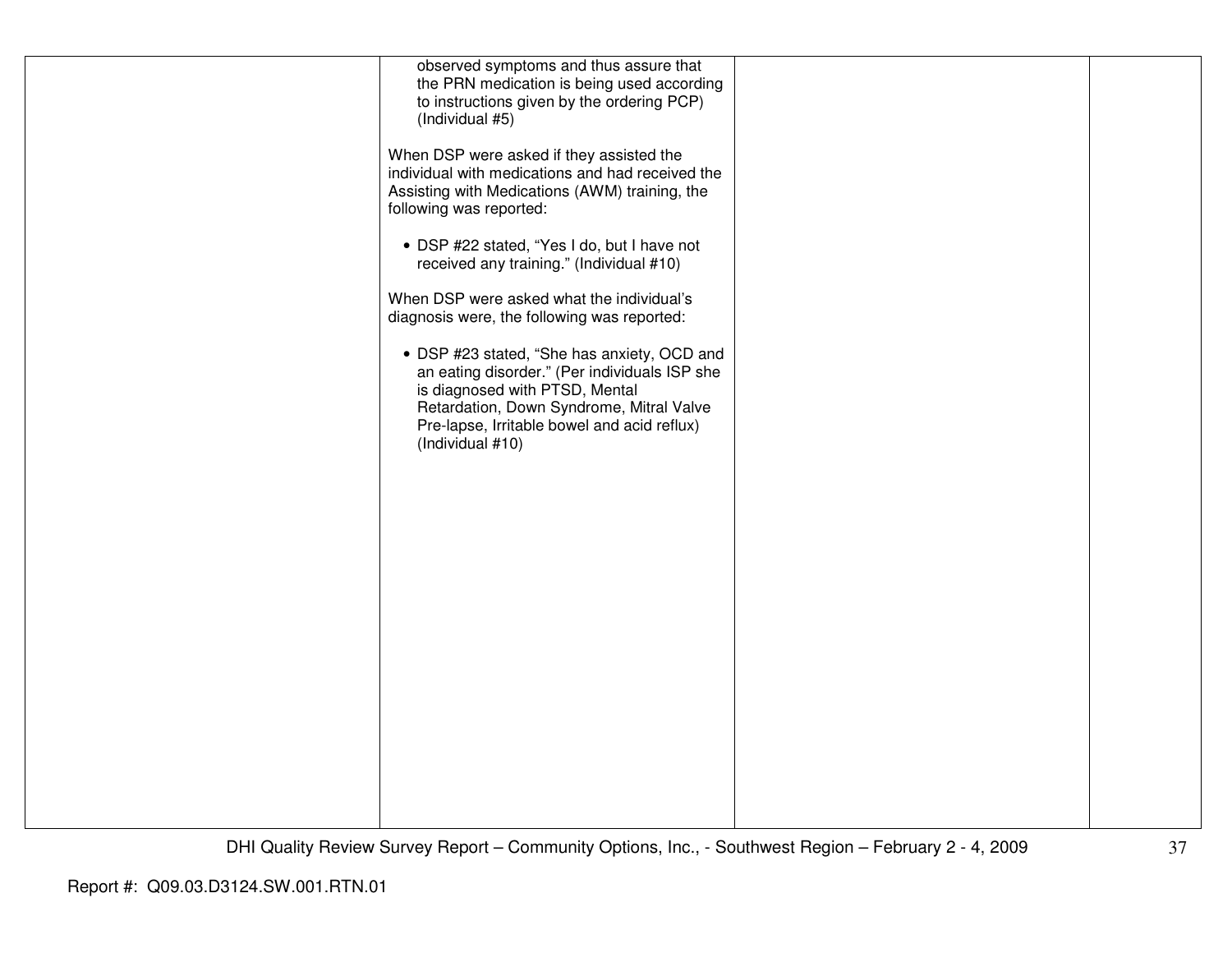| Tag #1A25 (CoP) CCHS                                | <b>Scope and Severity Rating: E</b>             |  |
|-----------------------------------------------------|-------------------------------------------------|--|
| <b>NMAC 7.1.9.9</b>                                 | Based on record review, the Agency failed to    |  |
| A. Prohibition on Employment: A care                | maintain documentation indicating no            |  |
| provider shall not hire or continue the             | "disqualifying convictions" or documentation of |  |
| employment or contractual services of any           | the timely submission of pertinent application  |  |
| applicant, caregiver or hospital caregiver for      | information to the Caregiver Criminal History   |  |
| whom the care provider has received notice of a     | Screening Program was on file for 31 of 77      |  |
| disqualifying conviction, except as provided in     | Agency Personnel.                               |  |
| Subsection B of this section.                       |                                                 |  |
| <b>NMAC 7.1.9.11</b>                                | • #12 – Date of Hire 12/10/08                   |  |
| <b>DISQUALIFYING CONVICTIONS.</b> The               | • #15 – Date of Hire $12/12/08$                 |  |
| following felony convictions disqualify an          | • #22 – Date of Hire 12/01/07                   |  |
| applicant, caregiver or hospital caregiver from     | • #25 - Date of Hire 09/25/08                   |  |
| employment or contractual services with a care      | • #26 – Date of Hire 12/12/08                   |  |
| provider:                                           | • #28 – Date of Hire 01/12/09                   |  |
| A. homicide;                                        | • #33 - Date of Hire 04/07/08                   |  |
| <b>B.</b> trafficking, or trafficking in controlled | • #35 – Date of Hire $01/16/09$                 |  |
| substances;                                         | • #40 - Date of Hire 12/17/08                   |  |
| C. kidnapping, false imprisonment, aggravated       | • #41 – Date of Hire $12/17/08$                 |  |
| assault or aggravated battery;                      | • #42 – Date of Hire 09/25/08                   |  |
| D. rape, criminal sexual penetration, criminal      |                                                 |  |
| sexual contact, incest, indecent exposure, or       | • #43 - Date of Hire 12/12/08                   |  |
| other related felony sexual offenses;               | • #45 - Date of Hire 12/12/08                   |  |
| <b>E.</b> crimes involving adult abuse, neglect or  | • #47 – Date of Hire $01/16/09$                 |  |
| financial exploitation;                             | • #53 – Date of Hire $10/09/08$                 |  |
| F. crimes involving child abuse or neglect;         | • #54 – Date of Hire 01/13/09                   |  |
| G. crimes involving robbery, larceny, extortion,    | • #55 – Date of Hire 01/13/09                   |  |
| burglary, fraud, forgery, embezzlement, credit      | • #58 - Date of Hire 04/08/08                   |  |
| card fraud, or receiving stolen property; or        | • #59 – Date of Hire 01/12/09                   |  |
| H. an attempt, solicitation, or conspiracy          | • #63 – Date of Hire 12/12/08                   |  |
| involving any of the felonies in this subsection.   | • #66 – Date of Hire 12/12/08                   |  |
|                                                     | • #70 - Date of Hire 12/12/08                   |  |
| Chapter 1.IV. General Provider Requirements.        | • #71 - Date of Hire 09/25/08                   |  |
| D. Criminal History Screening: All personnel        | • #72 - Date of Hire 11/26/08                   |  |
| shall be screened by the Provider Agency in         | • #74 – Date of Hire $09/25/08$                 |  |
| regard to the employee's qualifications,            | • #76 - Date of Hire 01/12/09                   |  |
| references, and employment history, prior to        | • #80 – Date of Hire 12/12/08                   |  |
| employment. All Provider Agencies shall comply      | • #81 – Date of Hire $11/28/07$                 |  |
| with the Criminal Records Screening for             | • #82 - Date of Hire 01/02/09                   |  |
| Caregivers 7.1.12 NMAC and Employee Abuse           | • #83 - Date of Hire 09/29/08                   |  |
| Registry 7.1.12 NMAC as required by the             | • #86 – Date of Hire 11/26/08                   |  |
| Department of Health, Division of Health            |                                                 |  |
| Improvement.                                        |                                                 |  |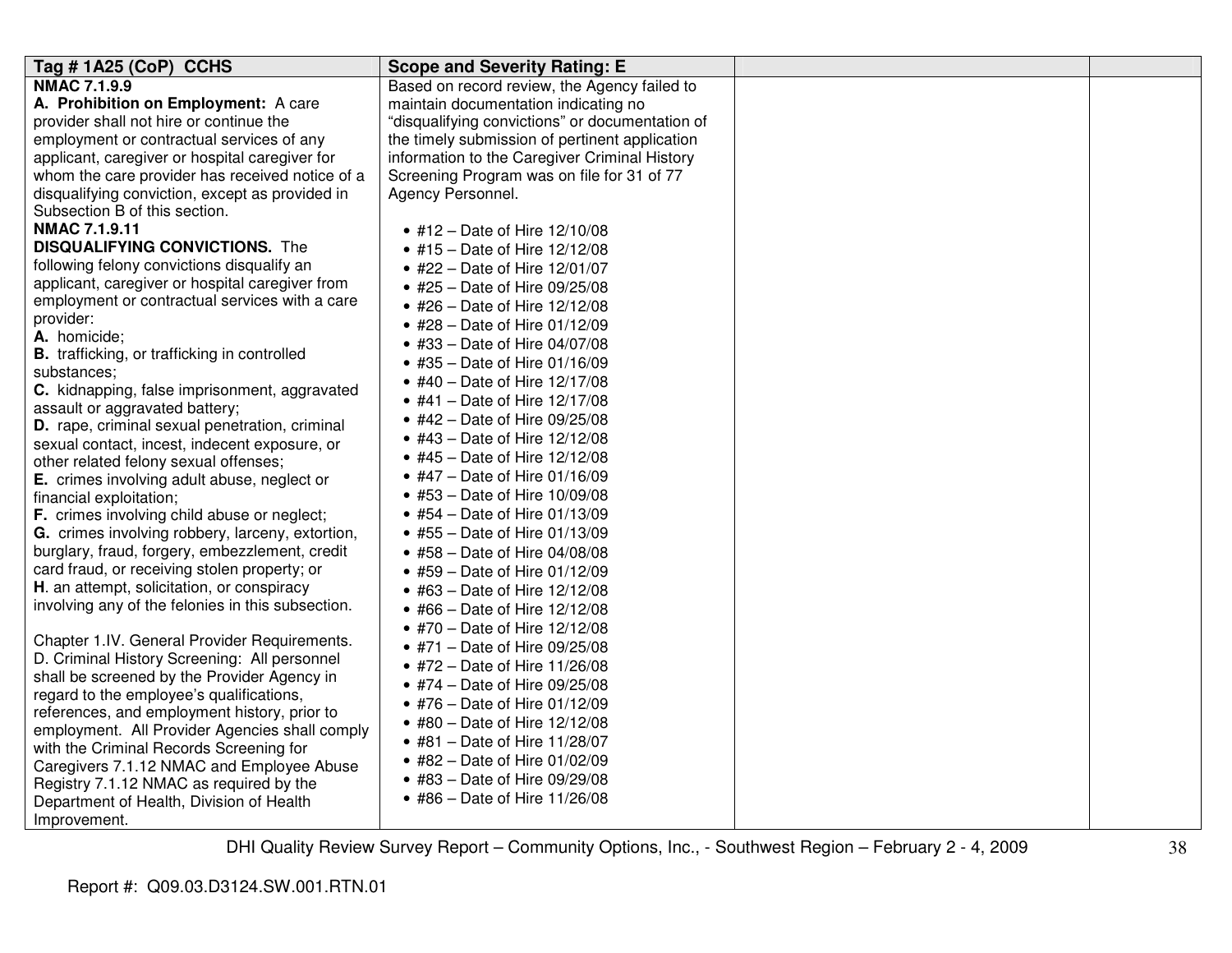| Tag #1A26 (CoP) COR / EAR                                                                             | <b>Scope and Severity Rating: E</b>             |  |
|-------------------------------------------------------------------------------------------------------|-------------------------------------------------|--|
| <b>NMAC 7.1.12.8</b>                                                                                  | Based on record review, the Agency failed to    |  |
| <b>REGISTRY ESTABLISHED; PROVIDER</b>                                                                 | maintain documentation in the employee's        |  |
| INQUIRY REQUIRED: Upon the effective date                                                             | personnel records that evidenced inquiry to the |  |
| of this rule, the department has established and                                                      | Employee Abuse Registry prior to employment     |  |
| maintains an accurate and complete electronic                                                         | for 16 of 77 Agency Personnel.                  |  |
| registry that contains the name, date of birth,                                                       |                                                 |  |
| address, social security number, and other                                                            | • #17 - Date of Hire 10/09/08                   |  |
| appropriate identifying information of all persons                                                    | • #22 – Date of Hire $12/01/07$                 |  |
| who, while employed by a provider, have been                                                          | • #23 - Date of Hire 06/11/07                   |  |
| determined by the department, as a result of an                                                       | • #32 - Date of Hire 07/25/08                   |  |
| investigation of a complaint, to have engaged in                                                      | • #33 - Date of Hire 04/07/08                   |  |
| a substantiated registry-referred incident of                                                         | • #38 – Date of Hire $01/27/09$                 |  |
| abuse, neglect or exploitation of a person                                                            | • #39 - Date of Hire 09/25/08                   |  |
| receiving care or services from a provider.                                                           | • #48 – Date of Hire $09/23/08$                 |  |
| Additions and updates to the registry shall be                                                        | • #52 - Date of Hire 06/04/07                   |  |
| posted no later than two (2) business days                                                            | • #61 – Date of Hire $07/01/08$                 |  |
| following receipt. Only department staff                                                              | • #62 – Date of Hire $10/25/07$                 |  |
| designated by the custodian may access,                                                               | • #73 - Date of Hire 09/27/07                   |  |
| maintain and update the data in the registry.                                                         |                                                 |  |
| Provider requirement to inquire of<br>А.                                                              | • #81 – Date of Hire $11/28/07$                 |  |
| registry. A provider, prior to employing or                                                           | • #84 - Date of Hire 07/25/08                   |  |
| contracting with an employee, shall inquire of the                                                    | • #85 - Date of Hire 10/30/07                   |  |
| registry whether the individual under                                                                 | • #88 - Date of Hire 08/10/07                   |  |
| consideration for employment or contracting is                                                        |                                                 |  |
| listed on the registry.                                                                               |                                                 |  |
| Prohibited employment. A provider<br>В.                                                               |                                                 |  |
| may not employ or contract with an individual to                                                      |                                                 |  |
| be an employee if the individual is listed on the                                                     |                                                 |  |
| registry as having a substantiated registry-                                                          |                                                 |  |
| referred incident of abuse, neglect or exploitation                                                   |                                                 |  |
| of a person receiving care or services from a                                                         |                                                 |  |
| provider.                                                                                             |                                                 |  |
| Documentation of inquiry to registry.<br>D.                                                           |                                                 |  |
| The provider shall maintain documentation in the<br>employee's personnel or employment records        |                                                 |  |
|                                                                                                       |                                                 |  |
| that evidences the fact that the provider made an<br>inquiry to the registry concerning that employee |                                                 |  |
| prior to employment. Such documentation must                                                          |                                                 |  |
| include evidence, based on the response to such                                                       |                                                 |  |
| inquiry received from the custodian by the                                                            |                                                 |  |
| provider, that the employee was not listed on the                                                     |                                                 |  |
| registry as having a substantiated registry-                                                          |                                                 |  |
|                                                                                                       |                                                 |  |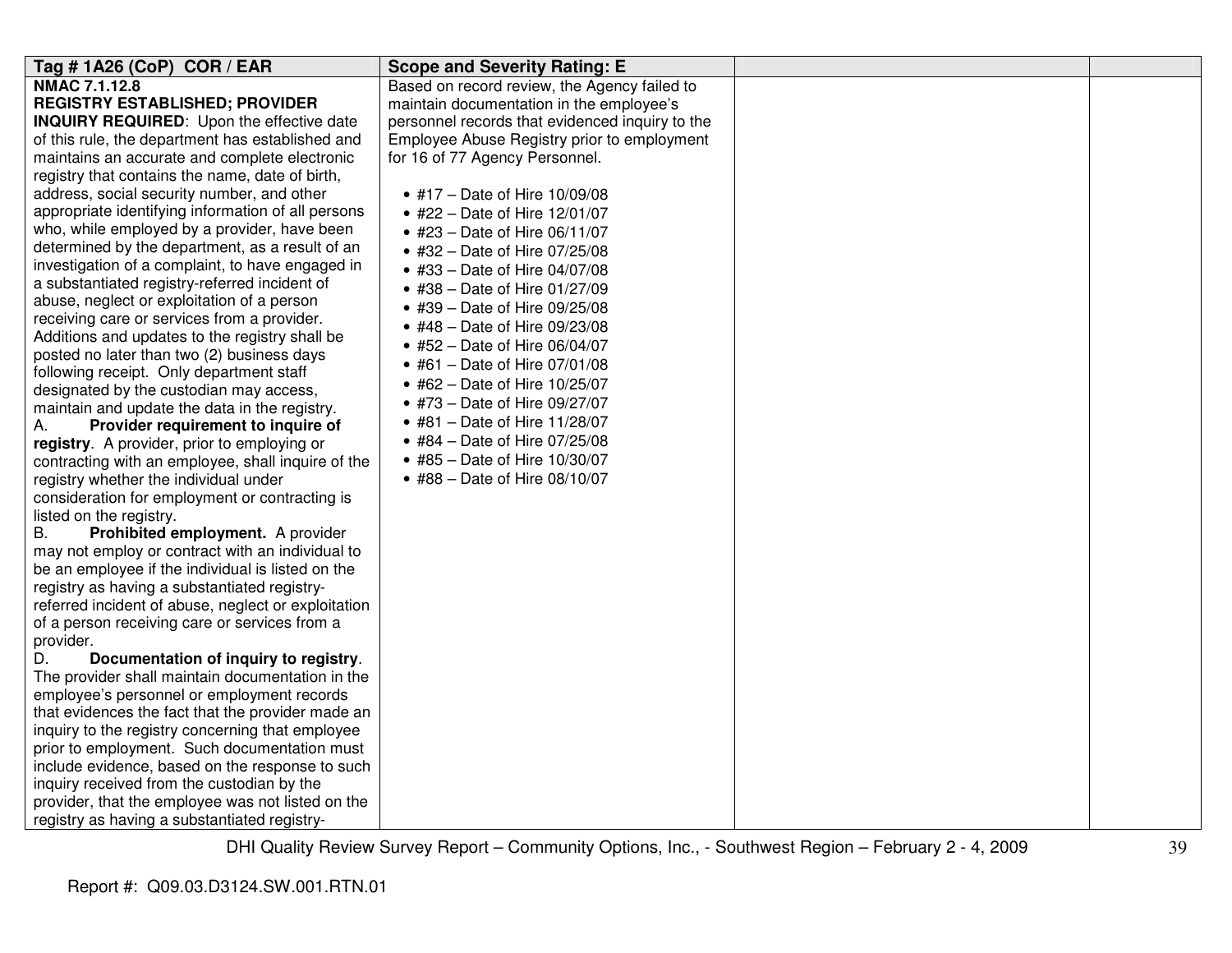| referred incident of abuse, neglect or              |  |  |
|-----------------------------------------------------|--|--|
| exploitation.                                       |  |  |
| Documentation for other staff. With<br>E.           |  |  |
| respect to all employed or contracted individuals   |  |  |
| providing direct care who are licensed health       |  |  |
|                                                     |  |  |
| care professionals or certified nurse aides, the    |  |  |
| provider shall maintain documentation reflecting    |  |  |
| the individual's current licensure as a health care |  |  |
| professional or current certification as a nurse    |  |  |
| aide.                                               |  |  |
| Chapter 1.IV. General Provider Requirements.        |  |  |
|                                                     |  |  |
| D. Criminal History Screening: All personnel        |  |  |
| shall be screened by the Provider Agency in         |  |  |
| regard to the employee's qualifications,            |  |  |
| references, and employment history, prior to        |  |  |
| employment. All Provider Agencies shall comply      |  |  |
| with the Criminal Records Screening for             |  |  |
|                                                     |  |  |
| Caregivers 7.1.12 NMAC and Employee Abuse           |  |  |
| Registry 7.1.12 NMAC as required by the             |  |  |
| Department of Health, Division of Health            |  |  |
| Improvement.                                        |  |  |
|                                                     |  |  |
|                                                     |  |  |
|                                                     |  |  |
|                                                     |  |  |
|                                                     |  |  |
|                                                     |  |  |
|                                                     |  |  |
|                                                     |  |  |
|                                                     |  |  |
|                                                     |  |  |
|                                                     |  |  |
|                                                     |  |  |
|                                                     |  |  |
|                                                     |  |  |
|                                                     |  |  |
|                                                     |  |  |
|                                                     |  |  |
|                                                     |  |  |
|                                                     |  |  |
|                                                     |  |  |
|                                                     |  |  |
|                                                     |  |  |
|                                                     |  |  |
|                                                     |  |  |
|                                                     |  |  |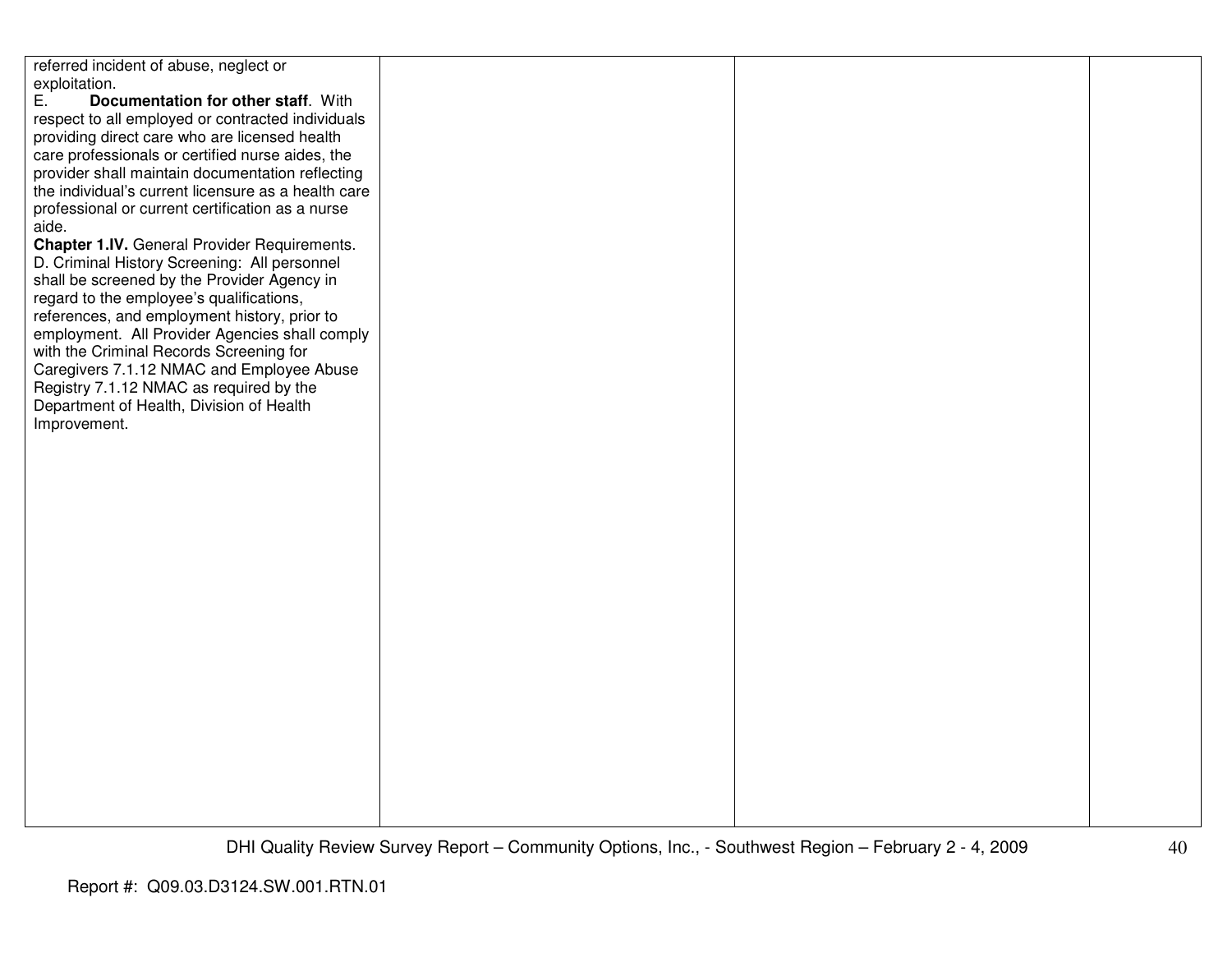| Tag #1A28 (CoP) Incident Mgt. System                                                           | <b>Scope &amp; Severity Rating: E</b>            |  |
|------------------------------------------------------------------------------------------------|--------------------------------------------------|--|
| NMAC 7.1.13.10                                                                                 | Based on record review and interview, the        |  |
| <b>INCIDENT MANAGEMENT SYSTEM</b>                                                              | Agency failed to provide documentation verifying |  |
| <b>REQUIREMENTS:</b>                                                                           | completion of Incident Management Training for   |  |
| A. General: All licensed health care facilities and                                            | 39 of 77 Agency Personnel.                       |  |
| community based service providers shall                                                        |                                                  |  |
| establish and maintain an incident management                                                  | • Abuse, Neglect & Exploitation (#15, 21, 22,    |  |
| system, which emphasizes the principles of                                                     | 46, 47, 48, 24, 25, 26, 28, 30, 32, 36, 38, 39,  |  |
| prevention and staff involvement. The licensed                                                 | 41, 42, 43, 44, 49, 51, 53, 57, 61, 62, 64, 69,  |  |
| health care facility or community based service                                                | 71, 72, 73, 77, 78, 81, 82, 85, 87 & 88)         |  |
| provider shall ensure that the incident                                                        |                                                  |  |
| management system policies and procedures                                                      | When DSP were asked what two State Agencies      |  |
| requires all employees to be competently trained                                               | is suspected Abuse, Neglect and Exploitation     |  |
| to respond to, report, and document incidents in                                               | reported; the following was reported:            |  |
| a timely and accurate manner.                                                                  |                                                  |  |
| D. Training Documentation: All licensed                                                        | • DSP #13 stated, "I would call crisis           |  |
| health care facilities and community based                                                     | prevention and the child abuse and neglect       |  |
| service providers shall prepare training                                                       | hotline."                                        |  |
| documentation for each employee to include a                                                   |                                                  |  |
| signed statement indicating the date, time, and                                                | • DSP #14 stated, "I would report to DOH but     |  |
| place they received their incident management                                                  | I'm not familiar with the other agency I would   |  |
| reporting instruction. The licensed health care                                                | report to."                                      |  |
| facility and community based service provider<br>shall maintain documentation of an employee's |                                                  |  |
| training for a period of at least twelve (12)                                                  |                                                  |  |
| months, or six (6) months after termination of an                                              |                                                  |  |
| employee's employment. Training curricula shall                                                |                                                  |  |
| be kept on the provider premises and made                                                      |                                                  |  |
| available on request by the department. Training                                               |                                                  |  |
| documentation shall be made available                                                          |                                                  |  |
| immediately upon a division representative's                                                   |                                                  |  |
| request. Failure to provide employee training                                                  |                                                  |  |
| documentation shall subject the licensed health                                                |                                                  |  |
| care facility or community based service provider                                              |                                                  |  |
| to the penalties provided for in this rule.                                                    |                                                  |  |
|                                                                                                |                                                  |  |
|                                                                                                |                                                  |  |
|                                                                                                |                                                  |  |
|                                                                                                |                                                  |  |
|                                                                                                |                                                  |  |
|                                                                                                |                                                  |  |
|                                                                                                |                                                  |  |
|                                                                                                |                                                  |  |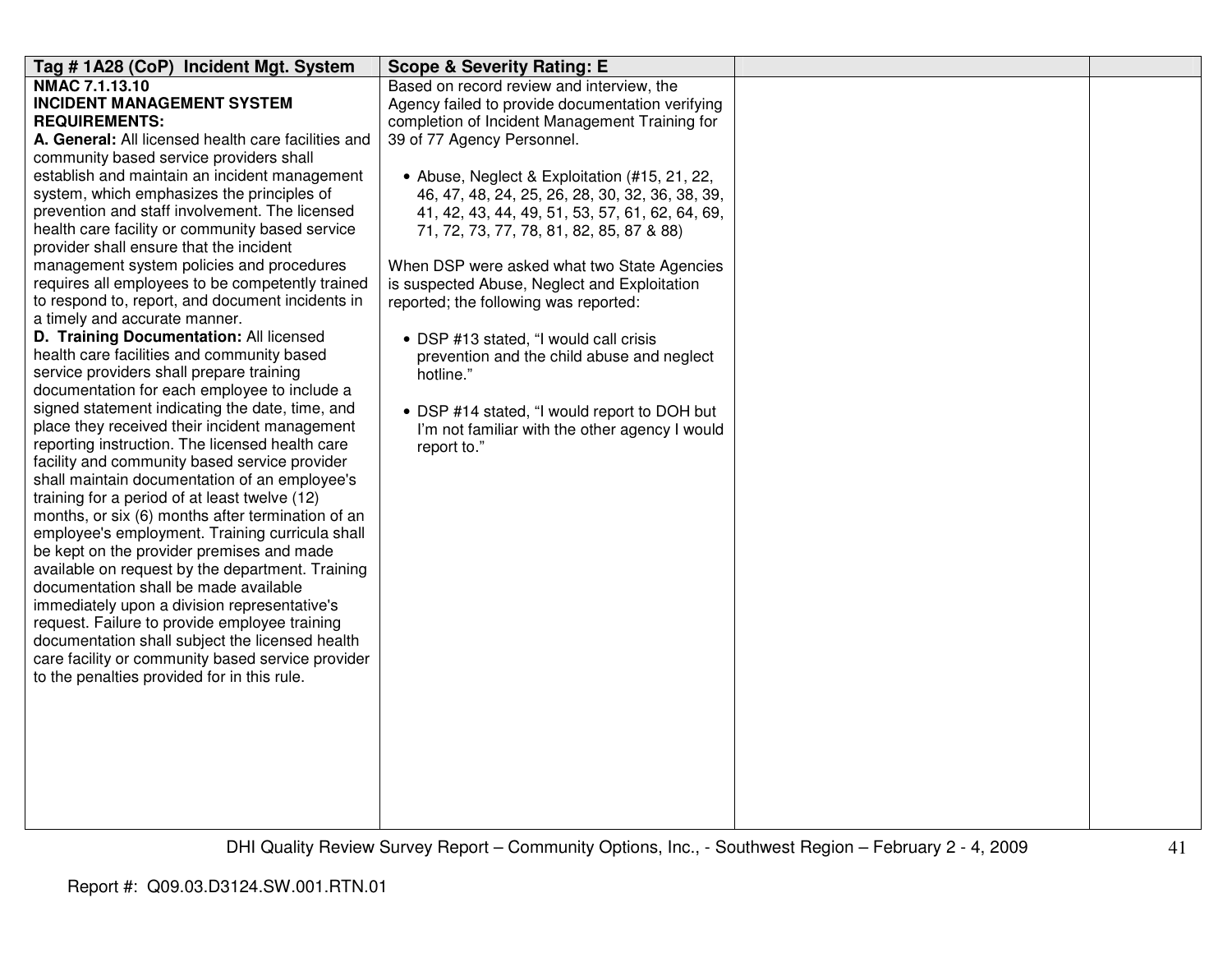| Tag #1A28 (CoP) Incident Mgt. System                                                           | <b>Scope &amp; Severity Rating: E</b>                                                         |  |
|------------------------------------------------------------------------------------------------|-----------------------------------------------------------------------------------------------|--|
| <b>NMAC 7.1.13.10</b><br><b>INCIDENT MANAGEMENT SYSTEM</b>                                     | Based on record review, the Agency failed to                                                  |  |
| <b>REQUIREMENTS:</b>                                                                           | provide documentation indicating consumer,<br>family members, or legal guardians had received |  |
| General: All licensed health care<br>А.                                                        | an orientation packet including incident                                                      |  |
| facilities and community based service providers                                               | management system policies and procedural                                                     |  |
| shall establish and maintain an incident                                                       | information concerning the reporting of abuse,                                                |  |
| management system, which emphasizes the                                                        | neglect or exploitation for 5 of 10 individuals.                                              |  |
| principles of prevention and staff involvement.                                                |                                                                                               |  |
| The licensed health care facility or community                                                 | • Parent/Guardian Incident Management                                                         |  |
| based service provider shall ensure that the                                                   | (Abuse, Neglect & Exploitation) Training (#3,                                                 |  |
| incident management system policies and                                                        | 6, 8, 9 & 10                                                                                  |  |
| procedures requires all employees to be                                                        |                                                                                               |  |
| competently trained to respond to, report, and                                                 |                                                                                               |  |
| document incidents in a timely and accurate                                                    |                                                                                               |  |
| manner.                                                                                        |                                                                                               |  |
| Ε.<br><b>Consumer and Guardian Orientation</b>                                                 |                                                                                               |  |
| Packet: Consumers, family members and legal                                                    |                                                                                               |  |
| guardians shall be made aware of and have                                                      |                                                                                               |  |
| available immediate accessibility to the licensed                                              |                                                                                               |  |
| health care facility and community based service<br>provider incident reporting processes. The |                                                                                               |  |
| licensed health care facility and community                                                    |                                                                                               |  |
| based service provider shall provide consumers,                                                |                                                                                               |  |
| family members or legal guardians an orientation                                               |                                                                                               |  |
| packet to include incident management systems                                                  |                                                                                               |  |
| policies and procedural information concerning                                                 |                                                                                               |  |
| the reporting of abuse, neglect or                                                             |                                                                                               |  |
| misappropriation. The licensed health care                                                     |                                                                                               |  |
| facility and community based service provider                                                  |                                                                                               |  |
| shall include a signed statement indicating the                                                |                                                                                               |  |
| date, time, and place they received their                                                      |                                                                                               |  |
| orientation packet to be contained in the                                                      |                                                                                               |  |
| consumer's file. The appropriate consumer,                                                     |                                                                                               |  |
| family member or legal guardian shall sign this at                                             |                                                                                               |  |
| the time of orientation.                                                                       |                                                                                               |  |
|                                                                                                |                                                                                               |  |
|                                                                                                |                                                                                               |  |
|                                                                                                |                                                                                               |  |
|                                                                                                |                                                                                               |  |
|                                                                                                |                                                                                               |  |
|                                                                                                |                                                                                               |  |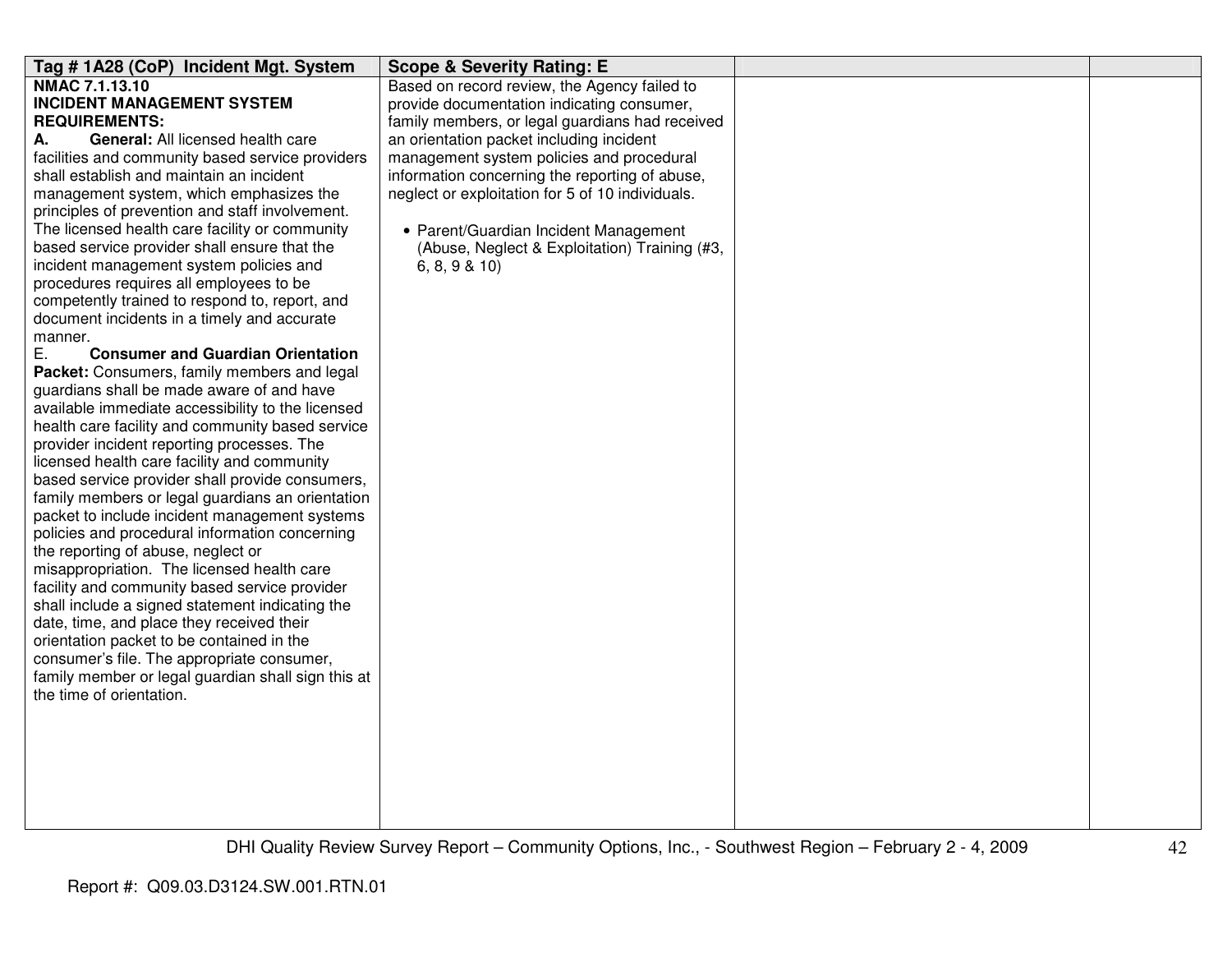| Tag # 1A28 (CoP) Incident Mgt. System             | <b>Scope &amp; Severity Rating: E</b>           |  |
|---------------------------------------------------|-------------------------------------------------|--|
| NMAC 7.1.13.10                                    | Based on observation, the Agency failed to post |  |
| <b>INCIDENT MANAGEMENT SYSTEM</b>                 | two (2) or more Incident Management             |  |
| <b>REQUIREMENTS:</b>                              | Information posters in a prominent public       |  |
| General: All licensed health care<br>А.           | location for 3 of 5 residences.                 |  |
| facilities and community based service providers  |                                                 |  |
| shall establish and maintain an incident          | The following locations were identified:        |  |
| management system, which emphasizes the           |                                                 |  |
| principles of prevention and staff involvement.   | Residence of:                                   |  |
| The licensed health care facility or community    | Individuals #1 & 4<br>$\bullet$                 |  |
| based service provider shall ensure that the      | Individual #6                                   |  |
| incident management system policies and           | Individual #10                                  |  |
| procedures requires all employees to be           |                                                 |  |
| competently trained to respond to, report, and    |                                                 |  |
| document incidents in a timely and accurate       |                                                 |  |
| manner.                                           |                                                 |  |
| F.<br><b>Posting of Incident Management</b>       |                                                 |  |
| Information Poster: All licensed health care      |                                                 |  |
| facilities and community based service providers  |                                                 |  |
| shall post two (2) or more posters, to be         |                                                 |  |
| furnished by the division, in a prominent public  |                                                 |  |
| location which states all incident management     |                                                 |  |
| reporting procedures, including contact numbers   |                                                 |  |
| and Internet addresses. All licensed health care  |                                                 |  |
| facilities and community based service providers  |                                                 |  |
| operating sixty (60) or more beds shall post      |                                                 |  |
| three (3) or more posters, to be furnished by the |                                                 |  |
| division, in a prominent public location which    |                                                 |  |
| states all incident management reporting          |                                                 |  |
| procedures, including contact numbers and         |                                                 |  |
| Internet addresses. The posters shall be posted   |                                                 |  |
| where employees report each day and from          |                                                 |  |
| which the employees operate to carry out their    |                                                 |  |
| activities. Each licensed health care facility or |                                                 |  |
| community based service provider shall take       |                                                 |  |
| steps to insure that the notices are not altered, |                                                 |  |
| defaced, removed, or covered by other material.   |                                                 |  |
| [7.1.13.10 NMAC - N, 02/28/06]                    |                                                 |  |
|                                                   |                                                 |  |
|                                                   |                                                 |  |
|                                                   |                                                 |  |
|                                                   |                                                 |  |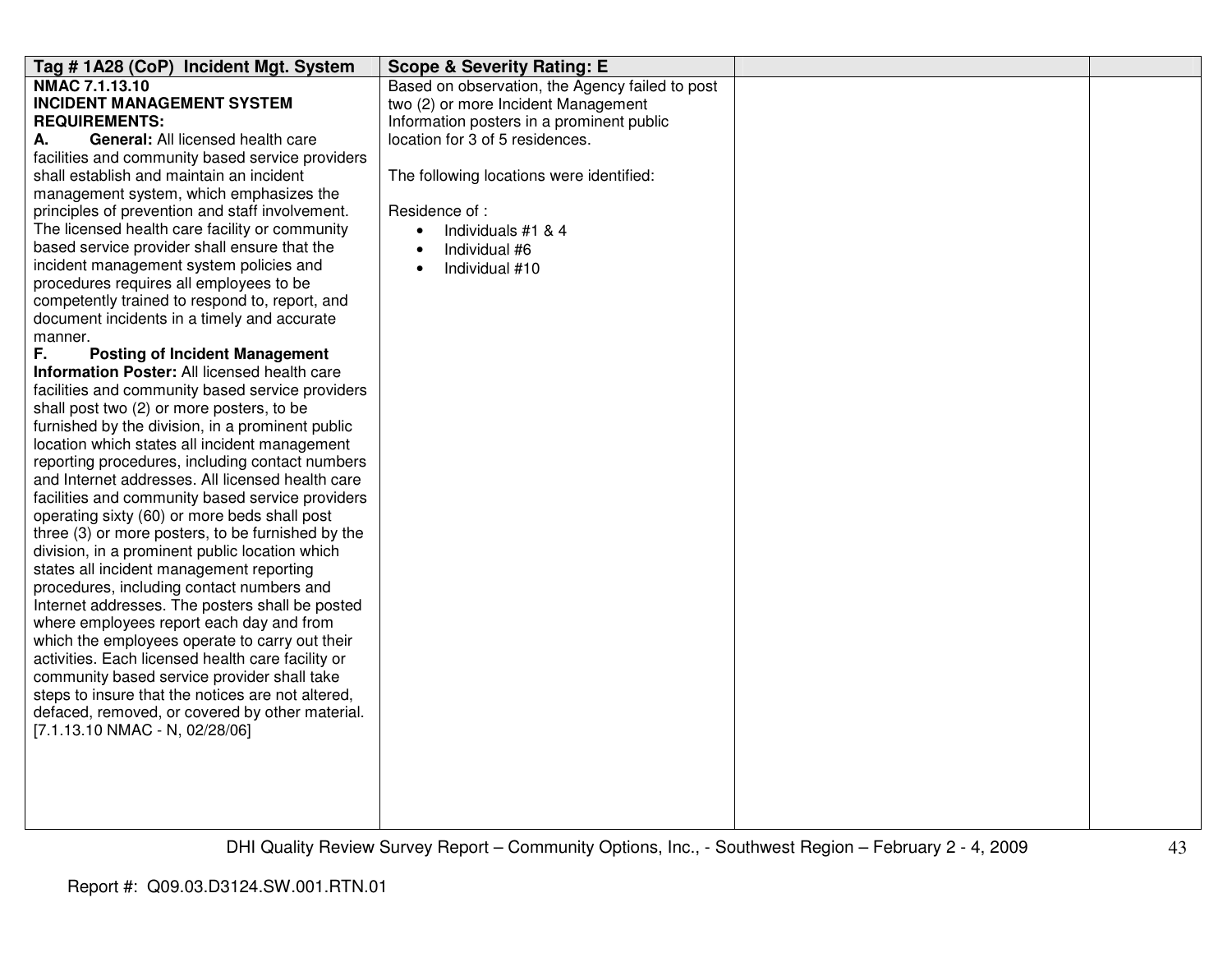| Tag #1A29 Complaints / Grievances                                                                                                                                                                                                                                                                                                                                                                                                                       | <b>Scope and Severity Rating: B</b>                                                                                                                                                                                                                 |  |
|---------------------------------------------------------------------------------------------------------------------------------------------------------------------------------------------------------------------------------------------------------------------------------------------------------------------------------------------------------------------------------------------------------------------------------------------------------|-----------------------------------------------------------------------------------------------------------------------------------------------------------------------------------------------------------------------------------------------------|--|
| <b>NMAC 7.26.3.6</b><br>These regulations set out rights that the<br>А.<br>department expects all providers of services to<br>individuals with developmental disabilities to<br>respect. These regulations are intended to<br>complement the department's Client Complaint<br>Procedures (7 NMAC 26.4) [now 7.26.4 NMAC].<br>NMAC 7.26.3.13 Client Complaint Procedure                                                                                  | Based on record review, the Agency failed to<br>provide documentation that the complaint<br>procedure had been made available to<br>individuals or their legal guardians for 3 of 10<br>individuals.<br>• Grievance/Complaint Procedure (#1, 3 & 9) |  |
| Available. A complainant may initiate a<br>complaint as provided in the client complaint<br>procedure to resolve complaints alleging that a<br>service provider has violated a client's rights as<br>described in Section 10 [now 7.26.3.10 NMAC].<br>The department will enforce remedies for<br>substantiated complaints of violation of a client's<br>rights as provided in client complaint procedure.<br>[09/12/94; 01/15/97; Recompiled 10/31/01] |                                                                                                                                                                                                                                                     |  |
| NMAC 7.26.4.13 Complaint Process:<br>A. (2). The service provider's complaint or<br>grievance procedure shall provide, at a<br>minimum, that: (a) the client is notified of the<br>service provider's complaint or grievance<br>procedure                                                                                                                                                                                                               |                                                                                                                                                                                                                                                     |  |
|                                                                                                                                                                                                                                                                                                                                                                                                                                                         |                                                                                                                                                                                                                                                     |  |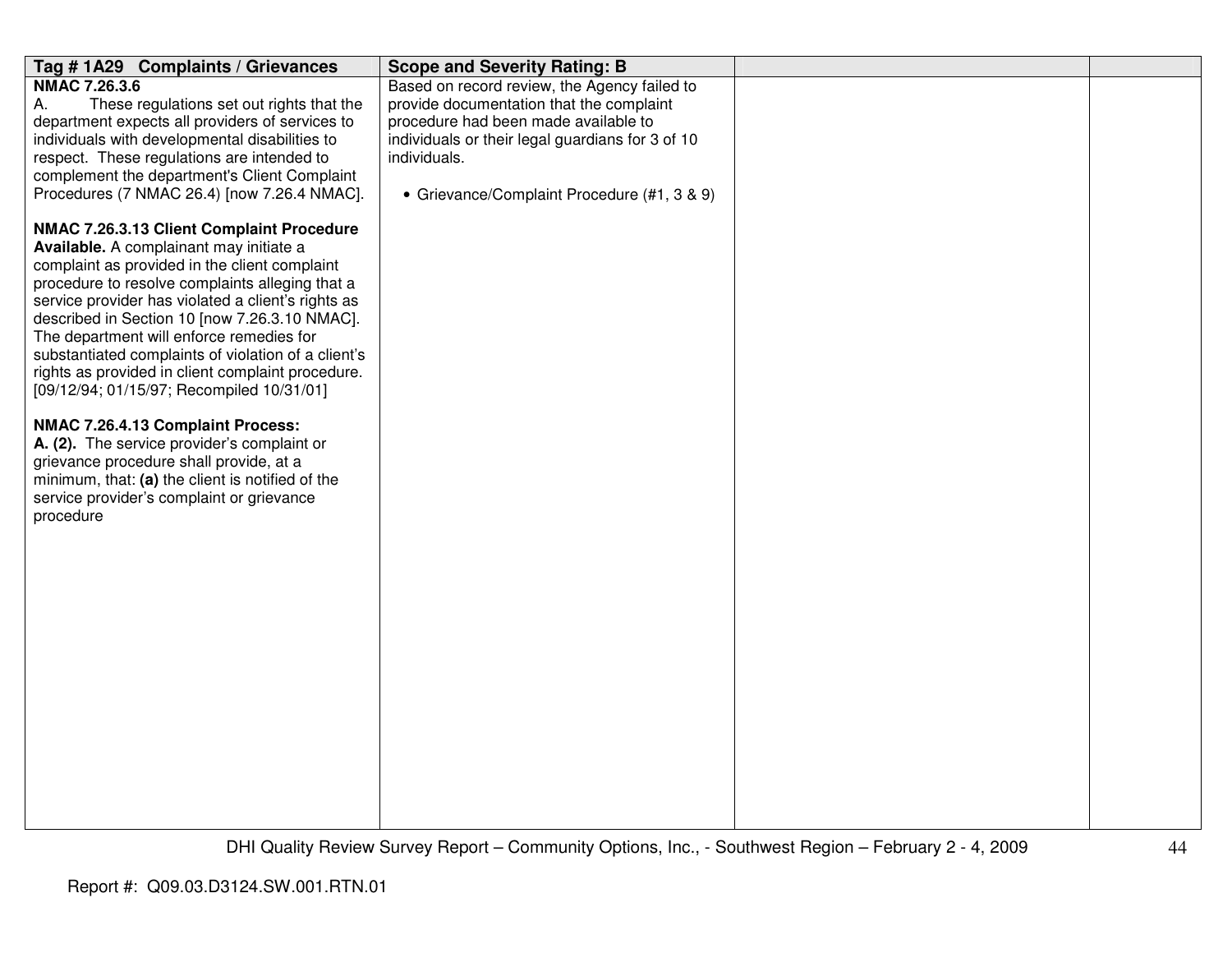| Tag # 1A31 (CoP) Client Rights                                                              | <b>Scope and Severity Rating: F</b>              |  |
|---------------------------------------------------------------------------------------------|--------------------------------------------------|--|
| NMAC 7.26.3.11                                                                              | Based on interview, the Agency failed to ensure  |  |
| <b>RESTRICTIONS OR LIMITATION OF CLIENT'S</b>                                               | the rights of Individuals were not restricted or |  |
| <b>RIGHTS:</b>                                                                              | limited.                                         |  |
| A. A service provider shall not restrict or limit a                                         |                                                  |  |
| client's rights except:                                                                     | When Service Coordinator #88 was asked if the    |  |
| (1) where the restriction or limitation is                                                  | Agency had documentation of Human Rights         |  |
| allowed in an emergency and is necessary to                                                 | approval, SC #88 stated, "We do meet quarterly   |  |
| prevent imminent risk of physical harm to the                                               | for our Human Rights Committee but not all       |  |
| client or another person; or                                                                | Individuals are reviewed every quarter. We pick  |  |
| (2) where the interdisciplinary team                                                        | a sample of individuals to review each time."    |  |
| has determined that the client's limited capacity                                           |                                                  |  |
| to exercise the right threatens his or her physical                                         | Per DDSD policy, "Behavior Support Plans         |  |
| safety; or                                                                                  | approved by the Human Rights Committee will      |  |
| as provided for in Section 10.1.14<br>(3)                                                   | be reviewed at least quarterly."                 |  |
| [now Subsection N of 7.26.3.10 NMAC].                                                       |                                                  |  |
| B. Any emergency intervention to prevent                                                    |                                                  |  |
| physical harm shall be reasonable to prevent                                                |                                                  |  |
| harm, shall be the least restrictive intervention                                           |                                                  |  |
| necessary to meet the emergency, shall be                                                   |                                                  |  |
| allowed no longer than necessary and shall be                                               |                                                  |  |
| subject to interdisciplinary team (IDT) review.                                             |                                                  |  |
| The IDT upon completion of its review may refer                                             |                                                  |  |
| its findings to the office of quality assurance.                                            |                                                  |  |
| The emergency intervention may be subject to<br>review by the service provider's behavioral |                                                  |  |
| support committee or human rights committee in                                              |                                                  |  |
| accordance with the behavioral support policies                                             |                                                  |  |
| or other department regulation or policy.                                                   |                                                  |  |
| C. The service provider may adopt reasonable                                                |                                                  |  |
| program policies of general applicability to                                                |                                                  |  |
| clients served by that service provider that do                                             |                                                  |  |
| not violate client rights.                                                                  |                                                  |  |
| [09/12/94; 01/15/97; Recompiled 10/31/01]                                                   |                                                  |  |
|                                                                                             |                                                  |  |
|                                                                                             |                                                  |  |
| <b>Long Term Services Division</b>                                                          |                                                  |  |
| <b>Policy Title: Human Rights Committee</b>                                                 |                                                  |  |
| Requirements Eff Date: March 1, 2003                                                        |                                                  |  |
|                                                                                             |                                                  |  |
| <b>IV. POLICY STATEMENT</b>                                                                 |                                                  |  |
| Human Rights Committees are required for                                                    |                                                  |  |
| residential service provider agencies. The                                                  |                                                  |  |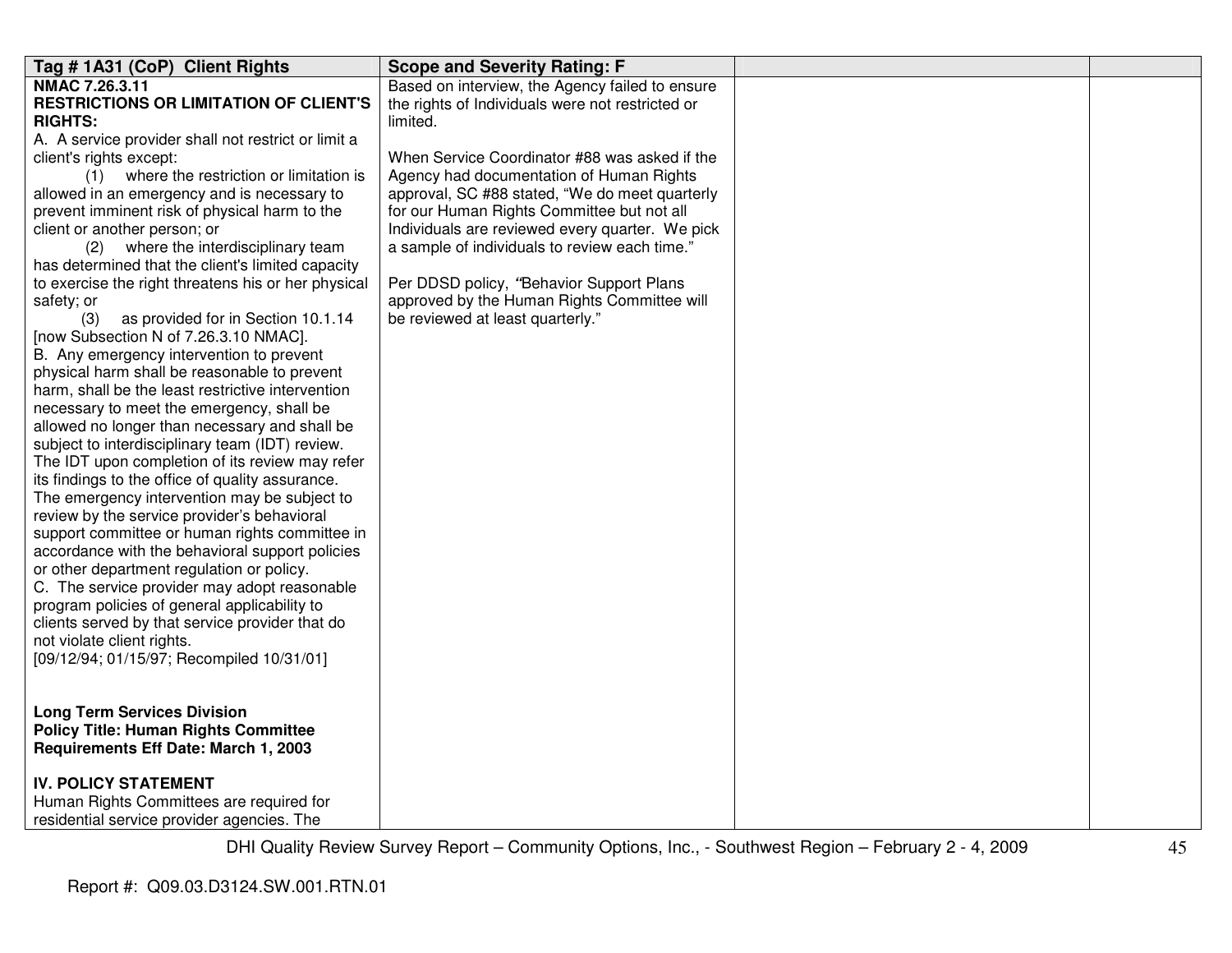| purpose of these committees with respect to the<br>provision of Behavior Supports is to review and<br>monitor the implementation of certain Behavior<br>Support Plans.                                                                         |  |  |
|------------------------------------------------------------------------------------------------------------------------------------------------------------------------------------------------------------------------------------------------|--|--|
| Human Rights Committees may not approve any<br>of the interventions specifically prohibited in the<br>following policies:<br>• Aversive Intervention Prohibitions<br>• Psychotropic Medications Use<br>• Behavioral Support Service Provision. |  |  |
| A Human Rights Committee may also serve<br>other agency functions as appropriate, such as<br>the review of internal policies on sexuality and<br>incident management follow-up.                                                                |  |  |
| A. HUMAN RIGHTS COMMITTEE ROLE IN<br><b>BEHAVIOR SUPPORTS</b>                                                                                                                                                                                  |  |  |
| 2. The Human Rights Committee will determine<br>and adopt a written policy stating the frequency<br>and purpose of meetings. Behavior Support<br>Plans approved by the Human Rights Committee<br>will be reviewed at least quarterly.          |  |  |
|                                                                                                                                                                                                                                                |  |  |
|                                                                                                                                                                                                                                                |  |  |
|                                                                                                                                                                                                                                                |  |  |
|                                                                                                                                                                                                                                                |  |  |
|                                                                                                                                                                                                                                                |  |  |
|                                                                                                                                                                                                                                                |  |  |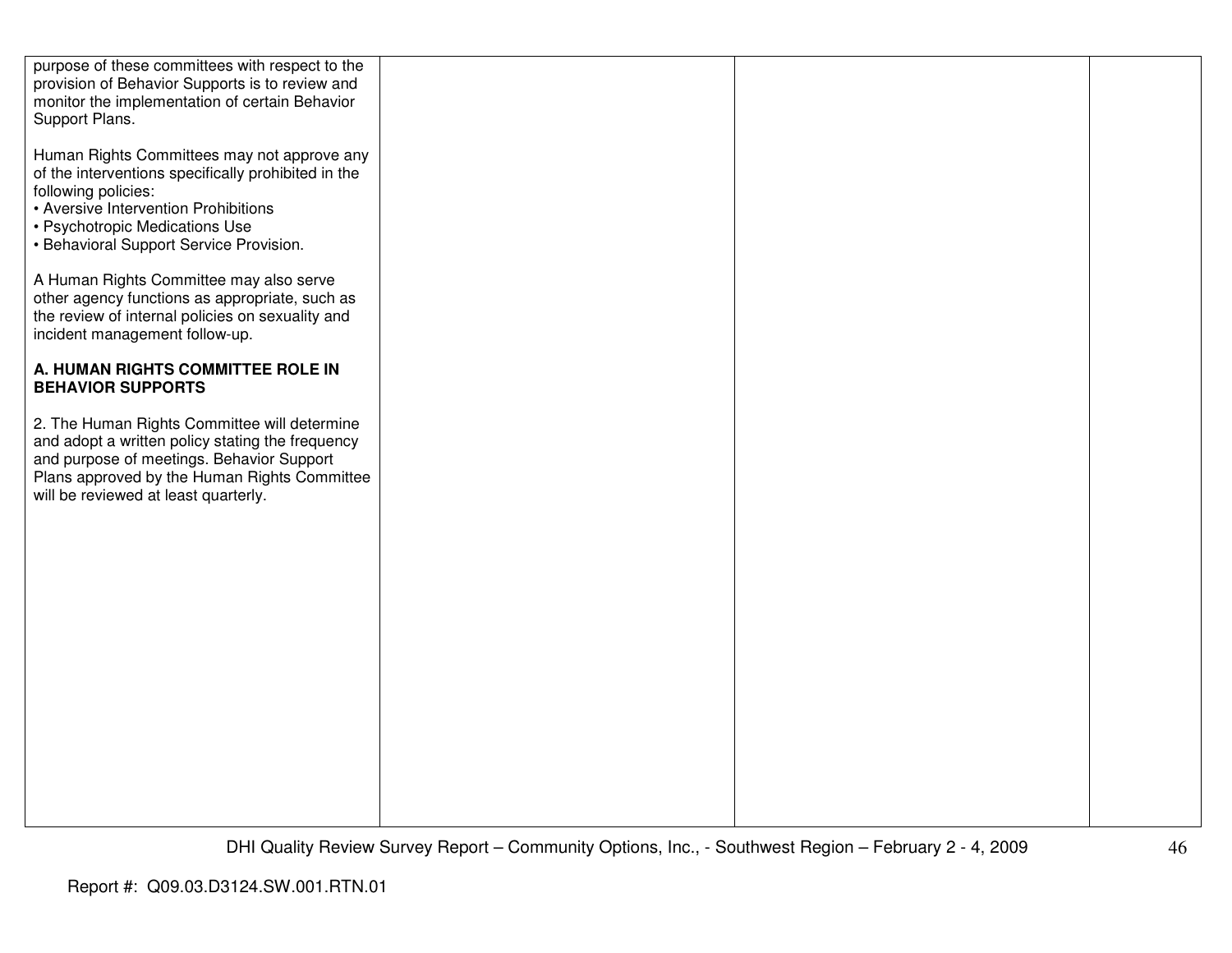| Tag #1A32 (CoP) ISP Implementation                 | <b>Scope and Severity Rating: E</b>             |  |
|----------------------------------------------------|-------------------------------------------------|--|
| NMAC 7.26.5.16.C and D                             | Based on record review, the Agency failed to    |  |
| Development of the ISP. Implementation of          | implement the ISP according to the timelines    |  |
| the ISP. The ISP shall be implemented              | determined by the IDT and as specified in the   |  |
| according to the timelines determined by the IDT   | ISP for each stated desired outcomes and action |  |
| and as specified in the ISP for each stated        | plan for 6 of 10 individuals.                   |  |
| desired outcomes and action plan.                  |                                                 |  |
|                                                    | Per Individuals ISP's the following was found   |  |
| С.<br>The IDT shall review and discuss             | with regards to the implementation of ISP       |  |
| information and recommendations with the           | Outcomes:                                       |  |
| individual, with the goal of supporting the        |                                                 |  |
| individual in attaining desired outcomes. The      | <b>Community Living Data Collection/Data</b>    |  |
| IDT develops an ISP based upon the individual's    | Tracking/Progress with regards to ISP           |  |
| personal vision statement, strengths, needs,       | Outcomes:                                       |  |
| interests and preferences. The ISP is a dynamic    | • None found 12/2008 - 1/2009 (Individual #1)   |  |
| document, revised periodically, as needed, and     |                                                 |  |
| amended to reflect progress towards personal       | • None found 7/2008, 8/2008 & 11/2008           |  |
| goals and achievements consistent with the         | (Individual #2)                                 |  |
| individual's future vision. This regulation is     |                                                 |  |
| consistent with standards established for          | • None found 12/2008 - 1/2009 (Individual #4)   |  |
| individual plan development as set forth by the    |                                                 |  |
| commission on the accreditation of rehabilitation  | • None found 1/2008 - 1/2009 (Individual #10)   |  |
| facilities (CARF) and/or other program             |                                                 |  |
| accreditation approved and adopted by the          | Adult Habilitation Data Collection/Data         |  |
| developmental disabilities division and the        | Tracking/Progress with regards to ISP           |  |
| department of health. It is the policy of the      | Outcomes:                                       |  |
| developmental disabilities division (DDD), that to |                                                 |  |
| the extent permitted by funding, each individual   | • None found 2/2008 - 5/2008 & 11/2008 -        |  |
| receive supports and services that will assist and | 12/2008 (Individual #9)                         |  |
| encourage independence and productivity in the     |                                                 |  |
| community and attempt to prevent regression or     | • None found 1/2008 - 1/2009 (Individual #10)   |  |
| loss of current capabilities. Services and         |                                                 |  |
| supports include specialized and/or generic        | <b>Community Access Data Collection/Data</b>    |  |
| services, training, education and/or treatment as  | Tracking/Progress with regards to ISP           |  |
| determined by the IDT and documented in the        | Outcomes:                                       |  |
| ISP.                                               |                                                 |  |
| D. The intent is to provide choice and obtain      | • None found 1/2008 - 6/2008 (Individual #3)    |  |
| opportunities for individuals to live, work and    |                                                 |  |
| play with full participation in their communities. |                                                 |  |
| The following principles provide direction and     |                                                 |  |
| purpose in planning for individuals with           |                                                 |  |
| developmental disabilities.                        |                                                 |  |
| [05/03/94; 01/15/97; Recompiled 10/31/01]          |                                                 |  |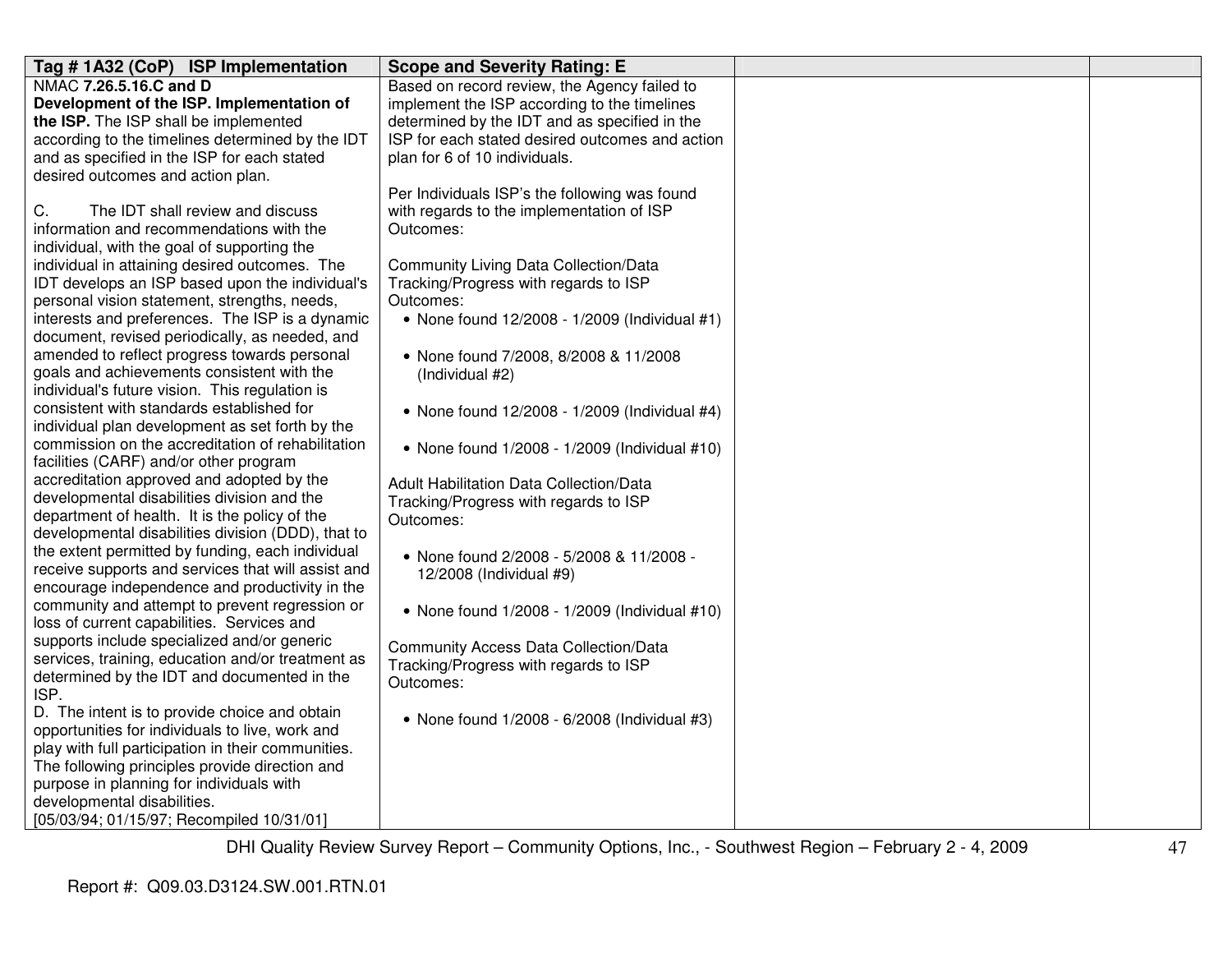| Tag #1A33 Board of Pharmacy - Lic                                                    | <b>Scope and Severity Rating: A</b>                                                           |  |
|--------------------------------------------------------------------------------------|-----------------------------------------------------------------------------------------------|--|
| <b>New Mexico Board of Pharmacy Model</b><br><b>Custodial Drug Procedures Manual</b> | Based on observation and interview the Agency<br>failed to provide the current Custodial Drug |  |
| 6. Display of License and Inspection                                                 | Permit from the New Mexico Board of Pharmacy,                                                 |  |
| <b>Reports</b>                                                                       | the current registration from the Consultant                                                  |  |
| A. The following are required to be publicly<br>displayed:                           | Pharmacist, or the current New Mexico Board of<br>Pharmacy Inspection Report for 1 of 5       |  |
| □ Current Custodial Drug Permit from the                                             | residences:                                                                                   |  |
| NM Board of Pharmacy<br>Current registration from the consultant                     | Individual Residence:                                                                         |  |
| $\Box$<br>pharmacist                                                                 |                                                                                               |  |
| Current NM Board of Pharmacy<br>$\Box$<br><b>Inspection Report</b>                   | • Current Registration of Consulting<br>Pharmacist (#6)                                       |  |
|                                                                                      | • Current NM Board of Pharmacy Inspection<br>report $(#6)$                                    |  |
|                                                                                      |                                                                                               |  |
|                                                                                      |                                                                                               |  |
|                                                                                      |                                                                                               |  |
|                                                                                      |                                                                                               |  |
|                                                                                      |                                                                                               |  |
|                                                                                      |                                                                                               |  |
|                                                                                      |                                                                                               |  |
|                                                                                      |                                                                                               |  |
|                                                                                      |                                                                                               |  |
|                                                                                      |                                                                                               |  |
|                                                                                      |                                                                                               |  |
|                                                                                      |                                                                                               |  |
|                                                                                      |                                                                                               |  |
|                                                                                      |                                                                                               |  |
|                                                                                      |                                                                                               |  |
|                                                                                      |                                                                                               |  |
|                                                                                      |                                                                                               |  |
|                                                                                      |                                                                                               |  |
|                                                                                      |                                                                                               |  |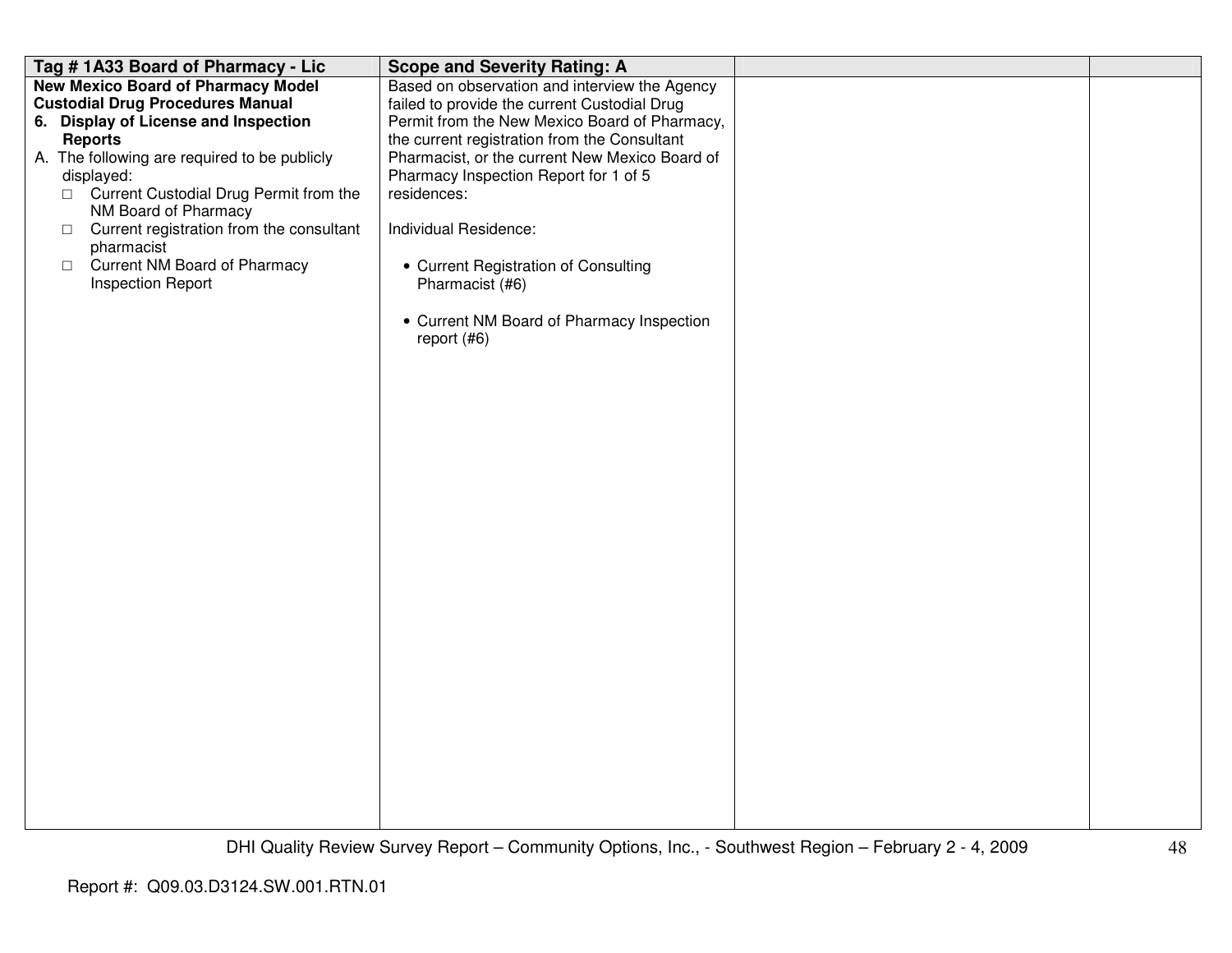| Tag #1A36 SC Training                                                               | <b>Scope and Severity Rating: A</b>             |  |
|-------------------------------------------------------------------------------------|-------------------------------------------------|--|
| Developmental Disabilities (DD) Waiver Service                                      | Based on record review, the Agency failed to    |  |
| Standards effective 4/1/2007                                                        | ensure that Orientation and Training            |  |
| <b>CHAPTER 1 IV. GENERAL REQUIREMENTS</b>                                           | requirements were met for 1 of 3 Service        |  |
| FOR PROVIDER AGENCY SERVICE                                                         | Coordinators.                                   |  |
| <b>PERSONNEL:</b> The objective of this section is to                               |                                                 |  |
| establish personnel standards for DD Medicaid                                       | Review of Service Coordinators training records |  |
| Waiver Provider Agencies for the following                                          | found no evidence of the following required     |  |
| services: Community Living Supports,                                                | DOH/DDSD trainings being completed:             |  |
| Community Inclusion Services, Respite,                                              |                                                 |  |
| Substitute Care and Personal Support                                                | • Pre-Service Manual (SC #88)                   |  |
| Companion Services. These standards apply to                                        |                                                 |  |
| all personnel who provide services, whether                                         | • Advocacy Strategies (SC #88)                  |  |
| directly employed or subcontracting with the                                        |                                                 |  |
| Provider Agency. Additional personnel                                               |                                                 |  |
| requirements and qualifications may be                                              |                                                 |  |
| applicable for specific service standards.                                          |                                                 |  |
| <b>Orientation and Training Requirements:</b><br>C.                                 |                                                 |  |
| Orientation and training for direct support                                         |                                                 |  |
| staff and his or her supervisors shall comply                                       |                                                 |  |
| with the DDSD/DOH Policy Governing the                                              |                                                 |  |
| Training Requirements for Direct Support<br>Staff and Internal Service Coordinators |                                                 |  |
| Serving Individuals with Developmental                                              |                                                 |  |
| Disabilities to include the following:                                              |                                                 |  |
| Each new employee shall receive<br>(1)                                              |                                                 |  |
| appropriate orientation, including but not                                          |                                                 |  |
| limited to, all policies relating to fire                                           |                                                 |  |
| prevention, accident prevention, incident                                           |                                                 |  |
| management and reporting, and emergency                                             |                                                 |  |
| procedures; and                                                                     |                                                 |  |
|                                                                                     |                                                 |  |
|                                                                                     |                                                 |  |
|                                                                                     |                                                 |  |
|                                                                                     |                                                 |  |
|                                                                                     |                                                 |  |
|                                                                                     |                                                 |  |
|                                                                                     |                                                 |  |
|                                                                                     |                                                 |  |
|                                                                                     |                                                 |  |
|                                                                                     |                                                 |  |
|                                                                                     |                                                 |  |
|                                                                                     |                                                 |  |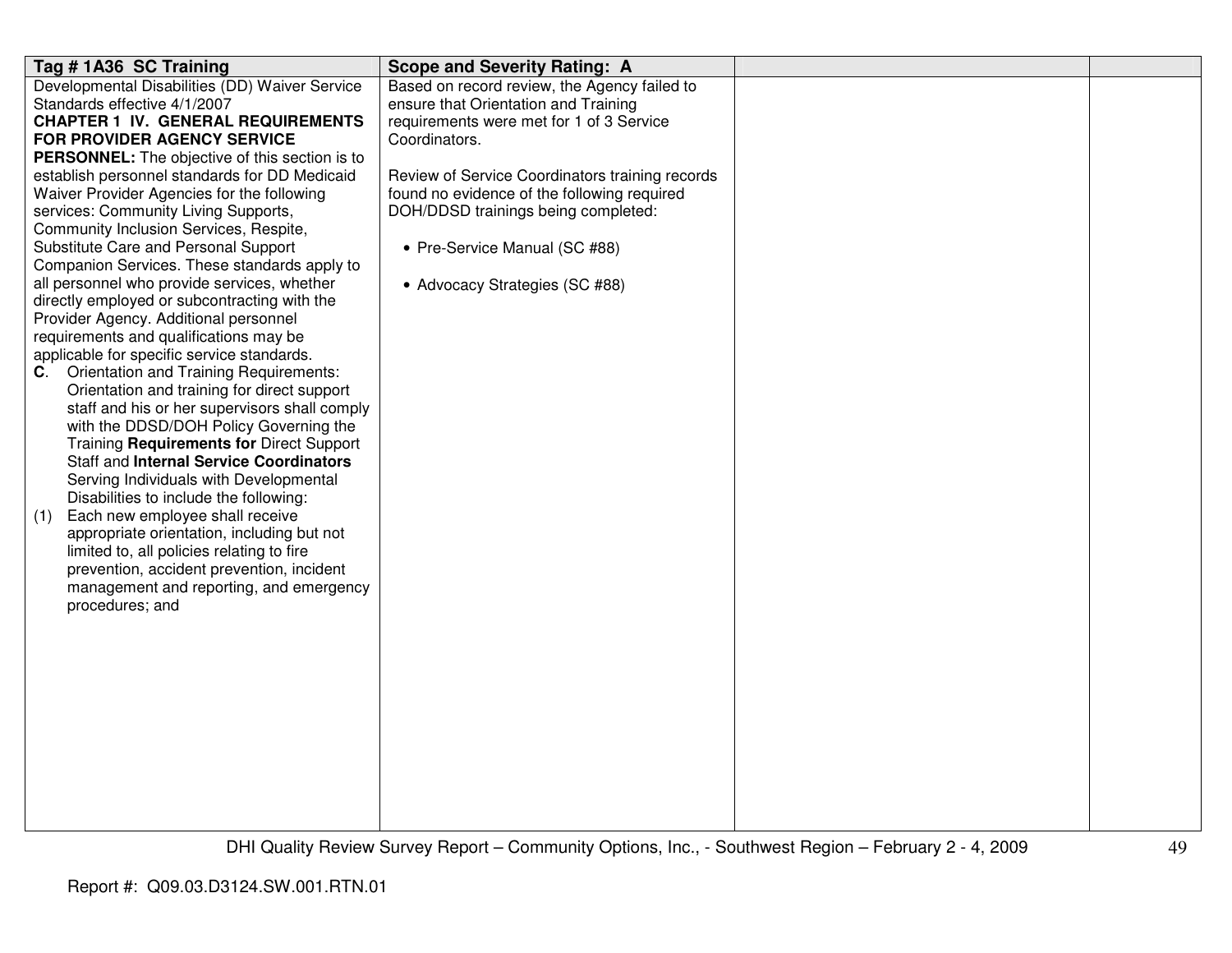| Tag # 5111 Reporting Requirements                                                                                                                                                                                                                                                                                                                                                                                                                                                                                                                                                                                                                                                                                                                                                                                                                                             | <b>Scope and Severity Rating: B</b>                                                                                                                                                                                                                                                                                                                                                                                                                                                      |  |
|-------------------------------------------------------------------------------------------------------------------------------------------------------------------------------------------------------------------------------------------------------------------------------------------------------------------------------------------------------------------------------------------------------------------------------------------------------------------------------------------------------------------------------------------------------------------------------------------------------------------------------------------------------------------------------------------------------------------------------------------------------------------------------------------------------------------------------------------------------------------------------|------------------------------------------------------------------------------------------------------------------------------------------------------------------------------------------------------------------------------------------------------------------------------------------------------------------------------------------------------------------------------------------------------------------------------------------------------------------------------------------|--|
| Developmental Disabilities (DD) Waiver Service<br>Standards effective 4/1/2007<br><b>CHAPTER 5 IV. COMMUNITY INCLUSION</b><br><b>SERVICES PROVIDER AGENCY</b><br><b>REQUIREMENTS</b><br>E. Provider Agency Reporting<br><b>Requirements: All Community Inclusion</b><br>Provider Agencies are required to submit written<br>quarterly status reports to the individual's Case<br>Manager no later than fourteen (14) calendar<br>days following the end of each quarter. In<br>addition to reporting required by specific<br>Community Access, Supported Employment,<br>and Adult Habilitation Standards, the quarterly<br>reports shall contain the following written<br>documentation:                                                                                                                                                                                      | Based on record review, the Agency failed to<br>complete quarterly reports as required for 6 of 10<br>individuals receiving Community Inclusion<br>services.<br><b>Adult Habilitation Quarterly Reports</b><br>• Individual #2 - None found 1/2008 - 1/2009<br>$\bullet$ Individual #6 - None found 1/2008 - 1/2009<br>$\bullet$ Individual #8 - None found 1/2008 - 1/2009<br>$\bullet$ Individual #9 - None found 1/2008 - 1/2009<br>• Individual $#10 -$ None found $1/2008 - 1/2009$ |  |
| (1) Identification and implementation of a<br>meaningful day definition for each person<br>served;<br>(2) Documentation summarizing the following:<br>(a) Daily choice-based options; and<br>(b) Daily progress toward goals using age-<br>appropriate strategies specified in each<br>individual's action plan in the ISP.<br>(3) Significant changes in the individual's routine<br>or staffing;<br>(4) Unusual or significant life events;<br>(5) Quarterly updates on health status, including<br>changes in medication, assistive technology<br>needs and durable medical equipment needs;<br>(6) Record of personally meaningful community<br>inclusion;<br>(7) Success of supports as measured by<br>whether or not the person makes progress<br>toward his or her desired outcomes as identified<br>in the ISP; and<br>(8) Any additional reporting required by DDSD. | <b>Community Access Quarterly Reports</b><br>• Individual #3 - None found 1/2008 - 1/2009                                                                                                                                                                                                                                                                                                                                                                                                |  |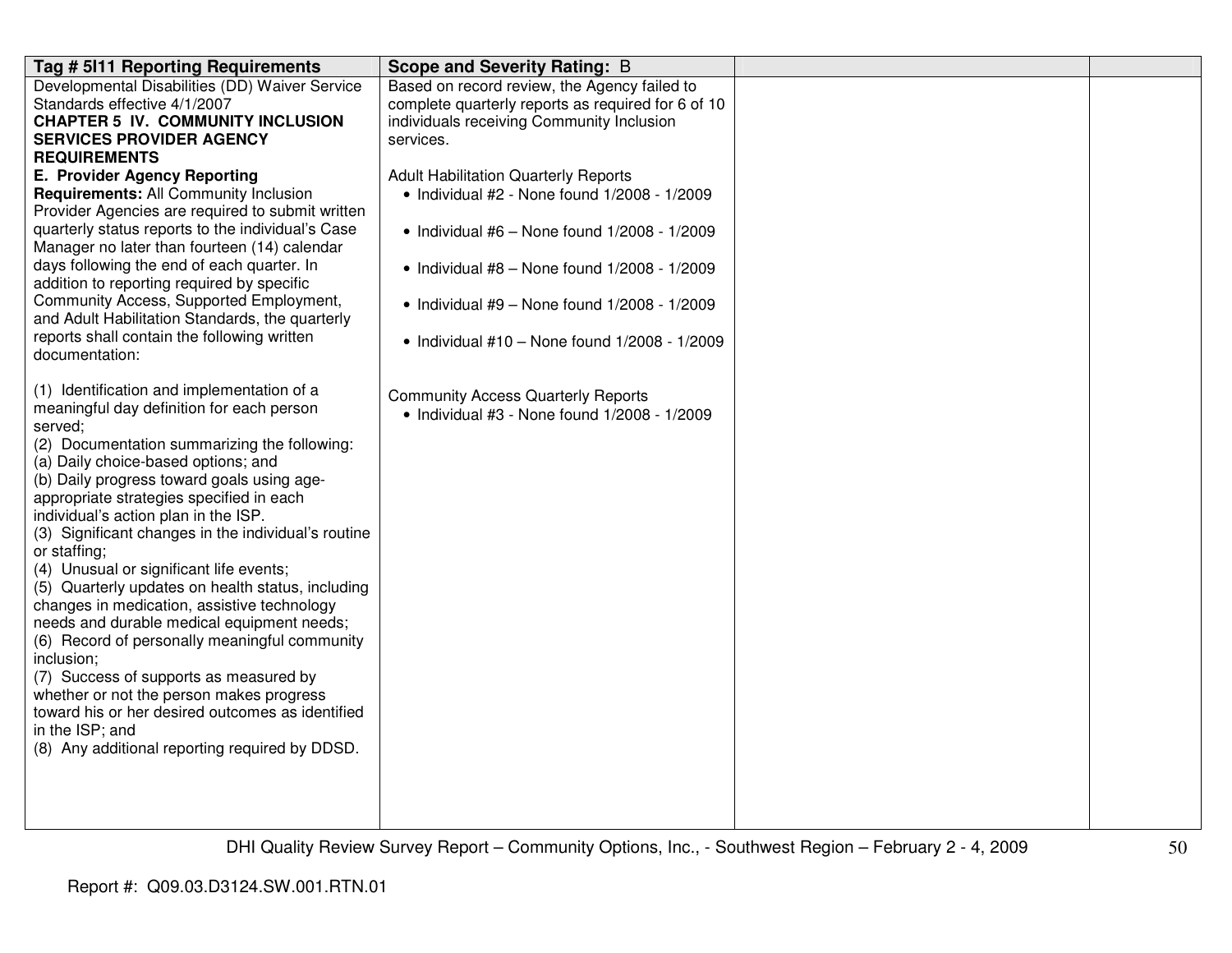| Tag # 6L06 (CoP) - FL Requirements                                                | <b>Scope and Severity Rating: F</b>                 |  |
|-----------------------------------------------------------------------------------|-----------------------------------------------------|--|
| Developmental Disabilities (DD) Waiver Service                                    | Based on record review, the Agency failed           |  |
| Standards effective 4/1/2007CHAPTER 6. III.                                       | complete all DDSD requirements for approval of      |  |
| REQUIREMENTS UNIQUE TO FAMILY LIVING                                              | each direct support provider for 1 of 1 individual. |  |
| <b>SERVICES</b>                                                                   |                                                     |  |
| B. Home Studies. The Family Living Services                                       | • DDSD Approval for Subcontractor (#10)             |  |
| Provider Agency shall complete all DDSD                                           |                                                     |  |
| requirements for approval of each direct support                                  | • Family Living (Annual Update) Home Study          |  |
| provider, including completion of an approved                                     | (#10)                                               |  |
| home study and training prior to placement. After                                 |                                                     |  |
| the initial home study, an updated home study                                     | • Current Family Living Contract (#10)              |  |
| shall be completed annually. The home study                                       |                                                     |  |
| must also be updated each time there is a                                         |                                                     |  |
| change in family composition or when the family                                   |                                                     |  |
| moves to a new home. The content and<br>procedures used by the Provider Agency to |                                                     |  |
| conduct home studies shall be approved by                                         |                                                     |  |
| DDSD.                                                                             |                                                     |  |
|                                                                                   |                                                     |  |
|                                                                                   |                                                     |  |
|                                                                                   |                                                     |  |
|                                                                                   |                                                     |  |
|                                                                                   |                                                     |  |
|                                                                                   |                                                     |  |
|                                                                                   |                                                     |  |
|                                                                                   |                                                     |  |
|                                                                                   |                                                     |  |
|                                                                                   |                                                     |  |
|                                                                                   |                                                     |  |
|                                                                                   |                                                     |  |
|                                                                                   |                                                     |  |
|                                                                                   |                                                     |  |
|                                                                                   |                                                     |  |
|                                                                                   |                                                     |  |
|                                                                                   |                                                     |  |
|                                                                                   |                                                     |  |
|                                                                                   |                                                     |  |
|                                                                                   |                                                     |  |
|                                                                                   |                                                     |  |
|                                                                                   |                                                     |  |
|                                                                                   |                                                     |  |
|                                                                                   |                                                     |  |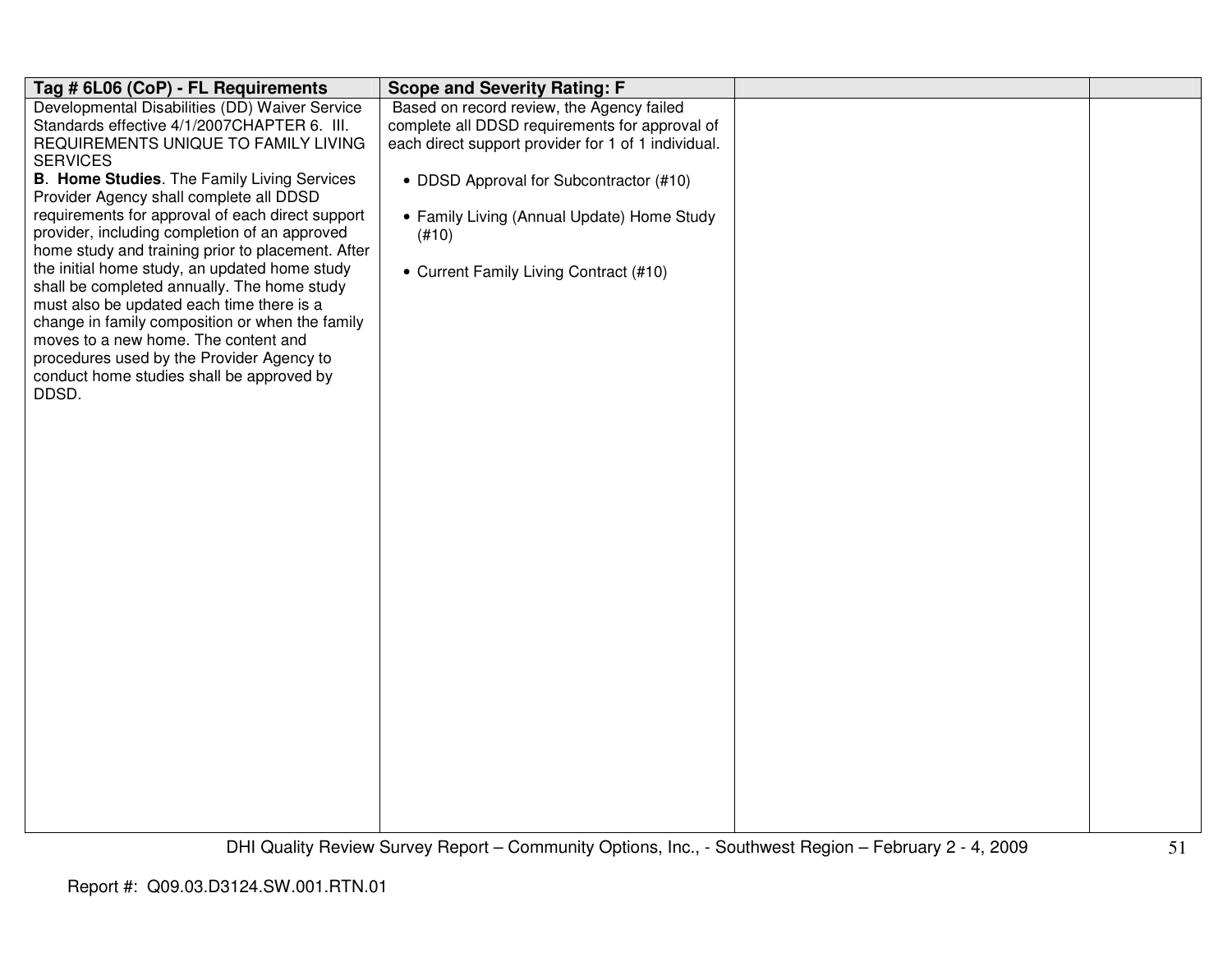| Tag # 6L10 - IL Requirements                        | <b>Scope and Severity Rating: C</b>              |  |
|-----------------------------------------------------|--------------------------------------------------|--|
| <b>CHAPTER 6. VI. GENERAL REQUIREMENTS</b>          | Based on record review and interview, the        |  |
| <b>FOR COMMUNITY LIVING</b>                         | Agency failed to comply with DDSD Waiver         |  |
| A. IDT Assessment for Community Living              | Standards Community Living Individual Age        |  |
| <b>Services: Community Living Services are</b>      | requirements 1 of 1 individual's receiving       |  |
| intended for individuals with an assessed need      | Independent Living Services.                     |  |
| for residential services which are clinically       |                                                  |  |
| justified and are the best service alternative at   | Review of Agency Individual records found an     |  |
| the time. This service is designed to provide the   | Individual (#2) who was 11 years old.            |  |
| individual with counsel, support, and assistance    |                                                  |  |
| to live successfully in the community and to        | No evidence was found indicating the Agency      |  |
| maintain a safe and healthy living environment.     | had received an annual exception approved by     |  |
|                                                     | the DDSD Director to provide Independent Living  |  |
| <b>B. Community Living Services Clinical</b>        | Services to an Individual under the age of 18    |  |
| Necessity Criteria. Substantiated clinical          | years.                                           |  |
| necessity criteria shall be met for each individual |                                                  |  |
| to qualify for Community Living Services.           | During the on-site week of February 2, 2009, the |  |
|                                                     | Agency Program Manager (#89) was asked if        |  |
| For Family Living Services and<br>(1)               | the Agency had an exception approved by          |  |
| Supported Living Services, substantiated clinical   | DDSD, the Agency Program Manager (#89)           |  |
| necessity criteria shall include:                   | stated, "I thought we did but we are not able to |  |
|                                                     | find it. I've called the case manager but she is |  |
| Documentation of substantiation by the<br>(a)       | unable to locate it also."                       |  |
| IDT that the severity of the individual's needs     |                                                  |  |
| warrant the level of support associated with the    |                                                  |  |
| services requested;                                 |                                                  |  |
| Documentation of determination by the<br>(b)        |                                                  |  |
| IDT that the individual needs paid staff care and   |                                                  |  |
| support at least 340 hours a month; and             |                                                  |  |
|                                                     |                                                  |  |
| Assessment and documentation by the<br>(C)          |                                                  |  |
| IDT members that the Community Living               |                                                  |  |
| Supports are being provided due to the              |                                                  |  |
| unavailability of an alternative and appropriate    |                                                  |  |
| residential service option because natural          |                                                  |  |
| supports or less intensive support services         |                                                  |  |
| (example are respite, personal support services,    |                                                  |  |
| or Independent Living) are insufficient or          |                                                  |  |
| ineffective in meeting the individual's residential |                                                  |  |
| service needs.                                      |                                                  |  |
|                                                     |                                                  |  |
| For Independent Living Services,<br>(2)             |                                                  |  |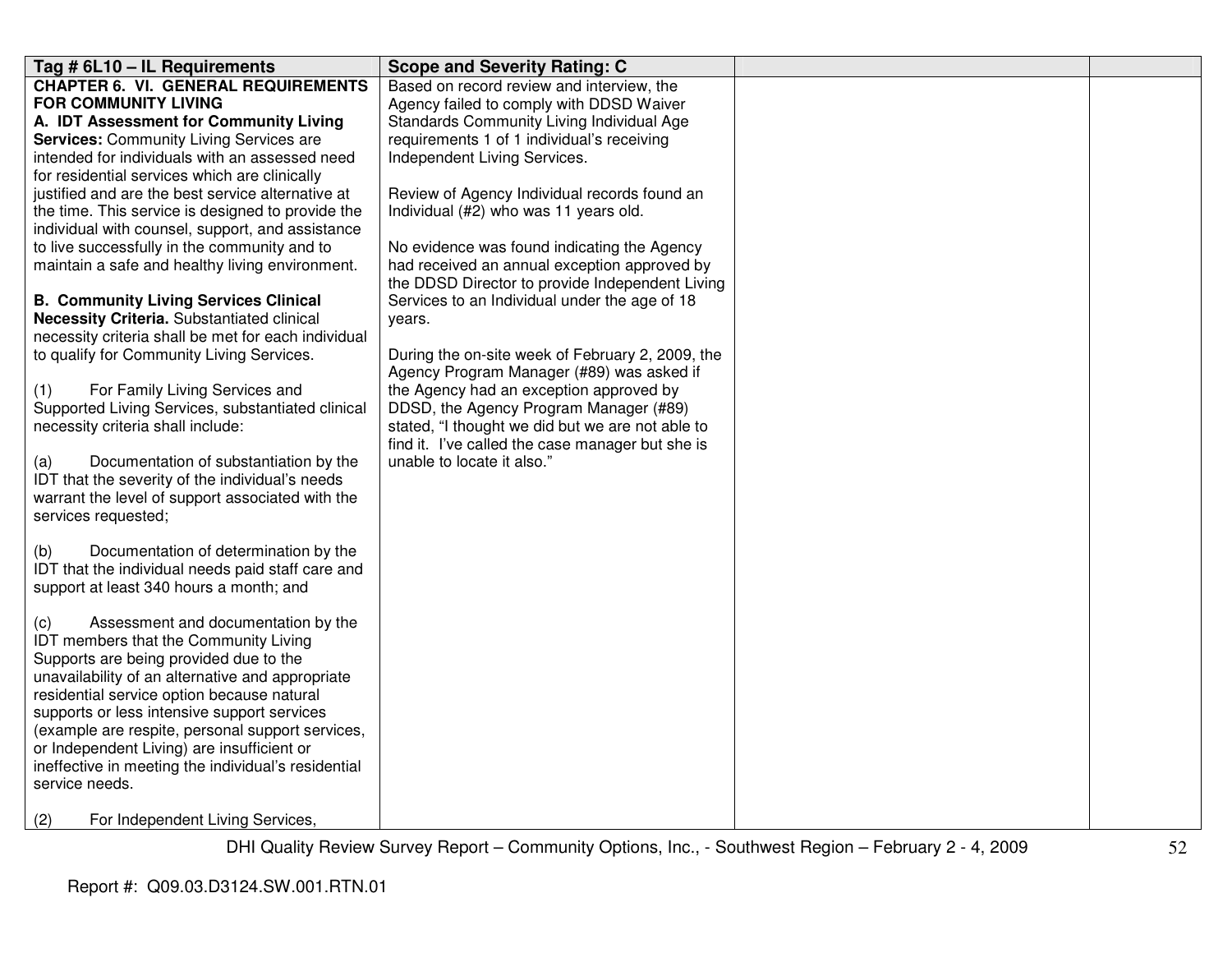| substantiated clinical necessity criteria shall   |  |  |
|---------------------------------------------------|--|--|
| include:                                          |  |  |
| Documentation of determination by the<br>(a)      |  |  |
|                                                   |  |  |
| IDT that the individual needs paid staff care and |  |  |
| support in their home at least 20 hours per       |  |  |
| month;                                            |  |  |
| (b)<br>Documentation that the individual's        |  |  |
| needs cannot be met through a combination of      |  |  |
|                                                   |  |  |
| natural support and less intensive support        |  |  |
| services purchased within their ARA.              |  |  |
|                                                   |  |  |
| C. Individual Age Requirements. To receive        |  |  |
| Community Living Services the individual shall    |  |  |
| be 18 years of age or older. In extraordinary     |  |  |
|                                                   |  |  |
| circumstances, case by case exceptions to the     |  |  |
| age restriction for Community Living may be       |  |  |
| approved annually by the DDSD Director. Under     |  |  |
| no circumstances will parents or other legally    |  |  |
| responsible relatives be approved to provide      |  |  |
| Family Living Services to a child under age 18.   |  |  |
|                                                   |  |  |
|                                                   |  |  |
|                                                   |  |  |
|                                                   |  |  |
|                                                   |  |  |
|                                                   |  |  |
|                                                   |  |  |
|                                                   |  |  |
|                                                   |  |  |
|                                                   |  |  |
|                                                   |  |  |
|                                                   |  |  |
|                                                   |  |  |
|                                                   |  |  |
|                                                   |  |  |
|                                                   |  |  |
|                                                   |  |  |
|                                                   |  |  |
|                                                   |  |  |
|                                                   |  |  |
|                                                   |  |  |
|                                                   |  |  |
|                                                   |  |  |
|                                                   |  |  |
|                                                   |  |  |
|                                                   |  |  |
|                                                   |  |  |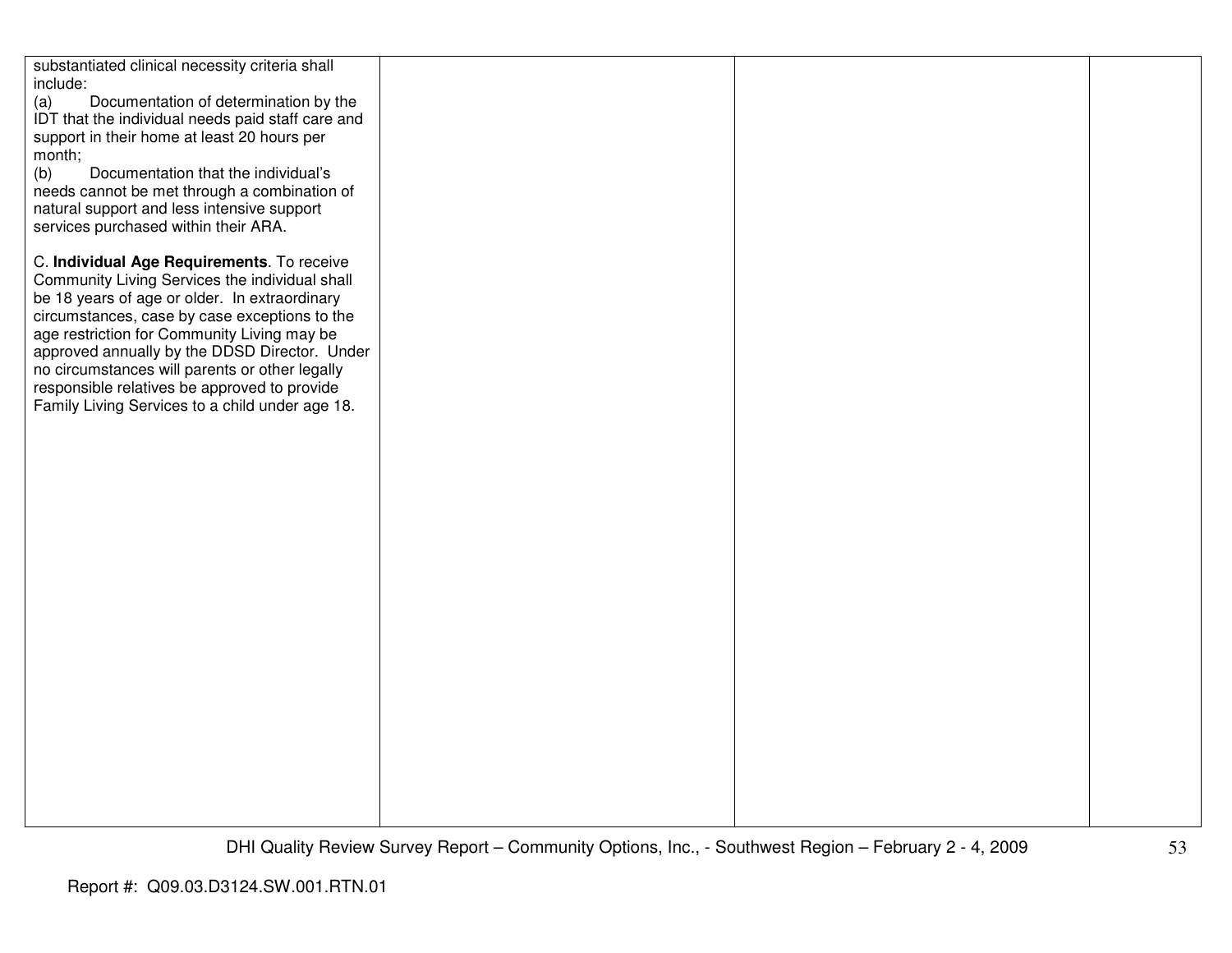| Tag # 6L13 (CoP) - CL Healthcare Reqts.                          | <b>Scope and Severity Rating: E</b>              |  |
|------------------------------------------------------------------|--------------------------------------------------|--|
| Developmental Disabilities (DD) Waiver Service                   | Based on record review, the Agency failed to     |  |
| Standards effective 4/1/2007                                     | provide documentation of annual physical         |  |
| <b>CHAPTER 6. VI. GENERAL REQUIREMENTS</b>                       | examinations and/or other examinations as        |  |
| FOR COMMUNITY LIVING                                             | specified by a licensed physician for 3 of 10    |  |
| G. Health Care Requirements for                                  | individuals receiving Community Living Services. |  |
| <b>Community Living Services.</b>                                |                                                  |  |
| (1) The Community Living Service providers                       | • Annual Physical (#1 & 2)                       |  |
| shall ensure completion of a HAT for each                        |                                                  |  |
| individual receiving this service. The HAT shall                 | • Required Blood Work:                           |  |
| be completed 2 weeks prior to the annual ISP                     | Lab Tests for Jan 2008 - Jan 2009 (#5)           |  |
| meeting and submitted to the Case Manager and                    |                                                  |  |
| all other IDT Members. A revised HAT is                          |                                                  |  |
| required to also be submitted whenever the                       |                                                  |  |
| individual's health status changes significantly.                |                                                  |  |
| For individuals who are newly allocated to the                   |                                                  |  |
| DD Waiver program, the HAT may be completed                      |                                                  |  |
| within 2 weeks following the initial ISP meeting                 |                                                  |  |
| and submitted with any strategies and support                    |                                                  |  |
| plans indicated in the ISP, or within 72 hours                   |                                                  |  |
| following admission into direct services, which                  |                                                  |  |
| ever comes first.<br>(2) Each individual will have a Health Care |                                                  |  |
| Coordinator, designated by the IDT. When the                     |                                                  |  |
| individual's HAT score is 4, 5 or 6 the Health                   |                                                  |  |
| Care Coordinator shall be an IDT member, other                   |                                                  |  |
| than the individual. The Health Care Coordinator                 |                                                  |  |
| shall oversee and monitor health care services                   |                                                  |  |
| for the individual in accordance with these                      |                                                  |  |
| standards. In circumstances where no IDT                         |                                                  |  |
| member voluntarily accepts designation as the                    |                                                  |  |
| health care coordinator, the community living                    |                                                  |  |
| provider shall assign a staff member to this role.               |                                                  |  |
| (3) For each individual receiving Community                      |                                                  |  |
| Living Services, the provider agency shall                       |                                                  |  |
| ensure and document the following:                               |                                                  |  |
| (a) Provision of health care oversight                           |                                                  |  |
| consistent with these Standards as                               |                                                  |  |
| detailed in Chapter One section III E:                           |                                                  |  |
| Healthcare Documentation by Nurses For                           |                                                  |  |
| <b>Community Living Services, Community</b>                      |                                                  |  |
| Inclusion Services and Private Duty                              |                                                  |  |
| Nursing Services.                                                |                                                  |  |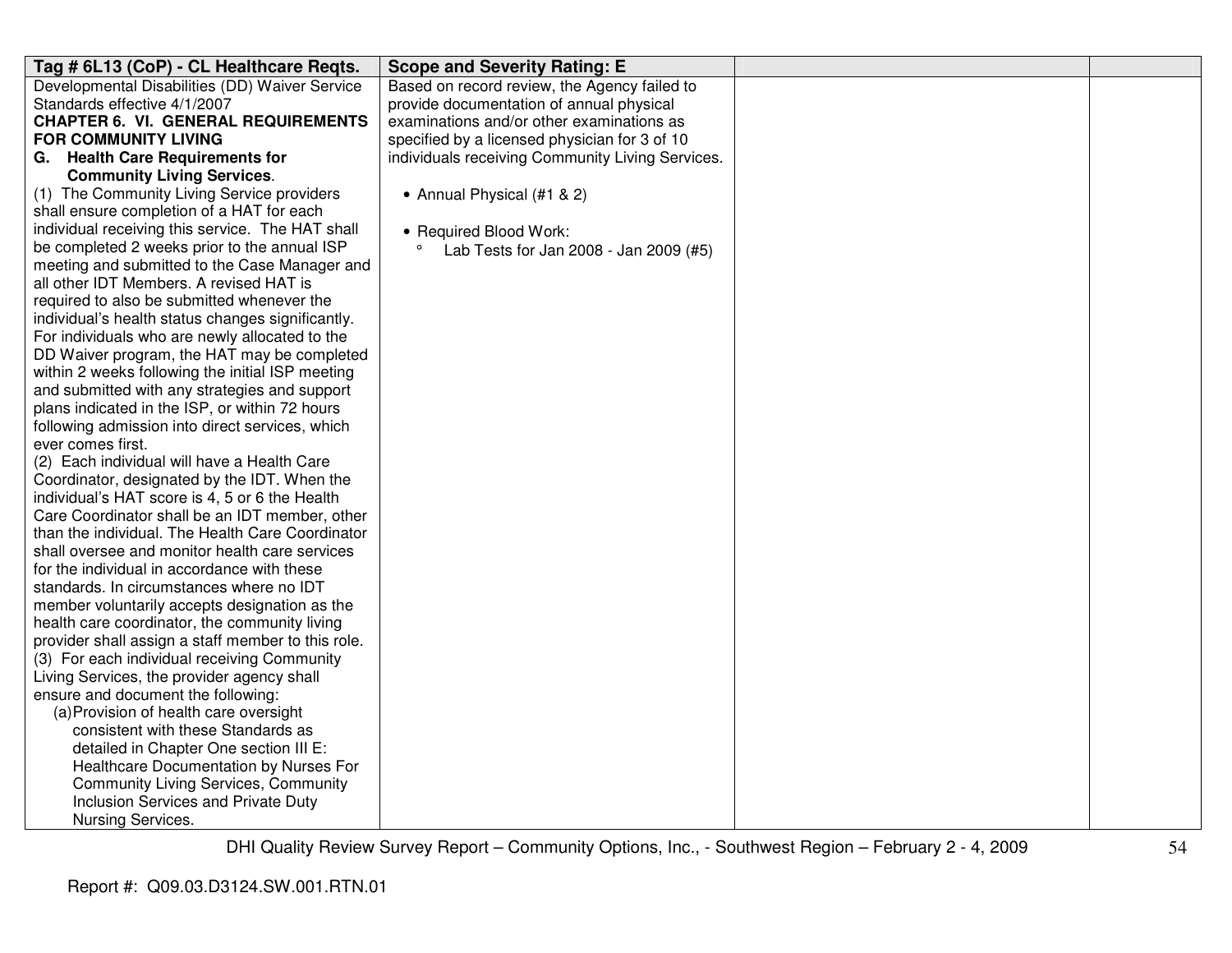| b) That each individual with a score of 4, 5, or  |  |  |
|---------------------------------------------------|--|--|
| 6 on the HAT, has a Health Care Plan              |  |  |
| developed by a licensed nurse.                    |  |  |
| (c) That an individual with chronic condition(s)  |  |  |
| with the potential to exacerbate into a life      |  |  |
| threatening condition, has Crisis                 |  |  |
| Prevention/ Intervention Plan(s) developed        |  |  |
| by a licensed nurse or other appropriate          |  |  |
| professional for each such condition.             |  |  |
| (4) That an average of 3 hours of documented      |  |  |
| nutritional counseling is available annually, if  |  |  |
| recommended by the IDT.                           |  |  |
| (5) That the physical property and grounds are    |  |  |
| free of hazards to the individual's health and    |  |  |
| safety.                                           |  |  |
| (6) In addition, for each individual receiving    |  |  |
| Supported Living or Family Living Services, the   |  |  |
| provider shall verify and document the following: |  |  |
| (a) The individual has a primary licensed         |  |  |
| physician;                                        |  |  |
| (b) The individual receives an annual physical    |  |  |
| examination and other examinations as             |  |  |
| specified by a licensed physician;                |  |  |
| (c) The individual receives annual dental         |  |  |
| check-ups and other check-ups as                  |  |  |
| specified by a licensed dentist;                  |  |  |
| (d) The individual receives eye examinations      |  |  |
| as specified by a licensed optometrist or         |  |  |
| ophthalmologist; and                              |  |  |
| (e) Agency activities that occur as follow-up to  |  |  |
| medical appointments (e.g. treatment,             |  |  |
| visits to specialists, changes in medication      |  |  |
| or daily routine).                                |  |  |
|                                                   |  |  |
|                                                   |  |  |
|                                                   |  |  |
|                                                   |  |  |
|                                                   |  |  |
|                                                   |  |  |
|                                                   |  |  |
|                                                   |  |  |
|                                                   |  |  |
|                                                   |  |  |
|                                                   |  |  |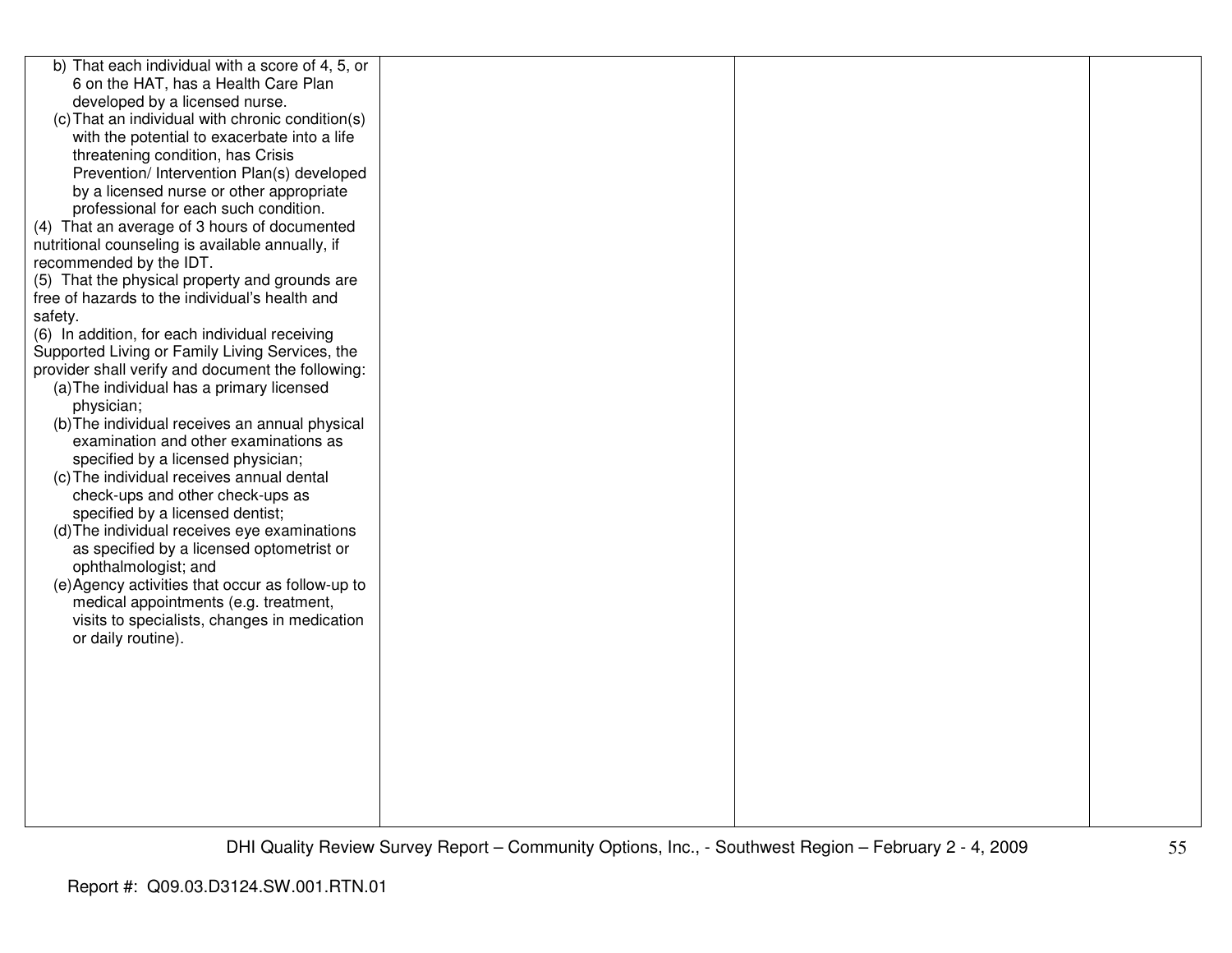| Tag # 6L14 Residential Case File                    | <b>Scope and Severity Rating: F</b>                                                                                       |  |
|-----------------------------------------------------|---------------------------------------------------------------------------------------------------------------------------|--|
| Developmental Disabilities (DD) Waiver Service      | Based on record review, the Agency failed to                                                                              |  |
| Standards effective 4/1/2007                        | maintain a complete and confidential case file in                                                                         |  |
| CHAPTER 6. VIII. COMMUNITY LIVING                   | the residence for 6 of 6 Individuals receiving                                                                            |  |
| SERVICE PROVIDER AGENCY                             | Family Living Services or Supported Living                                                                                |  |
| <b>REQUIREMENTS</b>                                 | Services.                                                                                                                 |  |
| A. Residence Case File: For individuals             |                                                                                                                           |  |
| receiving Supported Living or Family Living, the    | • Current Emergency & Personal                                                                                            |  |
| Agency shall maintain in the individual's home a    | Identification (#8)                                                                                                       |  |
| complete and current confidential case file for     |                                                                                                                           |  |
| each individual. For individuals receiving          | $\bullet$ Annual ISP (#10)                                                                                                |  |
| Independent Living Services, rather than            |                                                                                                                           |  |
| maintaining this file at the individual's home, the | • ISP Signature Page (#1, 5, 8 & 10)                                                                                      |  |
| complete and current confidential case file for     |                                                                                                                           |  |
| each individual shall be maintained at the          | • Addendum A (#1, 4, 5, 6, 8 & 10)                                                                                        |  |
| agency's administrative site. Each file shall       |                                                                                                                           |  |
| include the following:                              | • Individual Specific Training (Addendum B)                                                                               |  |
| (1) Complete and current ISP and all                | (#5 & 10)                                                                                                                 |  |
| supplemental plans specific to the individual;      |                                                                                                                           |  |
| (2) Complete and current Health Assessment          | • Positive Behavioral Plan (#8)                                                                                           |  |
| Tool;                                               |                                                                                                                           |  |
| (3) Current emergency contact information,          | • Positive Behavioral Crisis Plan (#8)                                                                                    |  |
| which includes the individual's address,            |                                                                                                                           |  |
| telephone number, names and telephone               | • Occupational Therapy Plan (#4, 5 & 8)                                                                                   |  |
| numbers of residential Community Living             |                                                                                                                           |  |
| Support providers, relatives, or guardian or        | • Physical Therapy Plan (#5)                                                                                              |  |
| conservator, primary care physician's name(s)       |                                                                                                                           |  |
| and telephone number(s), pharmacy name,             | • Health Assessment Tool (#4, 5, 6, 8 & 10)                                                                               |  |
| address and telephone number and dentist            |                                                                                                                           |  |
| name, address and telephone number, and             | • Crisis Plans                                                                                                            |  |
| health plan;                                        | $\bullet$ Asthma (#8)                                                                                                     |  |
| (4) Up-to-date progress notes, signed and dated     | • Seizures (#8)                                                                                                           |  |
| by the person making the note for at least the      | • General Medical (#8)                                                                                                    |  |
| past month (older notes may be transferred to       |                                                                                                                           |  |
| the agency office);                                 | • Progress Notes/Daily Contacts Logs for the                                                                              |  |
| (5) Data collected to document ISP Action Plan      | past month $(#6 \& 10)$                                                                                                   |  |
| implementation                                      |                                                                                                                           |  |
|                                                     |                                                                                                                           |  |
| (6) Progress notes written by direct care staff     |                                                                                                                           |  |
| and by nurses regarding individual health status    |                                                                                                                           |  |
| and physical conditions including action taken in   |                                                                                                                           |  |
|                                                     |                                                                                                                           |  |
| response to identified changes in condition for at  | • Data Collection/Data Tracking for the past<br>month (#6 & 10)<br>• Progress Notes written by DSP and/or<br>Nurses (#10) |  |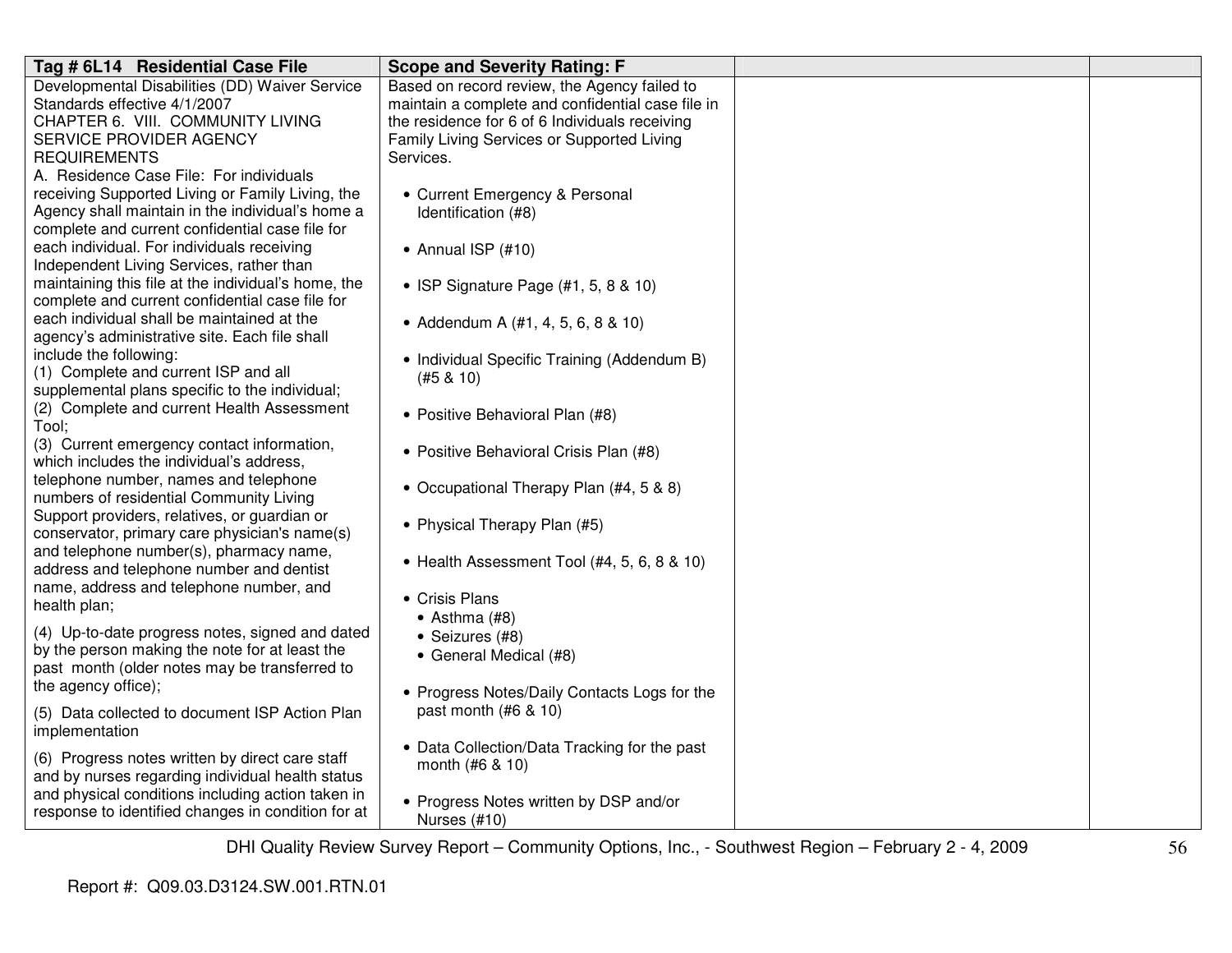| least the past month;                              |                                                |  |
|----------------------------------------------------|------------------------------------------------|--|
| (7) Physician's or qualified health care providers | • Health Care Providers Written Orders (#1 &   |  |
| written orders;                                    | 10)                                            |  |
| (8) Progress notes documenting implementation      |                                                |  |
|                                                    |                                                |  |
| of a physician's or qualified health care          | • Record of visits of healthcare practitioners |  |
| provider's order(s);                               | (#1, 5 & 10)                                   |  |
| (9) Medication Administration Record (MAR) for     |                                                |  |
| the past three (3) months which includes:          |                                                |  |
| (a) The name of the individual;                    |                                                |  |
| (b) A transcription of the healthcare              |                                                |  |
| practitioners prescription including the           |                                                |  |
| brand and generic name of the medication;          |                                                |  |
| (c) Diagnosis for which the medication is          |                                                |  |
| prescribed;                                        |                                                |  |
| (d) Dosage, frequency and method/route of          |                                                |  |
| delivery;                                          |                                                |  |
| (e) Times and dates of delivery;                   |                                                |  |
| Initials of person administering or assisting      |                                                |  |
| with medication; and                               |                                                |  |
| (g) An explanation of any medication               |                                                |  |
| irregularity, allergic reaction or adverse         |                                                |  |
| effect.                                            |                                                |  |
| (h) For PRN medication an explanation for the      |                                                |  |
| use of the PRN must include:                       |                                                |  |
| Observable signs/symptoms or<br>(i)                |                                                |  |
| circumstances in which the medication              |                                                |  |
| is to be used, and                                 |                                                |  |
| Documentation of the                               |                                                |  |
| (11)<br>effectiveness/result of the PRN            |                                                |  |
|                                                    |                                                |  |
| delivered.                                         |                                                |  |
| A MAR is not required for individuals<br>(i)       |                                                |  |
| participating in Independent Living Services       |                                                |  |
| who self-administer their own medication.          |                                                |  |
| However, when medication administration is         |                                                |  |
| provided as part of the Independent Living         |                                                |  |
| Service a MAR must be maintained at the            |                                                |  |
| individual's home and an updated copy              |                                                |  |
| must be placed in the agency file on a             |                                                |  |
| weekly basis.                                      |                                                |  |
| (10) Record of visits to healthcare practitioners  |                                                |  |
| including any treatment provided at the visit and  |                                                |  |
| a record of all diagnostic testing for the current |                                                |  |
| ISP year; and                                      |                                                |  |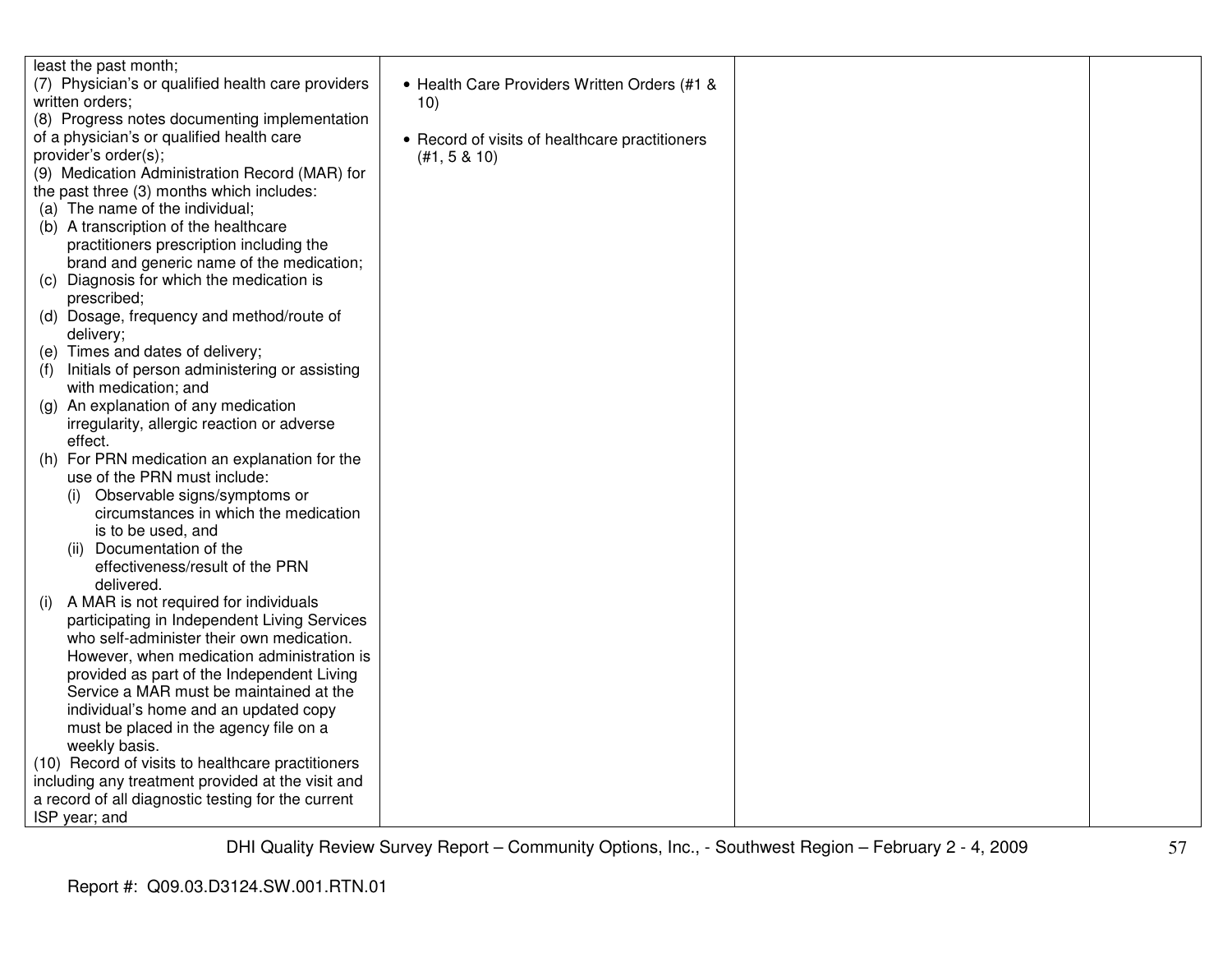| (11) Medical History to include: demographic      |  |  |
|---------------------------------------------------|--|--|
| data, current and past medical diagnoses          |  |  |
| including the cause (if known) of the             |  |  |
| developmental disability and any psychiatric      |  |  |
| diagnosis, allergies (food, environmental,        |  |  |
| medications), status of routine adult health care |  |  |
| screenings, immunizations, hospital discharge     |  |  |
| summaries for past twelve (12) months, past       |  |  |
| medical history including hospitalizations,       |  |  |
| surgeries, injuries, family history and current   |  |  |
| physical exam.                                    |  |  |
|                                                   |  |  |
|                                                   |  |  |
|                                                   |  |  |
|                                                   |  |  |
|                                                   |  |  |
|                                                   |  |  |
|                                                   |  |  |
|                                                   |  |  |
|                                                   |  |  |
|                                                   |  |  |
|                                                   |  |  |
|                                                   |  |  |
|                                                   |  |  |
|                                                   |  |  |
|                                                   |  |  |
|                                                   |  |  |
|                                                   |  |  |
|                                                   |  |  |
|                                                   |  |  |
|                                                   |  |  |
|                                                   |  |  |
|                                                   |  |  |
|                                                   |  |  |
|                                                   |  |  |
|                                                   |  |  |
|                                                   |  |  |
|                                                   |  |  |
|                                                   |  |  |
|                                                   |  |  |
|                                                   |  |  |
|                                                   |  |  |
|                                                   |  |  |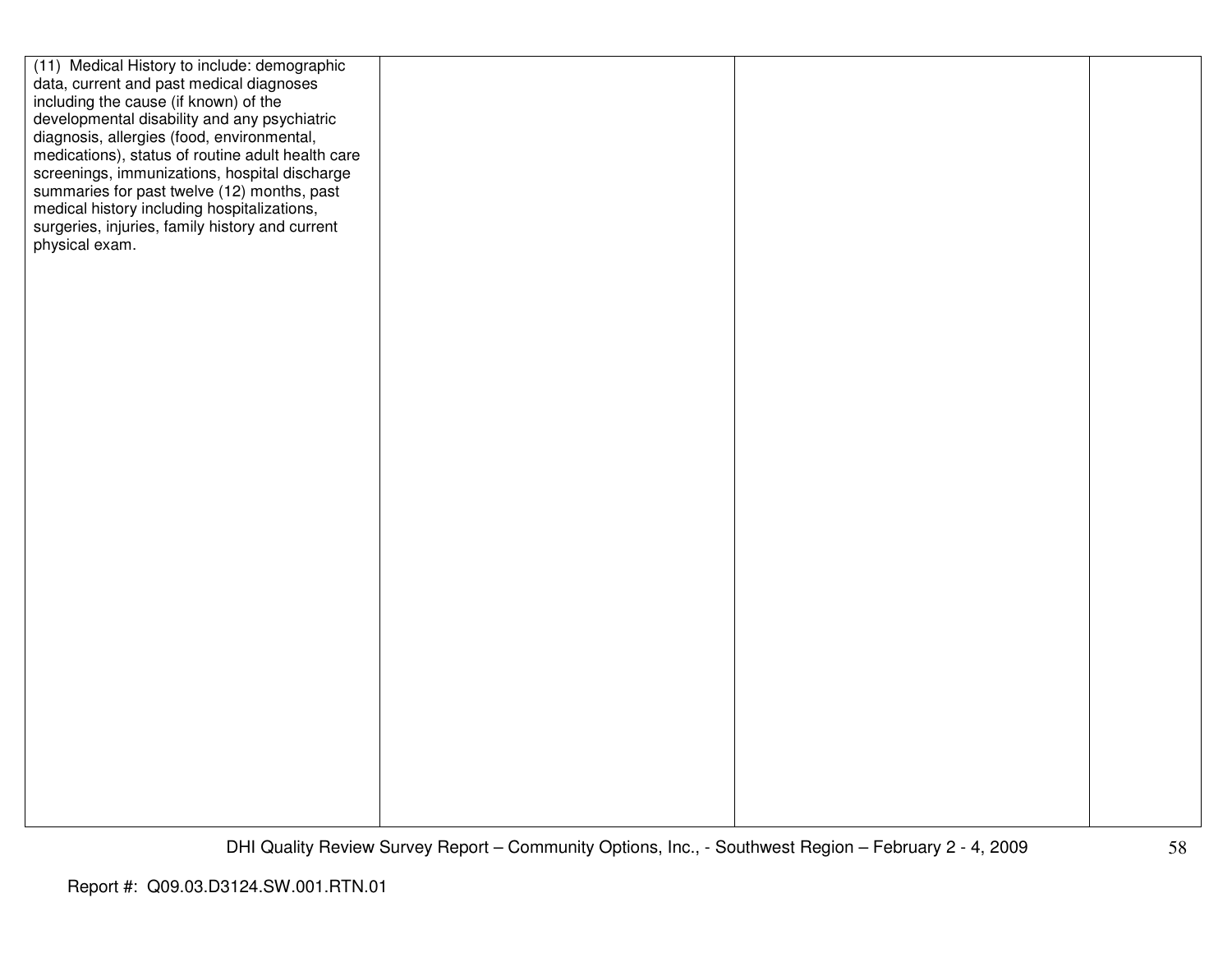|     | Tag # 6L17 Reporting Requirements                                                                   | <b>Scope and Severity Rating: B</b>                    |  |
|-----|-----------------------------------------------------------------------------------------------------|--------------------------------------------------------|--|
|     | Developmental Disabilities (DD) Waiver Service                                                      | Based on record review, the Agency failed to           |  |
|     | Standards effective 4/1/2007                                                                        | complete written quarterly status reports for 4 of     |  |
|     | <b>CHAPTER 6. VIII. COMMUNITY LIVING</b>                                                            | 7 individuals receiving Community Living               |  |
|     | <b>SERVICE PROVIDER AGENCY</b>                                                                      | Services.                                              |  |
|     | <b>REQUIREMENTS</b>                                                                                 |                                                        |  |
|     |                                                                                                     | Independent Living Quarterly Reports:                  |  |
|     | D. Community Living Service Provider                                                                | • Individual #2- None found from 01/2008 -             |  |
|     | <b>Agency Reporting Requirements: All</b>                                                           | 01/2009                                                |  |
|     | Community Living Support providers shall submit                                                     |                                                        |  |
|     | written quarterly status reports to the individual's<br>Case Manager and other IDT Members no later | <b>Supported Living Quarterly Reports</b>              |  |
|     | than fourteen (14) days following the end of each                                                   | • Individual #6 - None found from 03/2008 -<br>01/2009 |  |
|     | ISP quarter. The quarterly reports shall contain                                                    |                                                        |  |
|     | the following written documentation:                                                                | • Individual #8 - None found from 01/2008 -            |  |
|     |                                                                                                     | 01/2009                                                |  |
| (1) | Timely completion of relevant activities from                                                       |                                                        |  |
|     | <b>ISP Action Plans</b>                                                                             | <b>Family Living Quarterly Reports</b>                 |  |
|     |                                                                                                     | • Individual #10 - None found from 01/2008 -           |  |
| (2) | Progress towards desired outcomes in the                                                            | 01/2009                                                |  |
|     | ISP accomplished during the quarter;                                                                |                                                        |  |
| (3) | Significant changes in routine or staffing;                                                         |                                                        |  |
|     |                                                                                                     |                                                        |  |
|     | (4) Unusual or significant life events;                                                             |                                                        |  |
| (5) | Updates on health status, including                                                                 |                                                        |  |
|     | medication and durable medical equipment                                                            |                                                        |  |
|     | needs identified during the quarter; and                                                            |                                                        |  |
|     |                                                                                                     |                                                        |  |
| (6) | Data reports as determined by IDT<br>members.                                                       |                                                        |  |
|     |                                                                                                     |                                                        |  |
|     |                                                                                                     |                                                        |  |
|     |                                                                                                     |                                                        |  |
|     |                                                                                                     |                                                        |  |
|     |                                                                                                     |                                                        |  |
|     |                                                                                                     |                                                        |  |
|     |                                                                                                     |                                                        |  |
|     |                                                                                                     |                                                        |  |
|     |                                                                                                     |                                                        |  |
|     |                                                                                                     |                                                        |  |
|     |                                                                                                     |                                                        |  |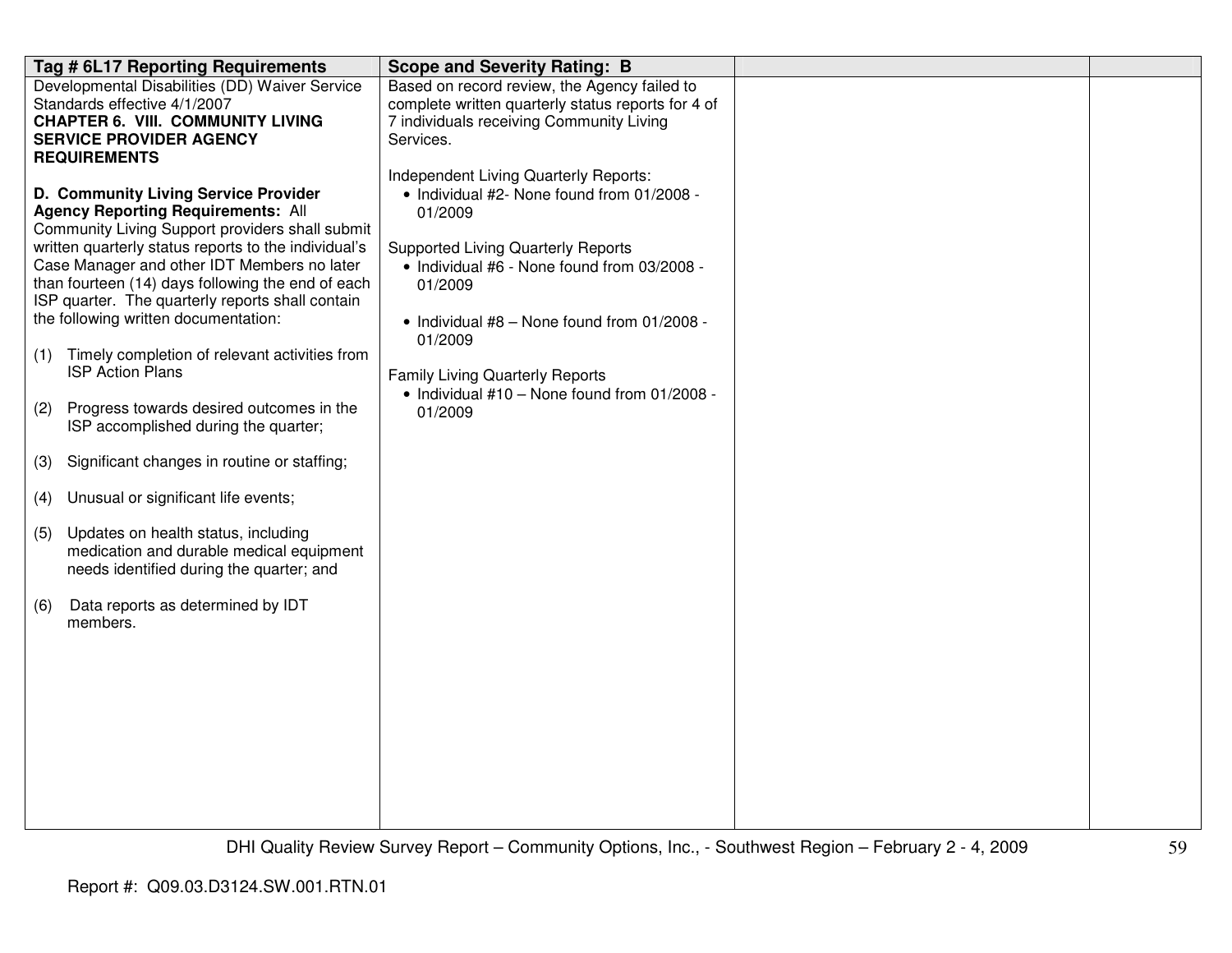| Tag # 6L25 (CoP) Residential Reqts.                                                 | <b>Scope and Severity Rating: F</b>             |  |
|-------------------------------------------------------------------------------------|-------------------------------------------------|--|
| Developmental Disabilities (DD) Waiver Service                                      | Based on observation, the Agency failed to      |  |
| Standards effective 4/1/2007                                                        | ensure that each individual's residence met all |  |
| <b>CHAPTER 6. VIII. COMMUNITY LIVING</b>                                            | requirements within the standard for 5 of 5     |  |
| <b>SERVICE PROVIDER AGENCY</b>                                                      | Supported Living and Family Living residences.  |  |
| <b>REQUIREMENTS</b>                                                                 |                                                 |  |
| L. Residence Requirements for Family Living                                         | The following items were missing, not           |  |
| <b>Services and Supported Living Services</b>                                       | functioning or incomplete:                      |  |
| (1) Supported Living Services and Family Living                                     |                                                 |  |
| Services providers shall assure that each                                           | • Accessible written procedures for             |  |
| individual's residence has:                                                         | emergency evacuation e.g. fire and weather-     |  |
| (a) Battery operated or electric smoke                                              | related threats $(#1, 4 \& 10)$                 |  |
| detectors, heat sensors, or a sprinkler                                             |                                                 |  |
| system installed in the residence;                                                  | • Accessible telephone numbers of poison        |  |
| (b) General-purpose first aid kit;                                                  | control centers located within the line of      |  |
| (c) When applicable due to an individual's                                          | sight of the telephone (#1, 4 & 10)             |  |
| health status, a blood borne pathogens kit;                                         |                                                 |  |
| (d) Accessible written procedures for                                               | • Accessible written documentation of actual    |  |
| emergency evacuation e.g. fire and                                                  | evacuation drills occurring at least three (3)  |  |
| weather-related threats;                                                            | times a year. For Supported Living              |  |
| (e) Accessible telephone numbers of poison                                          | evacuation drills shall occur at least once a   |  |
| control centers located within the line of                                          | year during each shift (#1, 4, 5, 6, 8 & 10)    |  |
| sight of the telephone;                                                             |                                                 |  |
| Accessible written documentation of actual<br>(f)                                   | • Accessible written procedures for the safe    |  |
| evacuation drills occurring at least three (3)                                      | storage of all medications with dispensing      |  |
| times a year. For Supported Living                                                  | instructions for each individual that are       |  |
| evacuation drills shall occur at least once a                                       | consistent with the Assisting with Medication   |  |
| year during each shift;                                                             | Administration training or each individual's    |  |
| (g) Accessible written procedures for the safe                                      | ISP (#5 & 10)                                   |  |
| storage of all medications with dispensing                                          |                                                 |  |
| instructions for each individual that are                                           | • Accessible written procedures for             |  |
| consistent with the Assisting with                                                  | emergency placement and relocation of           |  |
| Medication Administration training or each<br>individual's ISP; and                 | individuals in the event of an emergency        |  |
| (h) Accessible written procedures for                                               | evacuation that makes the residence             |  |
| emergency placement and relocation of                                               | unsuitable for occupancy. The emergency         |  |
| individuals in the event of an emergency                                            | evacuation procedures shall address, but        |  |
| evacuation that makes the residence                                                 | are not limited to, fire, chemical and/or       |  |
|                                                                                     | hazardous waste spills, and flooding (#1, 4,    |  |
| unsuitable for occupancy. The emergency<br>evacuation procedures shall address, but | 5, 6, 8 & 10                                    |  |
| are not limited to, fire, chemical and/or                                           |                                                 |  |
| hazardous waste spills, and flooding.                                               |                                                 |  |
|                                                                                     |                                                 |  |
|                                                                                     |                                                 |  |